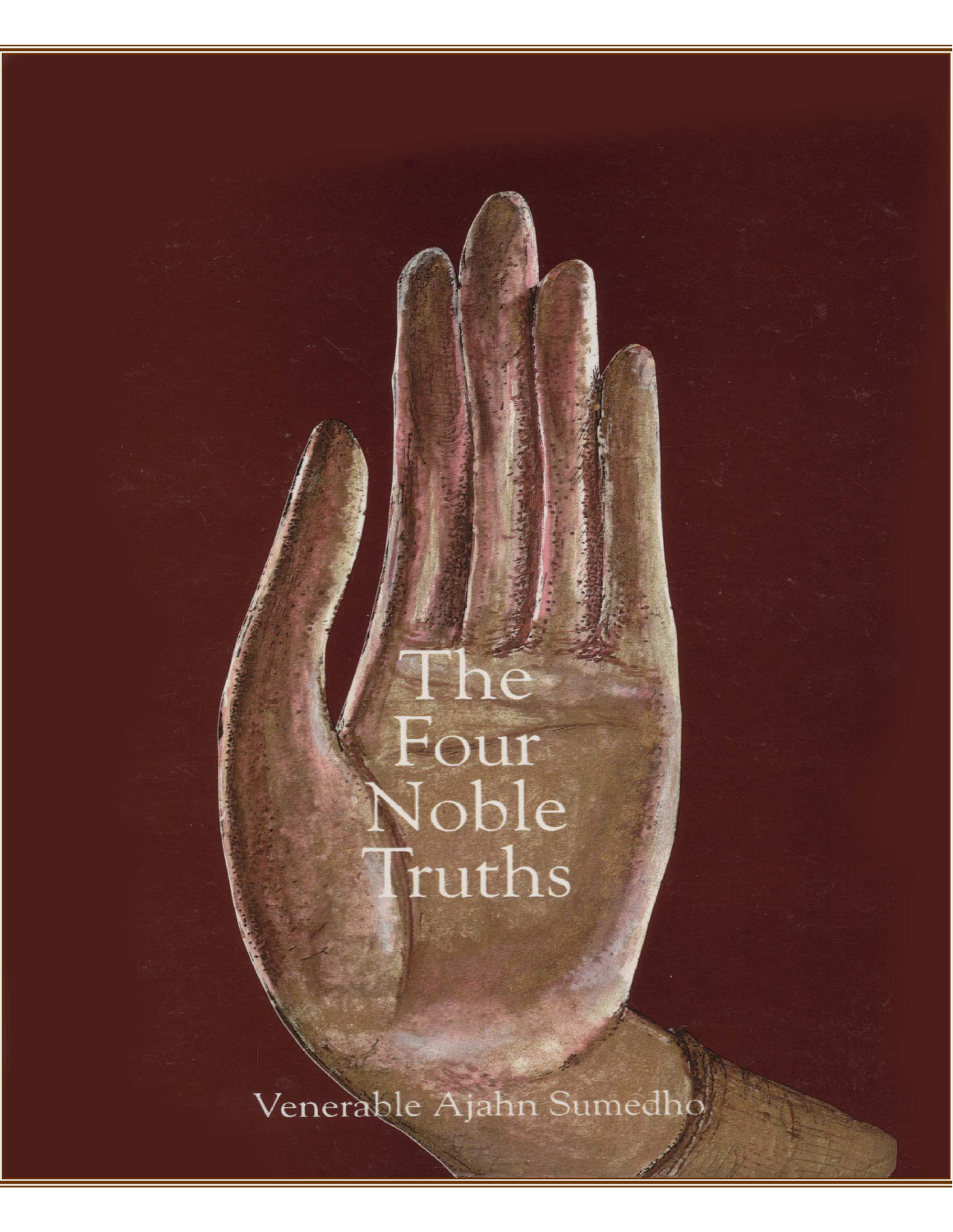# THE FOUR NOBLE TRUTHS

# **CONTENTS**

| A HANDFUL OF LEAVES                      | page 3  |
|------------------------------------------|---------|
| PREFACE                                  | page 4  |
| Introduction                             | page 5  |
| The First Noble Truth                    | page 9  |
| Suffering and Self-View                  | page 10 |
| Denial of Suffering                      | page 11 |
| Morality and Compassion                  | page 12 |
| To Investigate Suffering                 | page 13 |
| Pleasure and Displeasure                 | page 14 |
| Insight in Situations                    | page 16 |
| THE SECOND NOBLE TRUTH                   | page 19 |
| Three Kinds of Desire                    | page 19 |
| Grasping is Suffering                    | page 21 |
| Letting Go                               | page 22 |
| Accomplishment                           | page 23 |
| THE THIRD NOBLE TRUTH                    | page 25 |
| The Truth of Impermanence                | page 26 |
| Mortality and Cessation                  | page 27 |
| Allowing things to Arise                 | page 28 |
| Realisation                              | page 30 |
| The Fourth Noble Truth                   | page 33 |
| <b>Right Understanding</b>               | page 34 |
| <b>Right Aspiration</b>                  | page 37 |
| Right Speech, Action, Livelihood         | page 39 |
| Right Effort, Mindfulness, Concentration | page 40 |
| <b>Aspects of Meditation</b>             | page 41 |
| Rationality and Emotion                  | page 42 |
| Things as They Are                       | page 43 |
| Harmony                                  | page 44 |
| A Reflective Teaching                    | page 45 |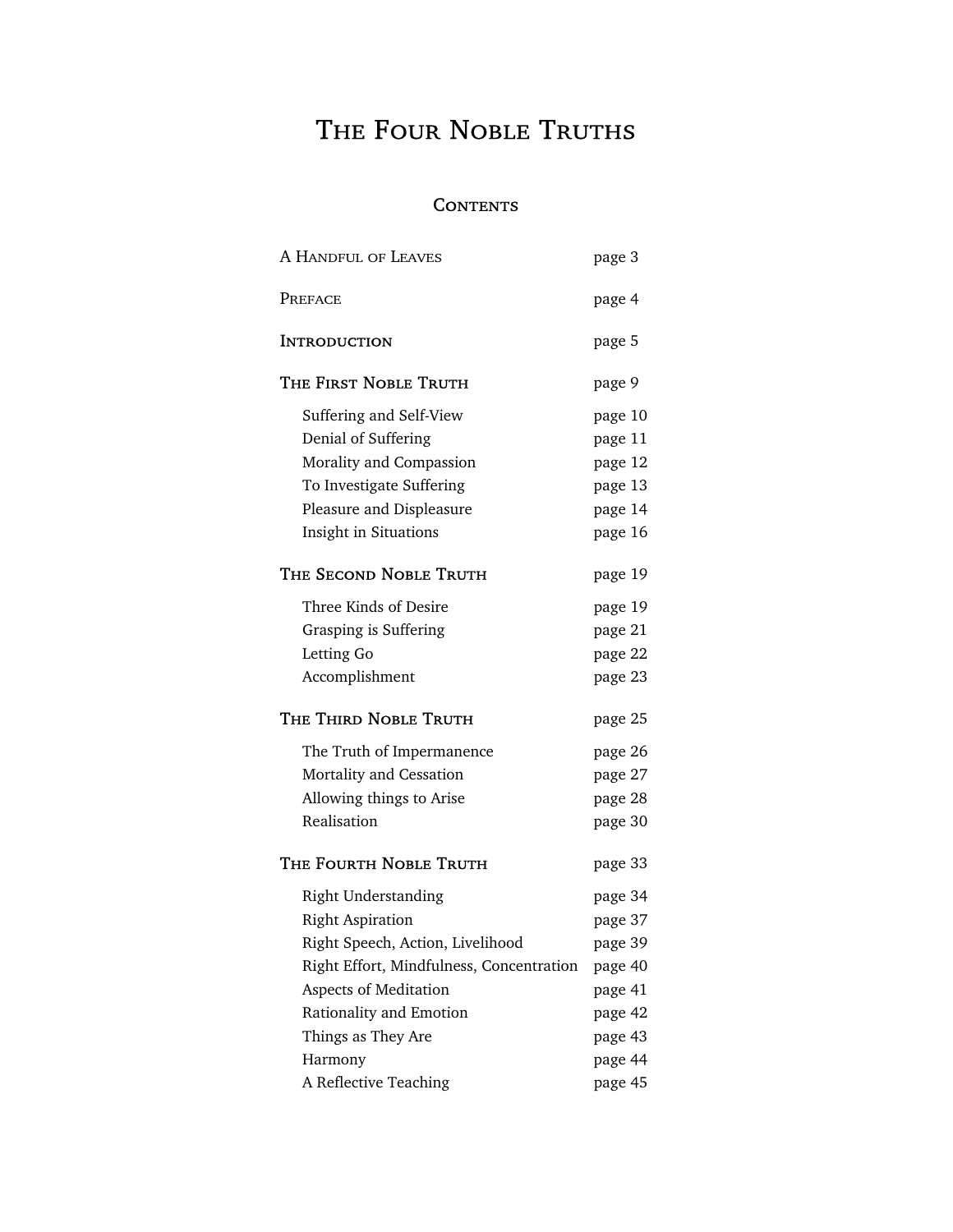# A Handful of Leaves

*The Blessed One was once living at Kosambī in a wood of simsapa trees. He picked up a few leaves in his hand, and he asked the bhikkhus, 'How do you conceive this, bhikkhus, which is more, the few leaves that I have picked up in my hand or those on the trees in the wood?* 

*'The leaves that the Blessed One has picked up in his hand are few, Lord; those in the wood are far more.' 'So too, bhikkhus, the things that I have known by direct knowledge are more; the things that I have told you are only a few. Why have I not told them? Because they bring no benefit, no advancement in the Holy Life, and because they do not lead to dispassion, to fading, to ceasing, to stilling, to direct knowledge, to enlightenment, to* Nibbàna*. That is why I have not told them. And what have I told you? This is suffering; this is the origin of suffering; this is the cessation of suffering; this is the way leading to the cessation of suffering. That is what I have told you. Why have I told it? Because it brings benefit, and advancement in the Holy Life, and because it leads to dispassion, to fading, to ceasing, to stilling, to direct knowledge, to enlightenment, to* Nibbàna*. So bhikkhus, let your task be this: This is suffering; this is the origin of suffering; this is the cessation of suffering; this is the way leading to the cessation of suffering.'*

#### **[Saÿyutta Nikàya, LVI, 31]**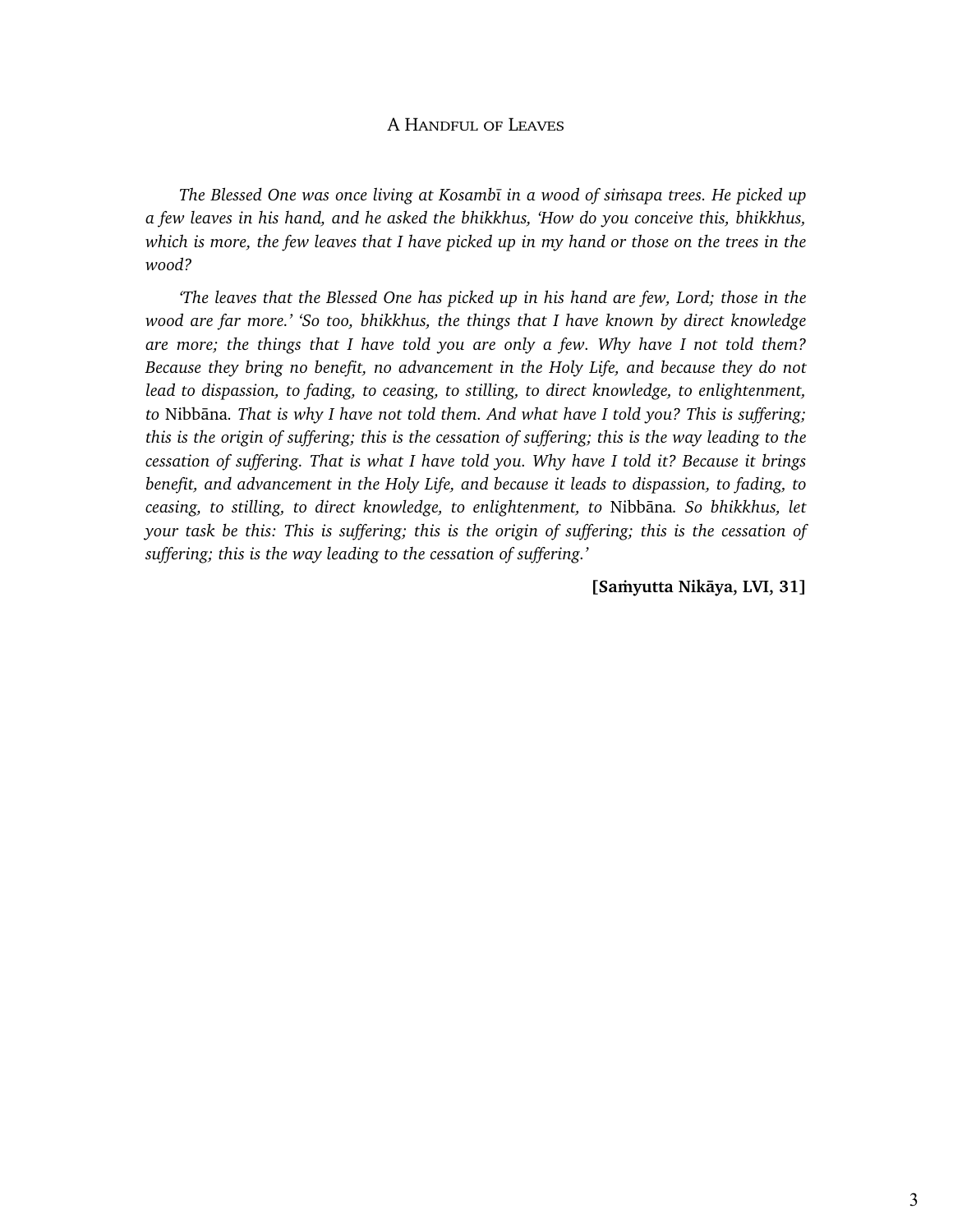#### **PREFACE**

This small booklet was compiled and edited from talks given by Venerable Ajahn Sumedho on the central teaching of the Buddha: that the unhappiness of humanity can be overcome through spiritual means.

The teaching is conveyed through the Buddha's Four Noble Truths, first expounded in 528 BC in the Deer Park at Sarnath near Varanasi and kept alive in the Buddhist world ever since.

Venerable Ajahn Sumedho is a bhikkhu (mendicant monk) of the Theravàda tradition of Buddhism. He was ordained in Thailand in 1966 and trained there for ten years. He is currently the Abbot of Amaravati Buddhist Monastery as well as teacher and spiritual guide to many bhikkhus, Buddhist nuns and lay people.

This booklet has been made available through the voluntary efforts of many people for the welfare of others.

# **Note on the Text:**

The first exposition of the Four Noble Truths was a discourse (sutta) called *Dhammacakkappavattana Sutta* – literally, 'the discourse that sets the vehicle of the teaching in motion.' Extracts from this are quoted at the beginning of each chapter describing the Four Truths. The reference quoted is to the section in the books of the scriptures where this discourse can be found. However, the theme of the Four Noble Truths recurs many times, for example in the quotation that appears at the beginning of the Introduction.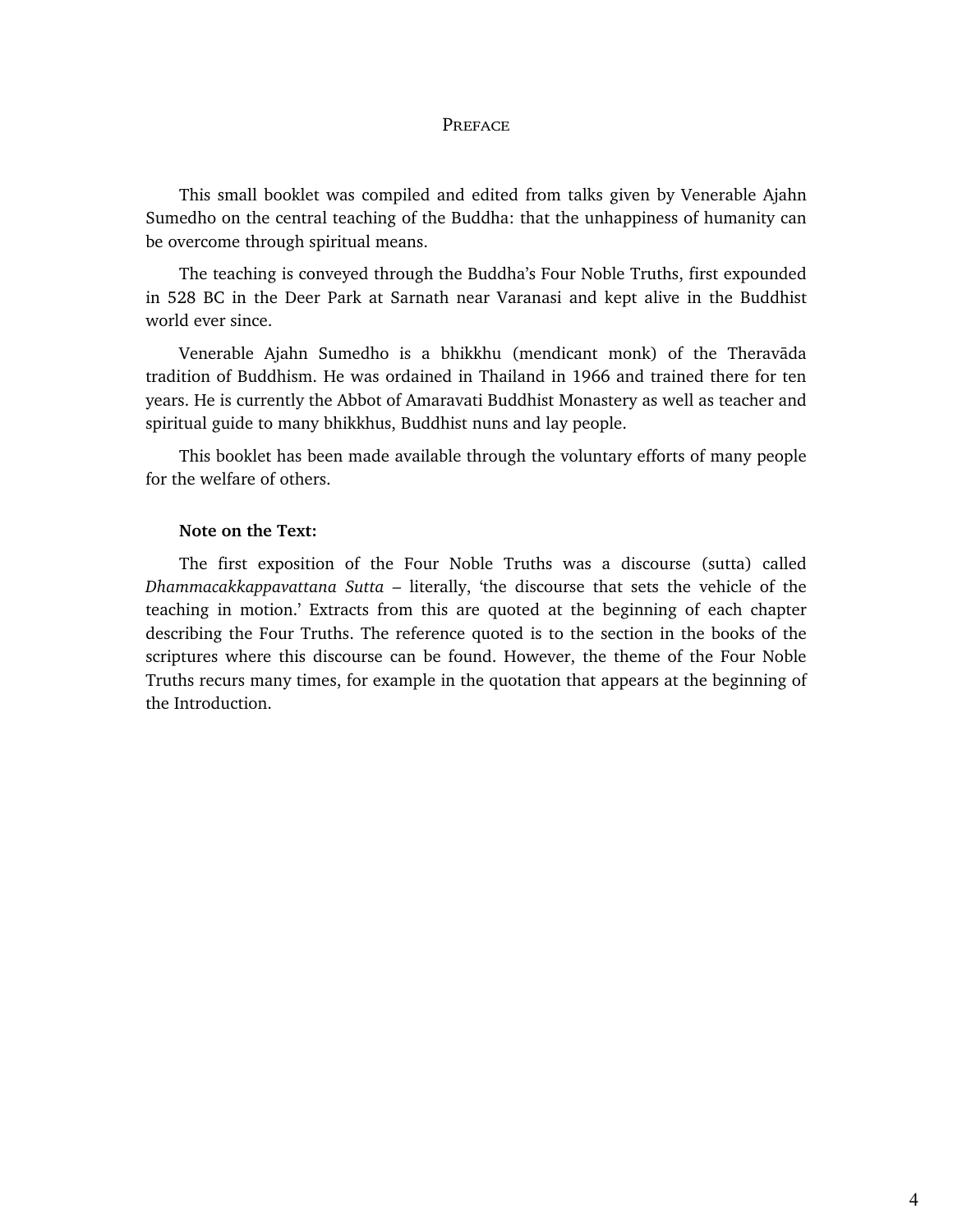#### **INTRODUCTION**

*That both I and you have had to travel and trudge through this long round is owing to our not discovering, not penetrating the four truths. What four? They are: The Noble Truth of Suffering, The Noble Truth of the Origin of Suffering, The Noble Truth of the Cessation of Suffering, and the Noble Truth of the Way Leading to the Cessation of Suffering.*

# **[Dãgha Nikàya, Sutta 16]**

The *Dhammacakkappavattana Sutta*, the Buddha's teaching on the Four Noble Truths, has been the main reference that I have used for my practice over the years. It is the teaching we used in our monastery in Thailand. The Theravada school of Buddhism regards this sutta as the quintessence of the teaching of the Buddha. This one sutta contains all that is necessary for understanding Dhamma and for enlightenment.

Though the *Dhammacakkappavattana Sutta* is considered to be the first sermon the Buddha gave after his enlightenment, I sometimes like to think that he gave his first sermon when he met an ascetic on the way to Varanasi. After his enlightenment in Bodh Gaya, the Buddha thought: 'This is such a subtle teaching. I cannot possibly convey in words what I have discovered so I will not teach. I will just sit under the *Bodhi* tree for the rest of my life.'

For me this is a very tempting idea, just to go off and live alone and not have to deal with the problems of society. However, while the Buddha was thinking this way, Brahmà Sahampati, the creator deity in Hinduism, came to the Buddha and convinced him that he should go and teach. Brahmà Sahampati persuaded the Buddha that there were beings who would understand, beings who had only a little dust in their eyes. So the Buddha's teaching was aimed toward those with only a little dust in their eyes-I'm sure he did not think it would become a mass, popular movement.

After Brahmà Sahampati's visit, the Buddha was on his way from Bodh Gaya to Varanasi when he met an ascetic who was impressed by his radiant appearance. The ascetic said, 'What is it that you have discovered?' and the Buddha responded: 'I am the perfectly enlightened one, the *Arahant*, the *Buddha*.'

I like to consider this his first sermon. It was a failure because the man listening thought the Buddha had been practising too hard and was overestimating himself. If somebody said those words to us, I'm sure we would react similarly. What would you do if I said, "I am the perfectly enlightened one"?

Actually, the Buddha's statement was a very accurate, precise teaching. It is the perfect teaching, but people cannot understand it. They tend to misunderstand and to think it comes from an ego because people are always interpreting everything from their egos. "I am the perfectly enlightened one" may sound like an egotistical statement, but isn't it really purely transcendent? That statement: "I am the *Buddha*, the perfectly enlightened one" is interesting to contemplate because it connects the use of "I am"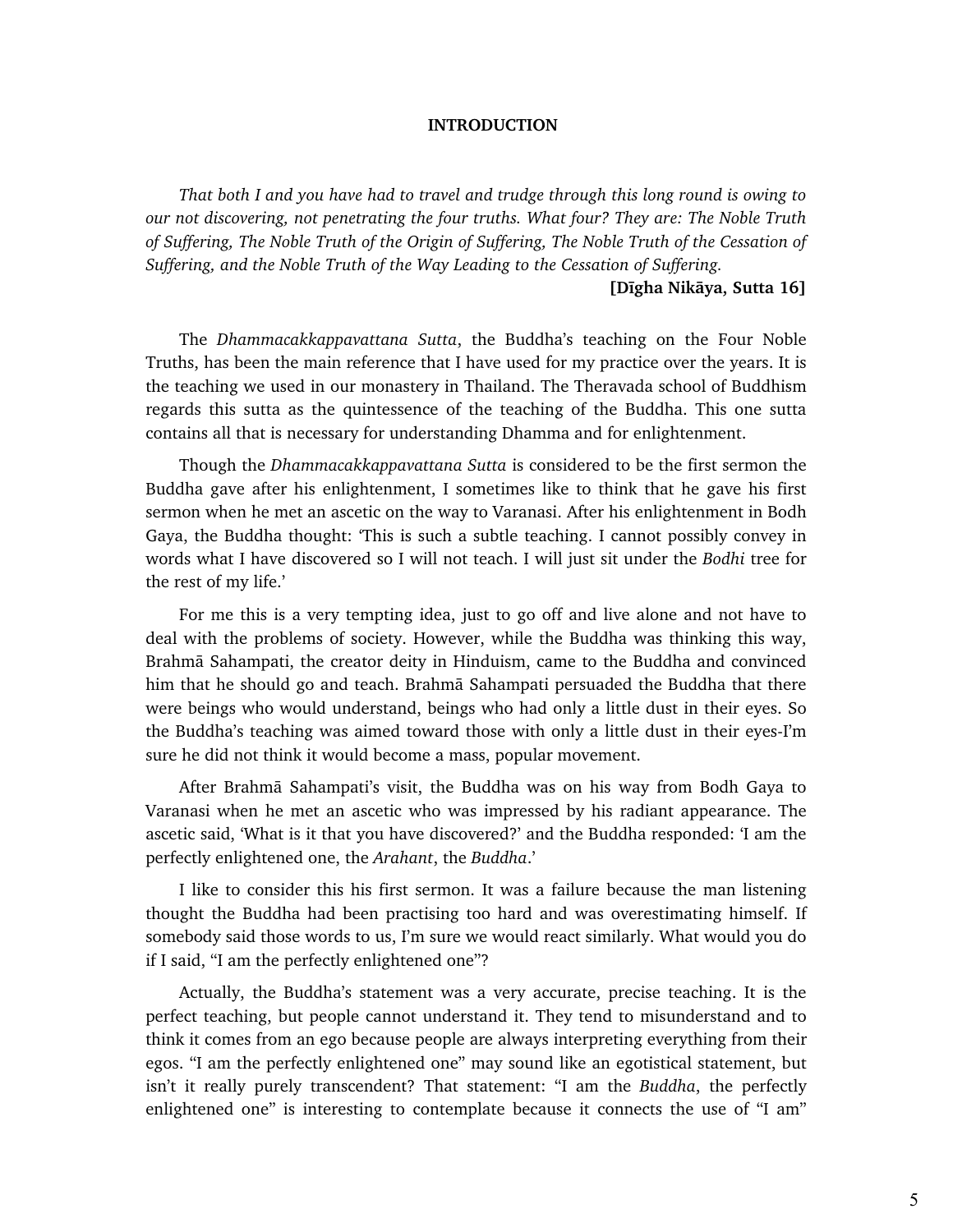with superlative attainments or realisations. In any case, the result of the Buddha's first teaching was that the listener could not understand it and walked away.

Later, the Buddha met his five former companions in the Deer Park in Varanasi. All five were very sincerely dedicated to strict asceticism. They had been disillusioned with the Buddha earlier because they thought he had become insincere in his practice. This was because the Buddha, before he was enlightened, had begun to realise that strict asceticism was in no way conducive towards an enlightened state so he was no longer practising in that way. These five friends thought he was taking it easy: maybe they saw him eating milk rice, which would perhaps be comparable to eating ice cream these days. If you are an ascetic and you see a monk eating ice cream, you might lose your faith in him because you think that monks should be eating nettle soup. If you really loved asceticism and you saw me eating a dish of ice cream, you would have no faith in Ajahn Sumedho anymore. That is the way the human mind works; we tend to admire impressive feats of self-torture and denial. When they lose faith in him, these five friends or disciples left the Buddha – which gave him the chance to sit under the *Bodhi* tree and be enlightened.

Then, when they met the Buddha again in the Deer Park in Varanasi, the five thought at first, 'We know what he's like. Let's just not bother about him.' But as he came near, they all felt that there was something special about him. They stood up to make a place for him to sit down and he delivered his sermon on the Four Noble Truths.

This time, instead of saying 'I am the enlightened one', he said: 'There is suffering. There is the origin of suffering. There is the cessation of suffering. There is the path out of suffering.' Presented in this way, his teaching requires no acceptance or denial. If he had said 'I am the all-enlightened one', we would be forced to either agree or disagree – or just be bewildered. We wouldn't quite know how to look at that statement. However, by saying: 'There is suffering, there is a cause, there is an end to suffering, and there is a way out of suffering', he offered something for reflection: 'What do you mean by this? What do you mean by suffering, its origin, cessation and the path?'

So we start contemplating it, thinking about it. With the statement: 'I am the allenlightened one', we might just argue about it. 'Is he really enlightened?'... 'I don't think so.' We would just argue; we are not ready for a teaching that is so direct. Obviously, the Buddha's first sermon was to somebody who still had a lot of dust in his eyes and it failed. So on the second occasion, he gave the teaching of the Four Noble Truths.

Now the Four Noble Truths are: there is suffering; there is a cause or origin of suffering; there is an end of suffering; and there is path out of suffering which is the Eightfold Path. Each of these Truths has three aspects so all together there are twelve insights. In the Theravàda school, an *arahant*, a perfected one, is one who has seen clearly the Four Noble Truths with their three aspects and twelve insights. '*Arahant*' means a human being who understands the truth; it is applied mainly to the teaching of the Four Noble Truths.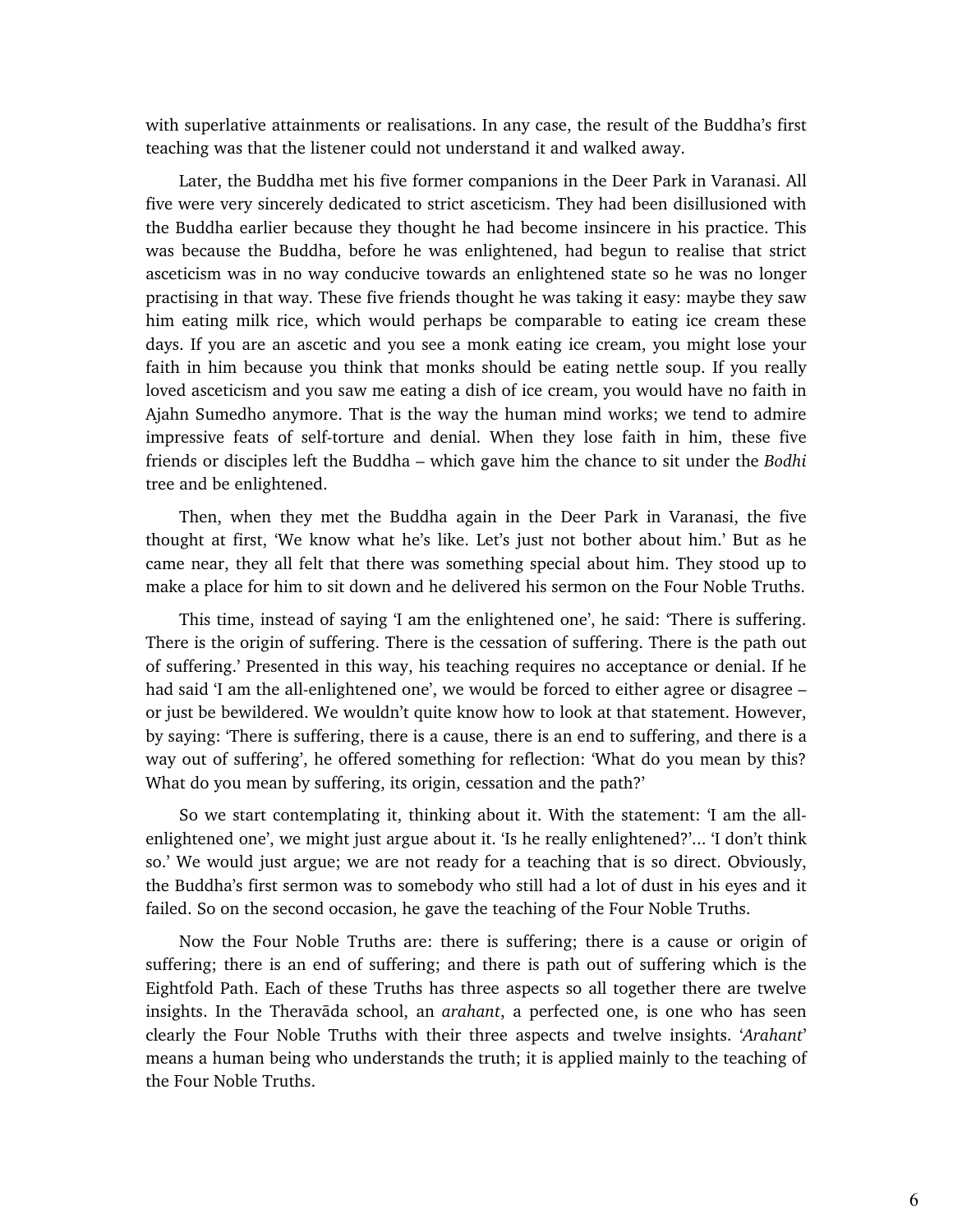For the First Noble Truth, 'There is suffering' is the first insight. What is that insight? We don't need to make it into anything grand; it is just the recognition: 'There is suffering'. That is a basic insight. The ignorant person says, 'I'm suffering. I don't want to suffer. I meditate and I go on retreats to get out of suffering, but I'm still suffering and I don't want to suffer... How can I get out of suffering? What can I do to get rid of it?' But that is not the First Noble Truth; it is not: 'I am suffering and I want to end it.' The insight is, 'There is suffering'. Now you are looking at the pain or the anguish you feel – not from the perspective of 'It's mine' but as a reflection: 'There is this suffering, this *dukkha*'. It is coming from the reflective position of 'Buddha seeing the Dhamma.' The insight is simply the acknowledgement that there is this suffering without making it personal. That acknowledgement is an important insight; just looking at mental anguish or physical pain and seeing it as *dukkha* rather than as personal misery-just seeing it as *dukkha* and not reacting to it in a habitual way.

The second insight of the First Noble Truth is: 'Suffering should be understood.' The second insight or aspect of each of the Noble Truths has the word 'should' in it: 'It should be understood.' The second insight then, is that *dukkha* is something to understand. One should understand *dukkha*, not just try to get rid of it.

We can look at the word 'understanding' as 'standing under'. It is a common enough word but, in Pàli, 'understanding' means to really accept the suffering, stand under or embrace it rather than just react to it. With any form of suffering – physical or mental – we usually just react, but with understanding we can really look at suffering; really accept it, really hold it and embrace it. So that is the second aspect, 'We should understand suffering'.

The third aspect of the First Noble Truth is: 'Suffering has been understood.' When you have actually practised with suffering looking at it, accepting it, knowing it and letting it be the way it is – then there is the third aspect, 'Suffering has been understood', or '*Dukkha* has been understood.' So these are the three aspects of the First Noble Truth: 'There is *dukkha*'; 'It is to be understood'; and, 'It has been understood.'

This is the pattern for the three aspects of each Noble Truth. There is the statement, then the prescription and then the result of having practised. One can also see it in terms of the Pàli words *pariyatti*, *pañipatti* and *pañivedha*. *Pariyatti* is the theory or the statement, 'There is suffering.' *Patipatti* is the practice, actually practising with it; and *pativedha* is the result of the practice. This is what we call a reflective pattern; you are actually developing your mind in a very reflective way. A *Buddha* mind is a reflective mind that knows things as they are.

We use these Four Noble Truths for our development. We apply them to ordinary things in our lives, to ordinary attachments and obsessions of the mind. With these truths, we can investigate our attachments in order to have the insights. Through the Third Noble Truth, we can realise cessation, the end of suffering, and practise the Eightfold Path until there is understanding. When the Eightfold Path has been fully developed, one is an *arahant*, one has made it. Even though this sounds complicated –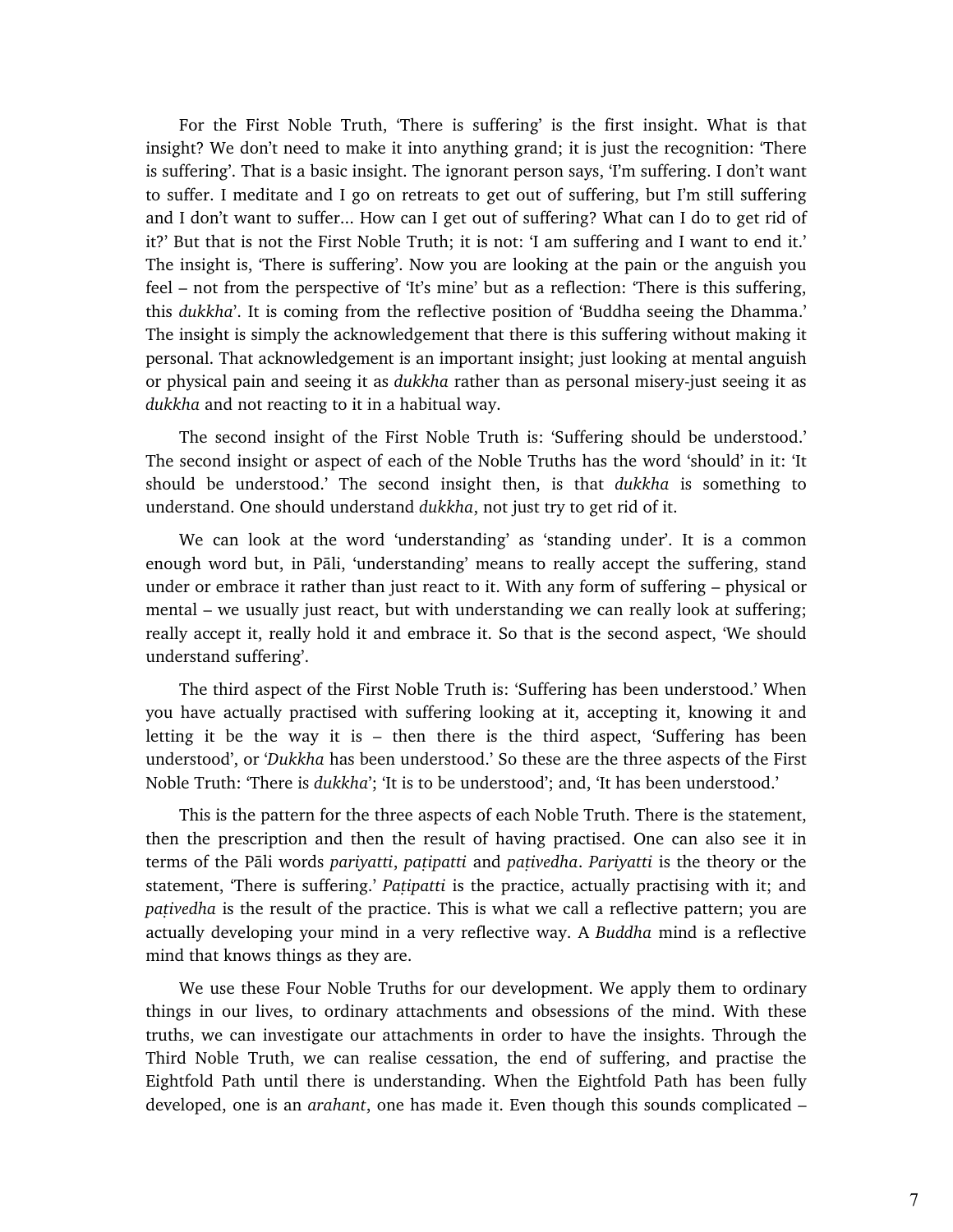four truths, three aspects, twelve insights – it is quite simple. It is a tool for us to use to help us understand suffering and non-suffering.

Within the Buddhist world, there are not many Buddhists who use the Four Noble Truths anymore, even in Thailand. People say, 'Oh yes, the Four Noble Truths – beginner's stuff.' Then they might use all kinds of *vipassanà* techniques and become really obsessed with the sixteen stages before they get to the Noble Truths. I find it quite boggling that in the Buddhist world the really profound teaching has been dismissed as primitive Buddhism: 'That's for the little kids, the beginners. The advanced course is...' They go into complicated theories and ideas – forgetting the most profound teaching.

The Four Noble Truths are a lifetime's reflection. It is not just a matter of realising the Four Noble Truths, the three aspects, and twelve stages and becoming an *arahant* on one retreat and then going onto something advanced. The Four Noble Truths are not easy like that. They require an ongoing attitude of vigilance and they provide the context for a lifetime of examination.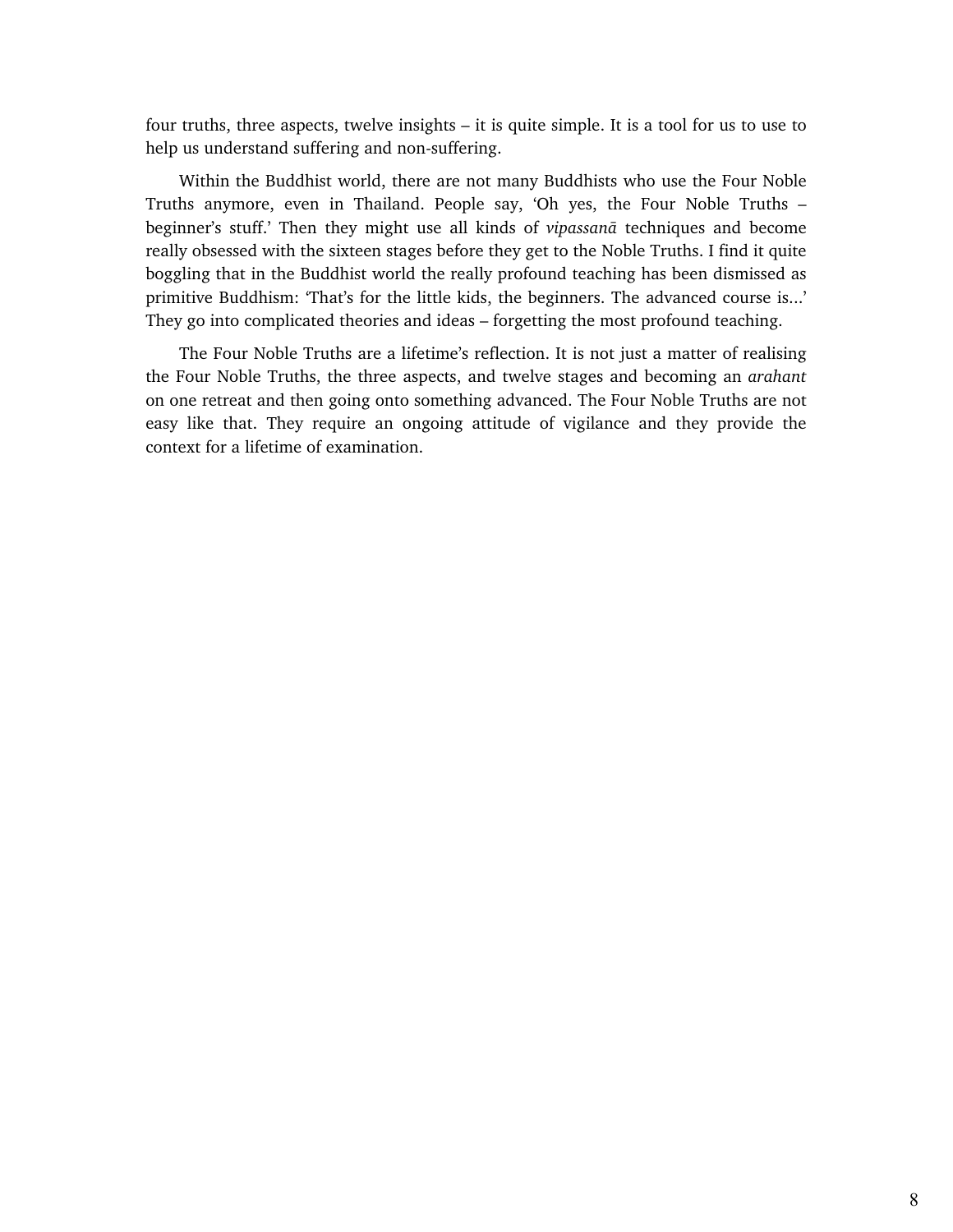#### **THE FIRST NOBLE TRUTH**

*What is the Noble Truth of Suffering? Birth is suffering, aging is suffering, sickness is suffering, dissociation from the loved is suffering, not to get what one wants is suffering: in short the five categories affected by clinging are suffering.* 

*There is this Noble Truth of Suffering: such was the vision, insight, wisdom, knowing and light that arose in me about things not heard before. This Noble Truth must be penetrated by fully understanding suffering: such was the vision, insight, wisdom, knowing and light that arose in me about things not heard before.* 

*This Noble Truth has been penetrated by fully understanding suffering: such was the vision, insight, wisdom, knowing and light that arose in me about things not heard before.* **[Saÿyutta Nikàya LVI, 11]** 

The First Noble Truth with its three aspects is: "There is suffering, *dukkha*. *Dukkha* should be understood. *Dukkha* has been understood." This is a very skillful teaching because it is expressed in a simple formula which is easy to remember, and it also applies to everything that you can possibly experience or do or think concerning the past, the present or the future.

Suffering or *dukkha* is the common bond we all share. Everybody everywhere suffers. Human beings suffered in the past, in ancient India; they suffer in modern Britain; and in the future, human beings will also suffer... What do we have in common with Queen Elizabeth? – We suffer. With a tramp in Charing Cross, what do we have in common? – Suffering. It includes all levels from the most privileged human beings to the most desperate and underprivileged ones, and all ranges in between. Everybody everywhere suffers. It is a bond we have with each other, something we all understand.

When we talk about our human suffering, it brings out our compassionate tendencies. But when we talk about our opinions, about what I think and what you think about politics and religion, then we can get into wars. I remember seeing a film in London about ten years ago. It tried to portray Russian people as human beings by showing Russian women with babies and Russian men taking their children out for picnics. At the time, this presentation of the Russian people was unusual because most of the propaganda of the West made them out to be titanic monsters or cold-hearted, reptilian people – and so you never thought of them as human beings. If you want to kill people, you have to make them out to be that way; you cannot very well kill somebody if you realise they suffer the way you do. You have to think that they are cold-hearted, immoral, worthless and bad, and that it is better to get rid of them. You have to think that they are evil and that it is good to get rid of them. You have to think that they are evil and that it is good to get rid of evil. With this attitude, you might feel justified in bombing and machine-gunning them. If you keep in mind our common bond of suffering, that makes you quite incapable of doing those things.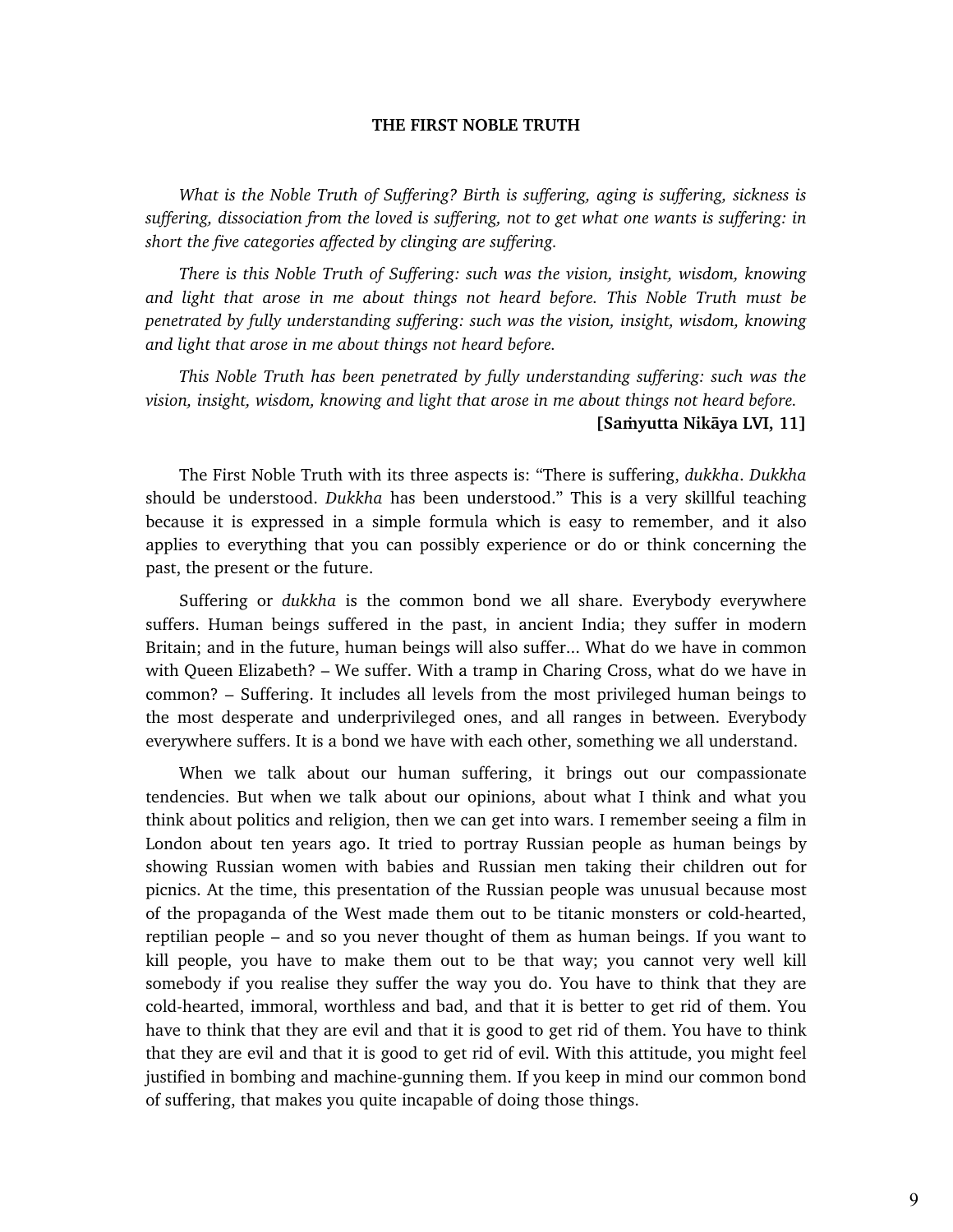The First Noble Truth is not a dismal metaphysical statement saying that everything is suffering. Notice that there is a difference between a metaphysical doctrine in which you are making a statement about The Absolute and a Noble Truth which is a reflection. A Noble Truth is a truth to reflect upon; it is not an absolute; it is not The Absolute. This is where Western people get very confused because they interpret this Noble Truth as a kind of metaphysical truth of Buddhism – but it was never meant to be that.

You can see that the First Noble Truth is not an absolute statement because of the Fourth Noble Truth, which is the way of non-suffering. You cannot have absolute suffering and then have a way out of it, can you? That doesn't make sense. Yet some people will pick up on the First Noble Truth and say that the Buddha taught that everything is suffering.

The Pàli word *dukkha* means "incapable of satisfying" or "not able to bear or withstand anything": always changing, incapable of truly fulfilling us or making us happy. The sensual world is like that, a vibration in nature. It would, in fact, be terrible if we did find satisfaction in the sensory world because then we wouldn't search beyond it; we'd just be bound to it. However, as we awaken to this *dukkha*, we begin to find the way out so that we are no longer constantly trapped in sensory consciousness.

# Suffering and Self-View

It is important to reflect upon the phrasing of the First Noble Truth. It is phrased in a very clear way: "There is suffering", rather than "I suffer". Psychologically, that reflection is a much more skillful way to put it. We tend to interpret our suffering as "I'm really suffering. I suffer a lot – and I don't want to suffer." This is the way our thinking mind is conditioned.

"I am suffering" always conveys the sense of "I am somebody who is suffering a lot. This suffering is mine; I've had a lot of suffering in my life." Then the whole process, the association with one's self and one's memory, takes off. You remember what happened when you were a baby... and so on.

But note, we are not saying there is someone who has suffering. It is not personal suffering anymore when we see it as "There is suffering". It is not: "Oh poor me, why do I have to suffer so much? What did I do to deserve this? Why do I have to get old? Why do I have to have sorrow, pain, grief and despair? It is not fair! I do not want it. I only want happiness and security." This kind of thinking comes from ignorance which complicates everything and results in personality problems.

To let go of suffering, we have to admit it into consciousness. But the admission in Buddhist meditation is not from a position of: "I am suffering" but rather, "There is the presence of suffering" because we are not trying to identify with the problem but simply acknowledge that there is one. It is unskillful to think in terms of: "I am an angry person; I get angry so easily; how do I get rid of it?" – that triggers off all the underlying assumptions of a self and it is very hard to get any perspective on that. It becomes very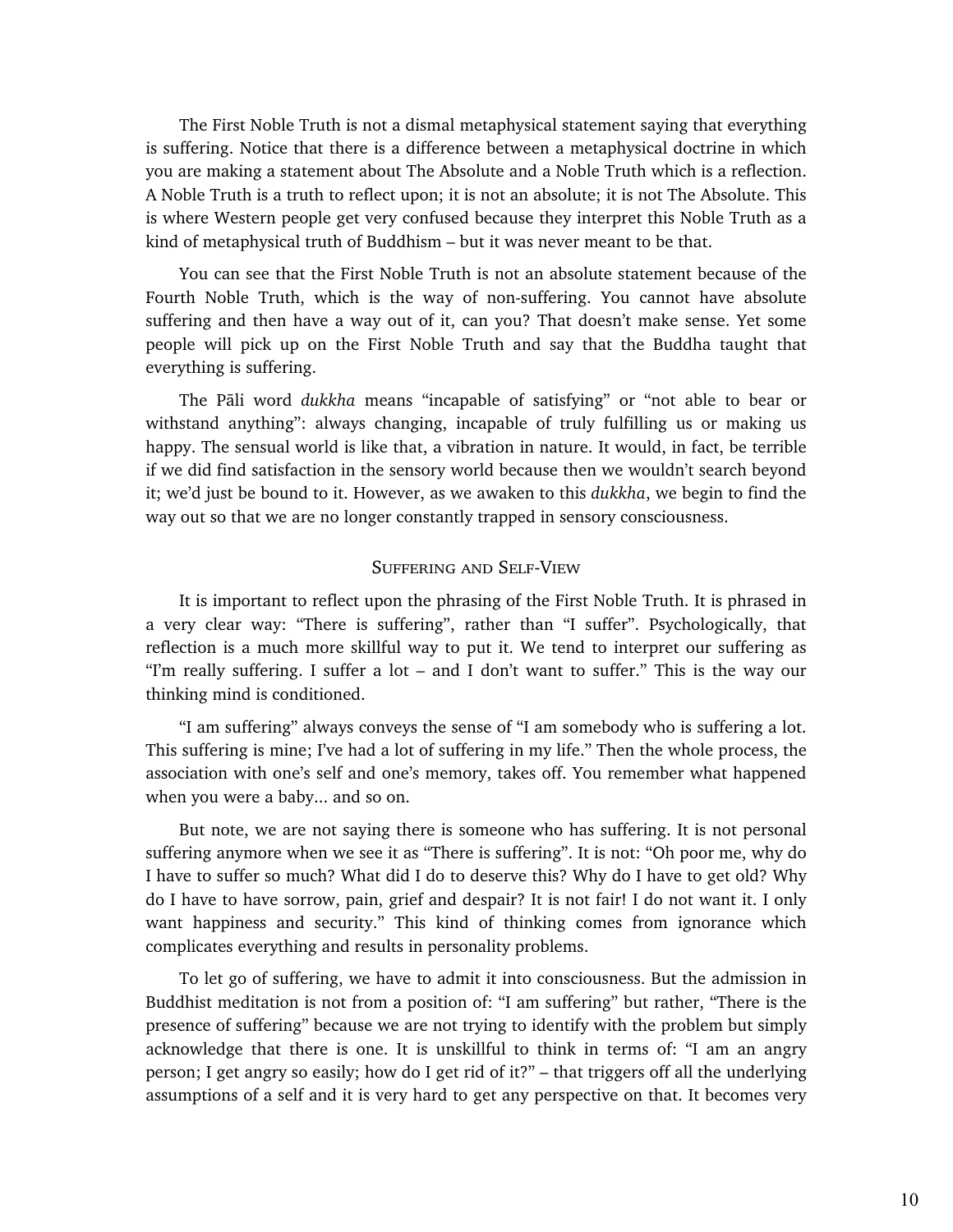confused because the sense of my problems or my thoughts takes us very easily to suppression or to making judgements about it and criticising ourselves. We tend to grasp and identify rather than to observe, witness and understand things as they are. When you are just admitting that there is this feeling of confusion, that there is this greed or anger, then there is an honest reflection on the way it is and you have taken out all the underlying assumptions – or at least undermined them.

So do not grasp these things as personal faults but keep contemplating these conditions as impermanent, unsatisfactory and non-self. Keep reflecting, seeing them as they are. The tendency is to view life from the sense that these are my problems, and that one is being very honest and forthright in admitting this. Then our life tends to reaffirm that because we keep operating from that wrong assumption. But that very viewpoint is impermanent, unsatisfactory and non-self.

"There is suffering" is a very clear, precise acknowledgement that at this time, there is some feeling of unhappiness. It can range from anguish and despair to mild irritation; *dukkha* does not necessarily mean severe suffering. You do not have to be brutalised by life; you do not have to come from Auschwitz or Belsen to say that there is suffering. Even Queen Elizabeth would say, "There is suffering." I'm sure she has moments of great anguish and despair or, at least, moments of irritation.

The sensory world is a sensitive experience. It means you are always being exposed to pleasure and pain and the dualism of *samsāra*. It is like being in something that is very vulnerable and picking up everything that happens to come in contact with these bodies and their senses. That is the way it is. That is the result of birth.

#### Denial of Suffering

Suffering is something we usually do not want to know-we just want to get rid of it. As soon as there is any inconvenience or annoyance, the tendency of an unawakened human being is to get rid of it or suppress it. One can see why modern society is so caught up in seeking pleasures and delights in what is new, exciting or romantic. We tend to emphasise the beauties and pleasures of youth whilst the ugly side of life – old age, sickness, death, boredom, despair and depression, are pushed aside. When we find ourselves with something we do not like, we try to get away from it to something we do like. If we feel boredom, we go to something interesting. If we feel frightened, we try to find safety. This is a perfectly natural thing to do.

We are associated with that pleasure/pain principle of being attracted and repelled. So if the mind is not full and receptive, then it is selective – it selects what it likes and tries to suppress what it does not like. Much of our experience has to be suppressed because a lot of what we are inevitably involved with is unpleasant in some way.

If anything unpleasant arises, we say, 'Run away!' If anyone gets in our way, we say, 'Kill him!' This tendency is often apparent in what our governments do... Frightening, isn't it, when you think of the kind of people who run our countries –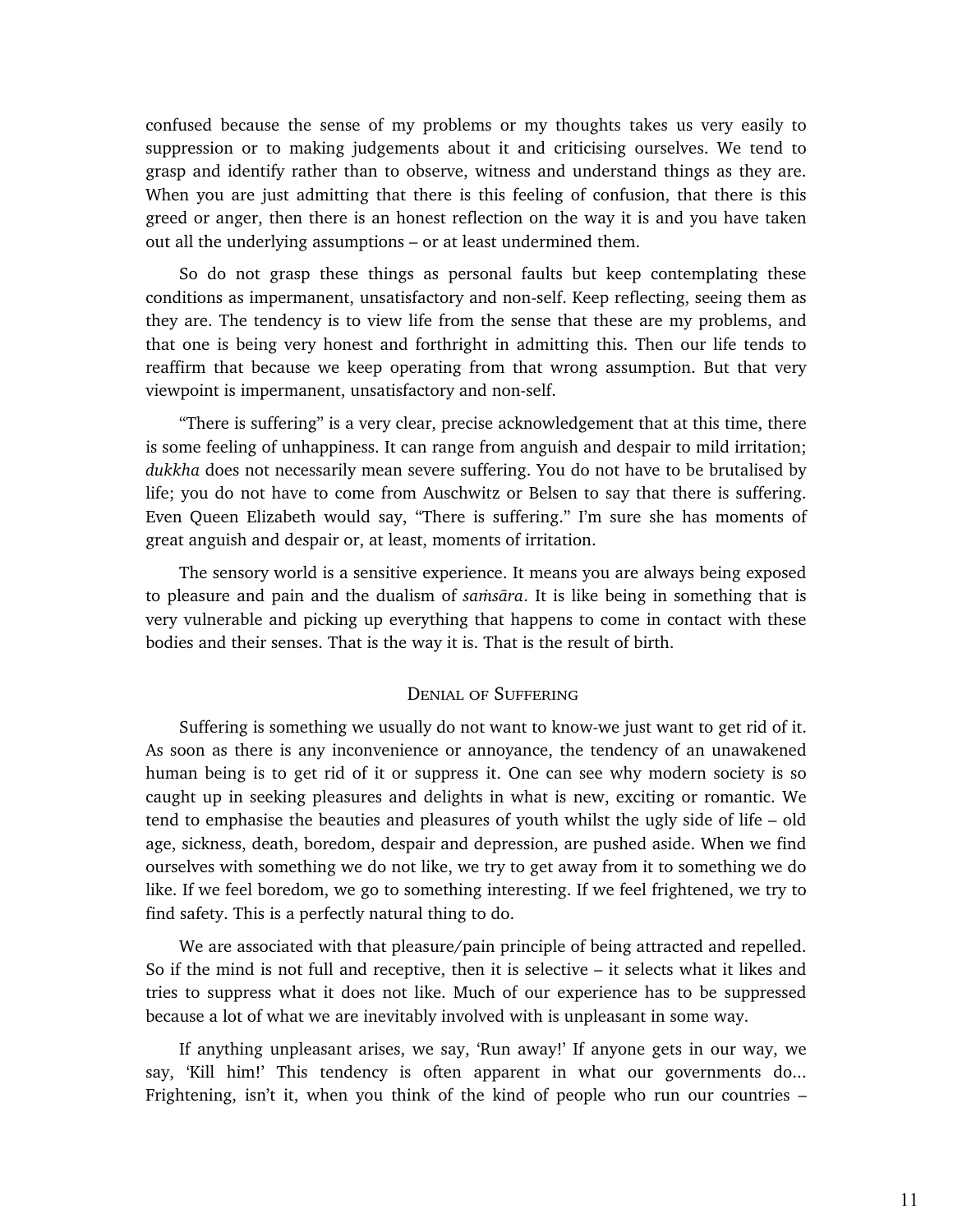because they are still very ignorant and unenlightened. But that is the way it is. The ignorant mind thinks of extermination: 'Here's a mosquito; kill it!', 'These ants are taking over the room; spray them with ant killer!' There is a company in Britain called Rent-o-Kil. I don't know if it is a kind of British mafia or what, but it specialises in killing pests – however you want to interpret the word 'pests'.

# Morality and Compassion

That is why we have to have laws such as, 'I will refrain from intentionally killing,' because our instinctual nature is to kill: if it is in the way, kill it. You can see this in the animal kingdom. We are quite predatory creatures ourselves; we think we are civilised but we have a really bloody history – literally. It is just filled with endless slaughters and justifications for all kinds of iniquities against other human beings – not to mention animals – and it is all because of this basic ignorance, this unreflecting human mind that tells us to annihilate what is in our way.

However, with reflection we are changing that; we are transcending that basic instinctual, animal pattern. We are not just being law-abiding puppets of society, afraid to kill because we are afraid of being punished.

Now we are really taking on responsibility. We respect the lives of other creatures, even the lives of insects and creatures we do not like. Nobody is ever going to like mosquitoes and ants, but we can reflect on the fact that they have a right to live. That is a reflection of the mind; it is not just a reaction: 'Where is the insecticide spray.' I also don't like to see ants crawling over my floor; my first reaction is 'Where's the insecticide spray.' But then the reflective mind shows me that even though these creatures are annoying me and I would rather they go away, they have a right to exist. That is a reflection of the human mind.

The same applies to unpleasant mind states. So when you are experiencing anger, rather than saying: 'Oh, here I go – angry again!' we reflect: 'There is anger'. Just like with fear – if you start seeing it as my mother's fear or my father's fear or the dog's fear or my fear, then it all becomes a sticky web of different creatures related in some ways, unrelated in others; and it becomes difficult to have any real understanding. And yet, the fear in this being and the fear in that mangy cur is the same thing.

'There is fear'. It is just that. The fear that I have experienced is no different from the fear others have. So this is where we have compassion even for mangy old dogs. We understand that fear is as horrible for mangy dogs as it is for us. When a dog is kicked with a heavy boot and you are kicked with a heavy boot, that feeling of pain is the same. Pain is just pain, cold is just cold, anger is just anger. It is not mine but rather: 'There is pain.' This is a skillful use of thinking that helps us to see things more clearly rather than reinforcing the personal view. Then as a result of recognising the state of suffering – that there is suffering – the second insight of this First Noble Truth comes: 'It should be understood'.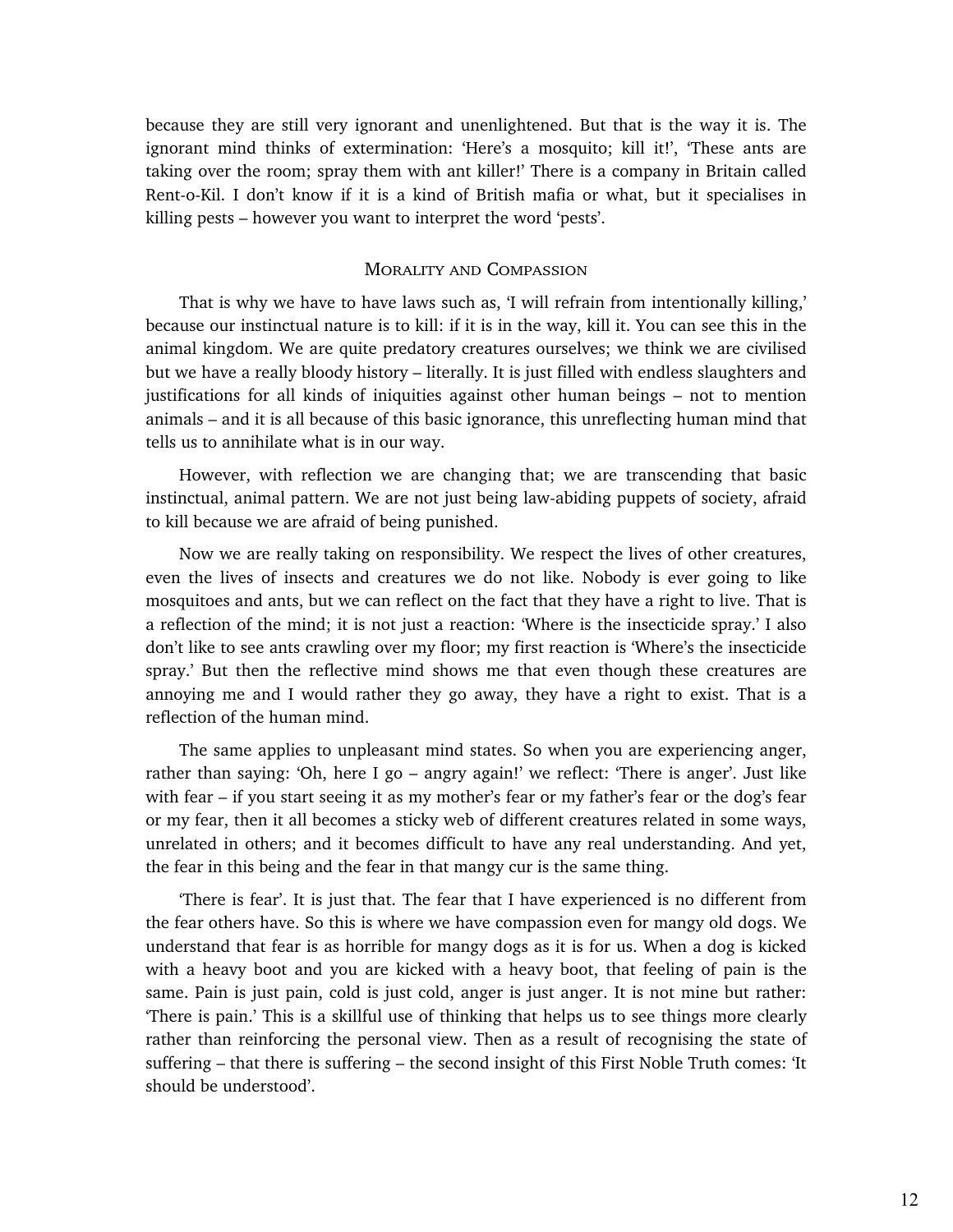This suffering is to be investigated.

#### To Investigate Suffering

I encourage you to try to understand *dukkha*: to really look at, stand under and accept your suffering. Try to understand it when you are feeling physical pain or despair and anguish or hatred and aversion – whatever form it takes, whatever quality it has, whether it is extreme or slight. This teaching does not mean that to get enlightened you have to be utterly and totally miserable. You do not have to have everything taken away from you or be tortured on the rack; it means being able to look at suffering, even if it is just a mild feeling of discontent, and understand it.

It is easy to find a scapegoat for our problems. 'If my mother had really loved me or if everyone around me had been truly wise, and fully dedicated towards providing a perfect environment for me, then I would not have the emotional problems I have now.' This is really silly! Yet that is how some people actually look at the world, thinking that they are confused and miserable because they did not get a fair deal. But with this formula of the First Noble Truth, even if we have had a pretty miserable life, what we are looking at is not that suffering which comes from out there, but what we create in our own minds around it. This is an awakening in a person – an awakening to the Truth of suffering. And it is a Noble Truth because it is no longer blaming the suffering that we are experiencing on others. Thus, the Buddhist approach is quite unique with respect to other religions because the emphasis is on the way out of suffering through wisdom, freedom from all delusion, rather than the attainment of some blissful state or union with the Ultimate.

Now I am not saying that others are never the source of our frustration and irritation, but what we are pointing at with this teaching is our own reaction to life. If somebody is being nasty to you or deliberately and malevolently trying to cause you to suffer, and you think it is that person who is making you suffer, you still have not understood this First Noble Truth. Even if he is pulling out your fingernails or doing other terrible things to you – as long as you think that you are suffering because of that person, you have not understood this First Noble Truth. To understand suffering is to see clearly that it is our reaction to the person pulling out our fingernails, 'I hate you,' that is suffering. The actual pulling out of one's fingernails is painful, but the suffering involves 'I hate you,' and 'How can you do this to me,' and 'I'll never forgive you.'

However, don't wait for somebody to pull out your fingernails in order to practise with the First Noble Truth. Try it with little things, like somebody being insensitive or rude or ignoring you. If you are suffering because that person has slighted you or offended you in some way, you can work with that. There are many times in daily life when we can be offended or upset. We can feel annoyed or irritated just by the way somebody walks or looks, at least I can. Sometimes you can notice yourself feeling aversion just because of the way somebody walks or because they don't do something that they should – one can get very upset and angry about things like that. The person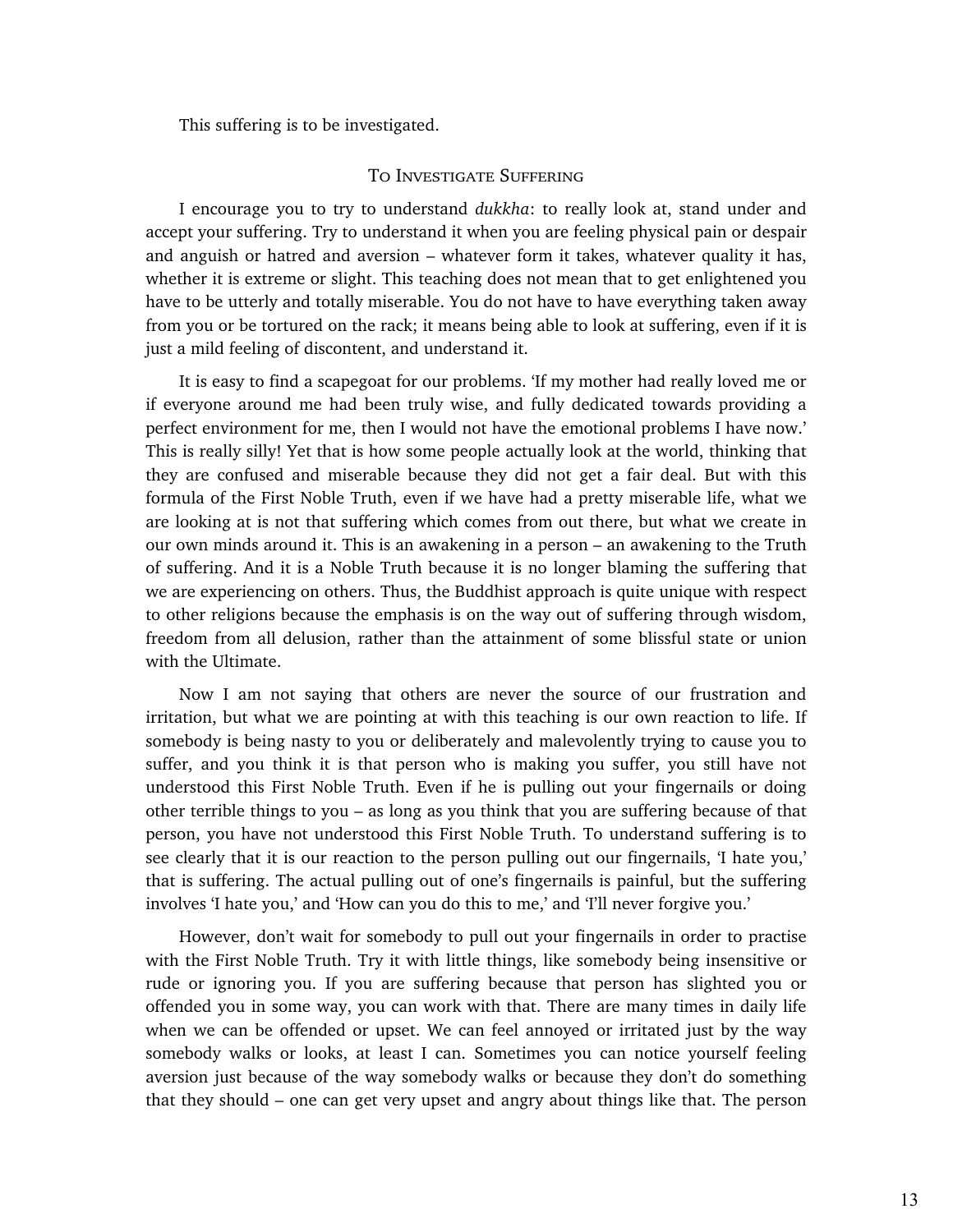has not really harmed you or done anything to you, like pulling out your fingernails, but you still suffer. If you cannot look at suffering in these simple cases, you will never be able to be so heroic as to do it if ever somebody does actually pull out your fingernails!

We work with the little dissatisfactions in the ordinariness of life. We look at the way we can be hurt and offended or annoyed and irritated by the neighbours, by the people we live with, by Mrs. Thatcher, by the way things are or by ourselves. We know that this suffering should be understood. We practise by really looking at suffering as an object and understanding: 'This is suffering'. So we have the insightful understanding of suffering.

# Pleasure and Displeasure

We can investigate: Where has this hedonistic seeking of pleasure as an end in itself brought us? It has continued now for several decades but is humanity any happier as a result? It seems that nowadays we have been given the right and freedom to do anything we like with drugs, sex, travel and so on – anything goes; anything is allowed; nothing is forbidden. You have to do something really obscene, really violent, before you'll be ostracised. But has being able to follow our impulses made us any happier or more relaxed and contented? In fact, it has tended to make us very selfish; we don't think about how our actions might affect others. We tend to think only about ourselves: me and my happiness, my freedom and my rights. So I become a terrible nuisance, a source of great frustration, annoyance and misery for the people around me. If I think I can do anything I want or say anything I feel like saying, even at the expense of others, then I'm a person who is nothing but a nuisance to society.

When the sense of 'what I want' and 'what I think should and should not be' arises, and we wish to delight in all the pleasures of life, we inevitably get upset because life seems so hopeless and everything seems to go wrong.

We just get whirled about by life – just running around in states of fear and desire. And even when we get everything we want, we will think there is something missing, something incomplete yet. So even when life is at its best, there is still this sense of suffering-something yet to be done, some kind of doubt or fear haunting us.

For example, I've always liked beautiful scenery. Once during a retreat that I led in Switzerland, I was taken to some beautiful mountains and noticed that there was always a sense of anguish in my mind because there was so much beauty, a continual flow of beautiful sights. I had the feeling of wanting to hold on to everything, that I had to keep alert all the time in order to consume everything with my eyes. It was really wearing me out! Now that was *dukkha*, wasn't it?

I find that if I do things heedlessly – even something quite harmless like looking at beautiful mountains – if I'm just reaching out and trying to hold on to something, it always brings an unpleasant feeling. How can you hold on to the Jungfrau and the Eiger? The best you can do is to take a picture of it, trying to capture everything on a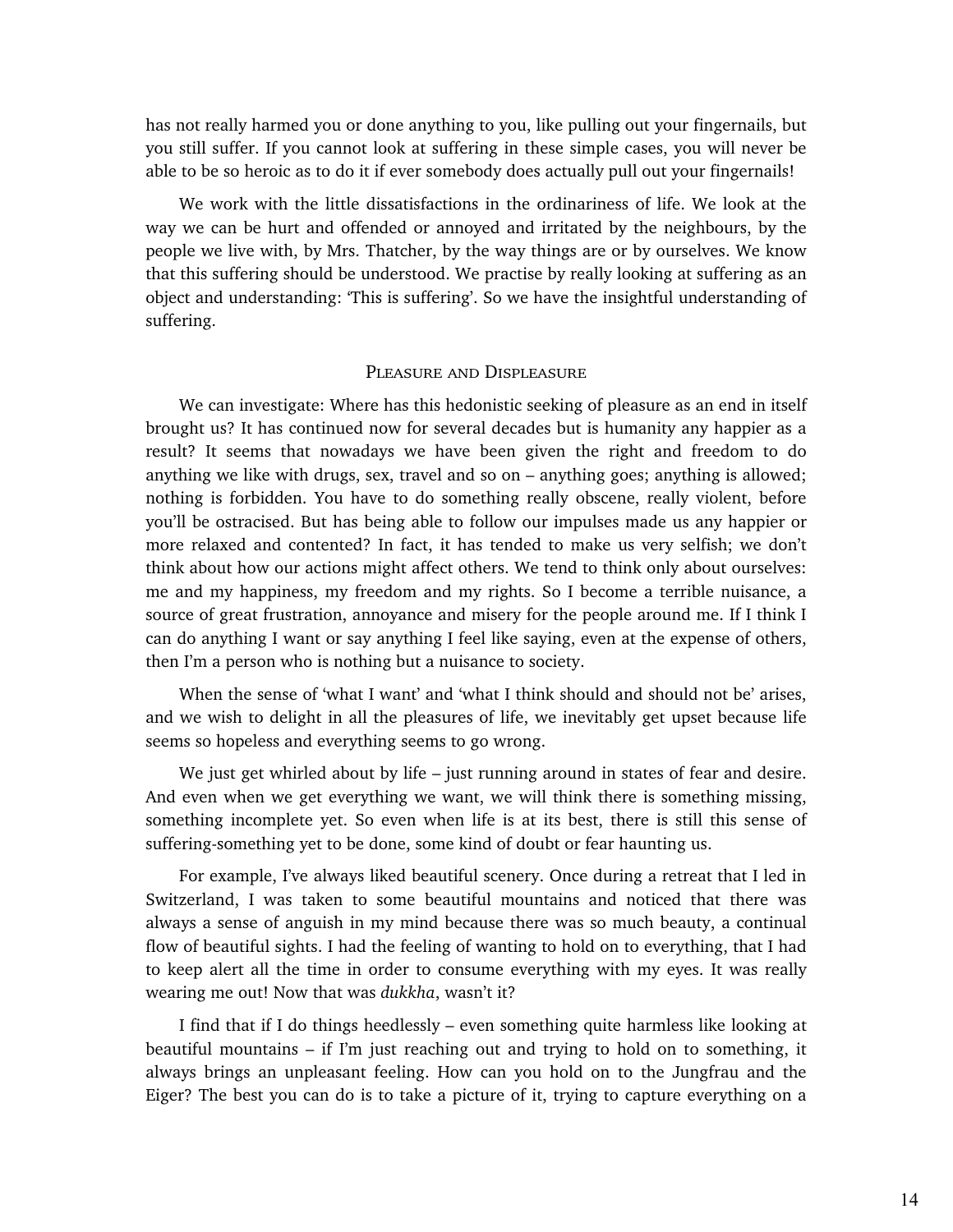piece of paper. That's *dukkha*; if you want to hold on to something which is beautiful because you don't want to be separated from it – that is suffering.

Having to be in situations you don't like is also suffering. For example, I never liked riding in the Underground in London. I'd complain about it: 'I don't want to go on the underground with those awful posters and dingy Underground stations. I don't want to be packed into those little trains under the ground.' I found it a totally unpleasant experience. But I'd listen to this complaining, moaning voice – the suffering of not wanting to be with something unpleasant. Then, having contemplated this, I stopped making anything of it so that I could be with the unpleasant and un-beautiful without suffering about it. I realised that it's just that way and it's all right. We needn't make problems – either about being in a dingy Underground station or about looking at beautiful scenery. Things are as they are, so we can recognise and appreciate them in their changing forms without grasping. Grasping is wanting to hold on to something we like; wanting to get rid of something we don't like; or wanting to get something we don't have.

We can also suffer a lot because of other people. I remember that in Thailand I used to have quite negative thoughts about one of the monks. Then he'd do something and I'd think, 'He shouldn't do that,' or he'd say something, 'He shouldn't say that!' I'd carry this monk around in my mind and then, even if I went to some other place, I'd think of that monk; the perception of him would arise and the same reactions would come: 'Do you remember when he said this and when he did that?' and: 'He shouldn't have said that and he shouldn't have done that.'

Having found a teacher like Ajahn Chah, I remember wanting him to be perfect. I'd think, 'Oh, he's a marvelous teacher – marvelous!' But then he might do something that would upset me and I'd think, 'I don't want him to do anything that upsets me because I like to think of him as being marvelous.' That was like saying, 'Ajahn Chah, be marvelous for me ALL the time. Don't ever do anything that will put any kind of negative thought into my mind.' So even when you find somebody that you really respect and love, there's still the suffering of attachment. Inevitably, they will do or say something that you're not going to like or approve of, causing you some kind of doubt – and you'll suffer.

At one time, several American monks came to Wat Pah Pong, our monastery in Northeastern Thailand. They were very critical and it seemed that they only saw what was wrong with it. They didn't think Ajahn Chah was a very good teacher and they didn't like the monastery. I felt a great anger and hatred arising because they were criticising something that I loved. I felt indignant – 'Well, if you don't like it, get out of here. He's the finest teacher in the world and if you can't see that then just GO!' That kind of attachment – being in love or being devoted – is suffering because if something or someone you love is criticised, you feel angry and indignant.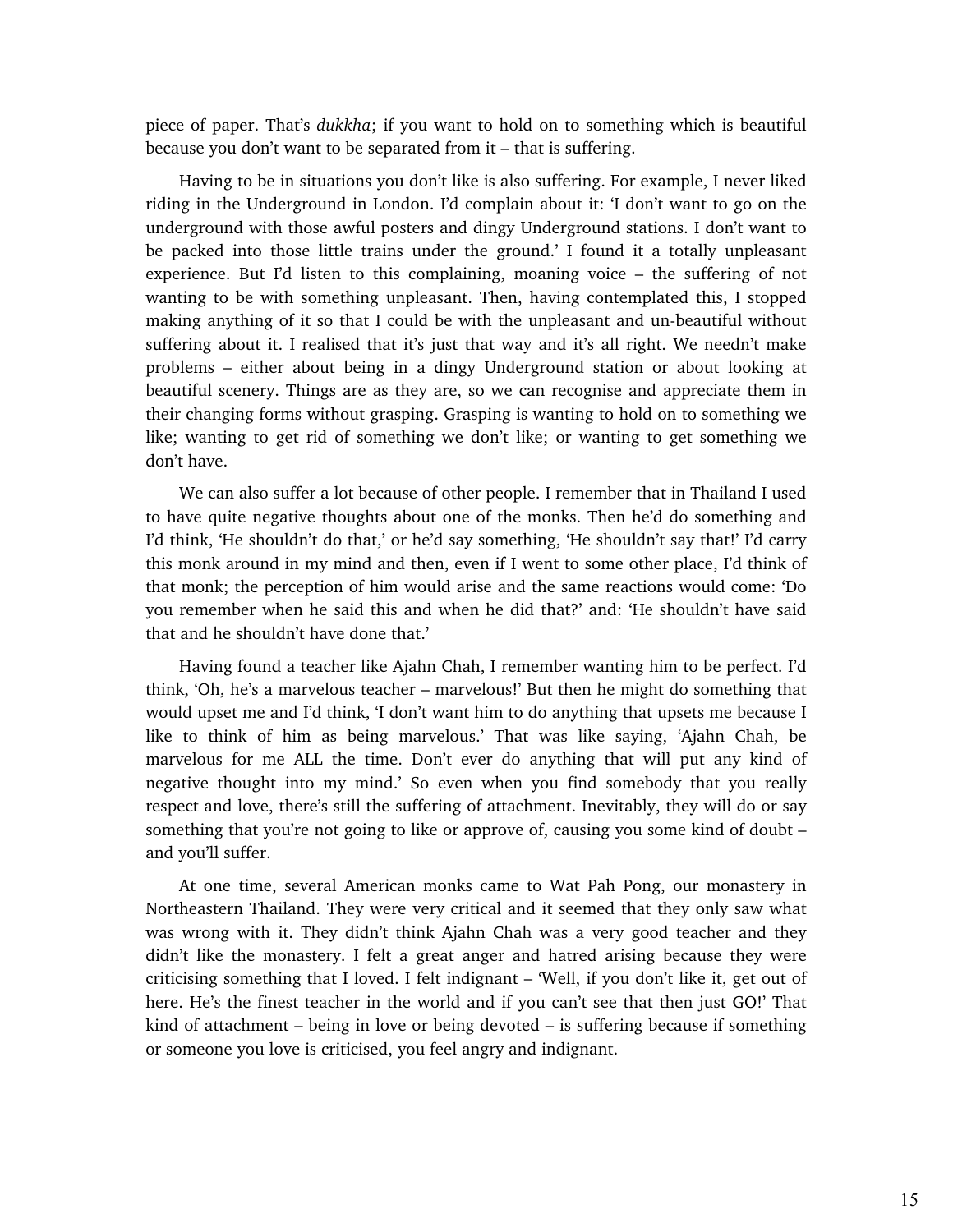# Insight in Situations

Sometimes insight arises at the most unexpected times. This happened to me while living at Wat Pah Pong. The Northeastern part of Thailand is not the most beautiful or desirable place in the world with its scrubby forests and flat plain; it also gets extremely hot during the hot season. We'd have to go out in the heat of the mid-afternoon before each of the Observance Days and sweep the leaves off the paths. There were vast areas to sweep. We would spend the whole afternoon in the hot sun, sweating and sweeping the leaves into piles with crude brooms; this was one of our duties. I didn't like doing this. I'd think, 'I don't want to do this. I didn't come here to sweep the leaves off the ground; I came here to get enlightened-and instead they have me sweeping leaves off the ground. Besides, it's hot and I have fair skin; I might get skin cancer from being out here in a hot climate.'

I was standing out there one afternoon, feeling really miserable, thinking, 'What am I doing here? Why did I come here? Why am I staying here? There I stood with my long crude broom and absolutely no energy, feeling sorry for myself and hating everything. Then Ajahn Chah came up, smiled at me and said, 'Wat Pah Pong is a lot of suffering, isn't it?' and walked away. So I thought, 'Why did he say that?' and, 'Actually, you know, it's not all that bad.' He got me to contemplate: Is sweeping the leaves really that unpleasant?... No, it's not. It's a kind of neutral thing; you sweep the leaves, and it's neither here nor there... Is sweating all that terrible? Is it really a miserable, humiliating experience? Is it really as bad as I am pretending it is?... No – sweating is all right, it's a perfectly natural thing to be doing. And I don't have skin cancer and the people at Wat Pah Pong are very nice. The teacher is a very kind wise man. The monks have treated me well. The lay people come and give me food to eat, and... What am I complaining about?'

Reflecting upon the actual experience of being there, I thought, 'I'm all right. People respect me, I'm treated well. I'm being taught by pleasant people in a very pleasant country. There's nothing really wrong with anything, except me; I'm making a problem out of it because I don't want to sweat and I don't want to sweep leaves.' Then I had a very clear insight. I suddenly perceived something in me which was always complaining and criticising, and which was preventing me from ever giving myself to anything or offering myself to any situation.

Another experience I learned from was the custom of washing the feet of the senior monks when they returned from the alms-round. After they walked barefoot through the village and rice paddies, their feet would be muddy.

There were foot baths outside the dining hall. When Ajahn Chah would come, all the monks-maybe twenty or thirty of them-would rush out and wash Ajahn Chah's feet. When I first saw this I thought, 'I'm not going to do that-not me!' Then the next day, thirty monks rushed out as soon as Ajahn Chah appeared and washed his feet-I thought, 'What a stupid thing to be doing – thirty monks washing one man's feet. I'm not going to do that.' The day after that, the reaction became even more violent... thirty monks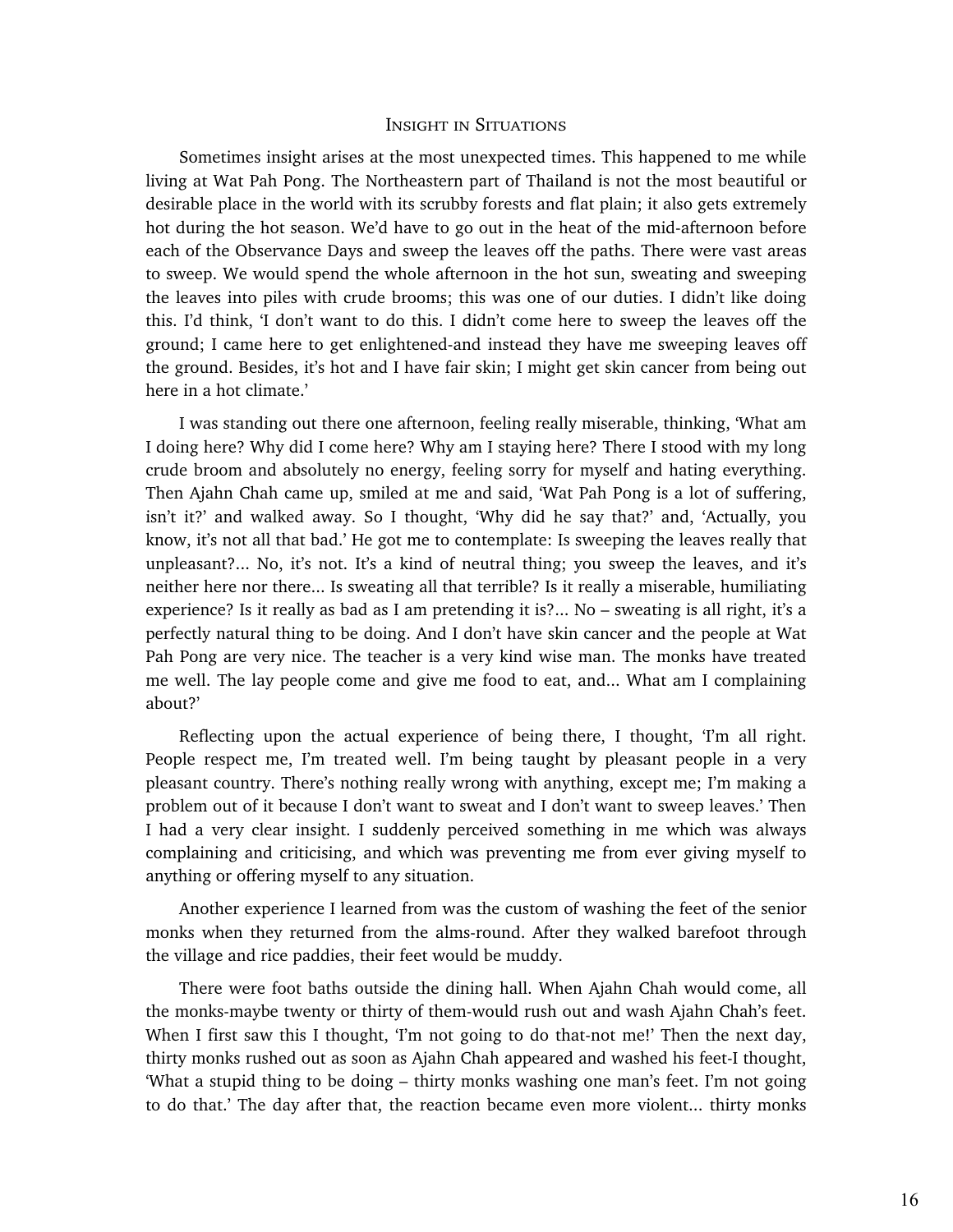rushed out and washed Ajahn Chah's feet and... 'That really angers me, I'm fed up with it! I just feel that is the most stupid thing I've ever seen-thirty men going out to wash one man's feet! He probably thinks he deserves it, you know – it's really building up his ego. He's probably got an enormous ego, having so many people wash his feet every day. I'll never do that!'

I was beginning to build up a strong reaction, an overreaction. I would sit there feeling miserable and angry. I'd look at the monks and I'd think, 'They all look stupid to me. I don't know what I'm doing here.' But then I started listening and I thought, 'This is really an unpleasant frame of mind to be in. Is it anything to get upset about? They haven't made me do it. It's all right; there's nothing wrong with thirty men washing one man's feet. It's not immoral or bad behaviour and maybe they enjoy it; maybe they want to do it – maybe it's all right to do that... Maybe I should do it!' So the next morning, thirty-one monks ran out and washed Ajahn Chah's feet. There was no problem after that. It felt really good: that nasty thing in me had stopped.

We can reflect upon these things that arouse indignation and anger in us: is something really wrong with them or is it something we create *dukkha* about? Then we begin to understand the problems we create in our own lives and the lives of the people around us.

With mindfulness, we are willing to bear with the whole of life; with the excitement and the boredom, the hope and the despair, the pleasure and the pain, the fascination and the weariness, the beginning and the ending, the birth and the death. We are willing to accept the whole of it in the mind rather than absorb into just the pleasant and suppress the unpleasant. The process of insight is the going to *dukkha*, looking at *dukkha*, admitting *dukkha*, recognising *dukkha* in all its forms. Then you are no longer just reacting in the habitual way of indulgence or suppression. And because of that, you can bear with suffering more, you can be more patient with it.

These teachings are not outside our experience. They are, in fact, reflections of our actual experience – not complicated intellectual issues.

So really put effort into development rather than just getting stuck in a rut. How many times do you have to feel guilty about your abortion or the mistakes you have made in the past? Do you have to spend all your time just regurgitating the things that have happened to you in your life and indulging in endless speculation and analysis? Some people make themselves into such complicated personalities. If you just indulge in your memories and views and opinions, then you will always stay stuck in the world and never transcend it in any way.

You can let go of this burden if you are willing to use the teachings skillfully. Tell yourself: 'I'm not going to get caught in this anymore; I refuse to participate in this game. I'm not going to give in to this mood.' Start putting yourself in the position of knowing: 'I know this is *dukkha*; there is *dukkha*.' It's really important to make this resolution to go where the suffering is and then abide with it. It is only by examining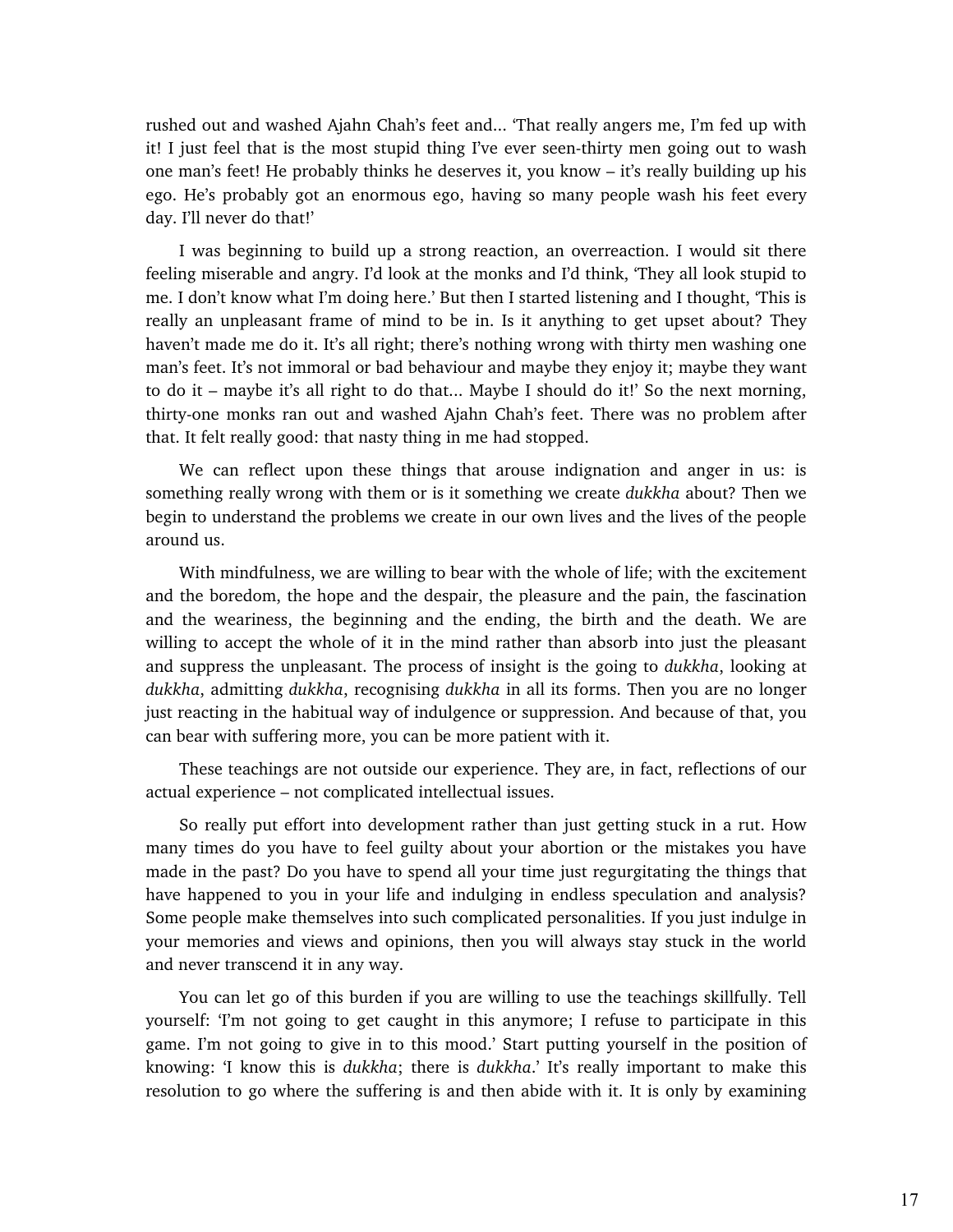and confronting suffering in this way that one can hope to have the tremendous insight: 'This suffering has been understood.'

So these are the three aspects of the First Noble Truth. This is the formula that we must use and apply in reflection on our lives. Whenever you feel suffering, first make the recognition: 'There is suffering', then: 'It should be understood', and finally: 'It has been understood'. This understanding of *dukkha* is the insight into the First Noble Truth.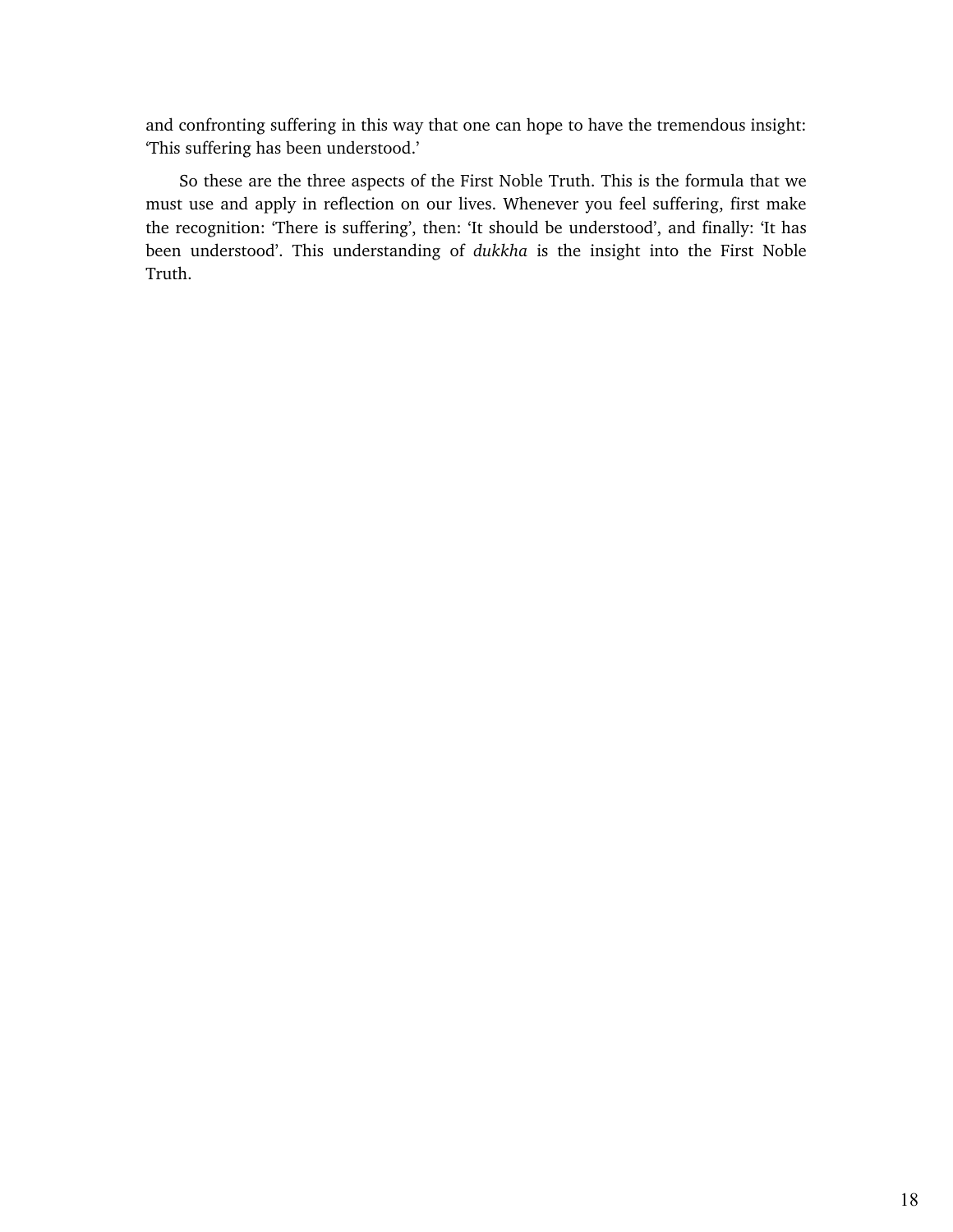#### **THE SECOND NOBLE TRUTH**

*What is the Noble Truth of the Origin of Suffering? It is craving which renews being and is accompanied by relish and lust, relishing this and that: in other words, craving for sensual desires, craving for being, craving for non-being. But whereon does this craving arise and flourish? Wherever there is what seems lovable and gratifying, thereon it arises and flourishes.* 

*There is this Noble Truth of the Origin of Suffering: such was the vision, insight, wisdom, knowing and light that arose in me about things not heard before.* 

*This Noble Truth must be penetrated to by abandoning the origin of suffering...* 

*This Noble Truth has been penetrated to by abandoning the origin of suffering: such was the vision, insight, wisdom, knowing and light that arose in me about things not heard before.*

# **[Saÿyutta Nikàya LVI, 11]**

The Second Noble Truth with its three aspects is: 'There is the origin of suffering, which is attachment to desire. Desire should be let go of. Desire has been let go of.'

The Second Noble Truth states that there is an origin of suffering and that the origin of suffering is attachment to the three kinds of desire: desire for sense pleasure (kāma tanhā), desire to become (bhava tanhā) and desire to get rid of (vibhava tanhā). This is the statement of the Second Noble Truth, the thesis, the *pariyatti*. This is what you contemplate: the origin of suffering is attachment to desire.

#### Three Kinds of Desire

Desire or *taõhà* in Pàli is an important thing to understand. What is desire? *Kàma tanhā* is very easy to understand. This kind of desire is wanting sense pleasures through the body or the other senses and always seeking things to excite or please your senses – that is *kāma taṇhā*. You can really contemplate: what is it like when you have desire for pleasure? For example, when you are eating, if you are hungry and the food tastes delicious, you can be aware of wanting to take another bite. Notice that feeling when you are tasting something pleasant; and notice how you want more of it. Don't just believe this; try it out. Don't think you know it because it has been that way in the past. Try it out when you eat. Taste something delicious and see what happens: a desire arises for more. That is kāma tanhā.

We also contemplate the feeling of wanting to become something. But if there is ignorance, then when we are not seeking something delicious to eat or some beautiful music to listen to, we can be caught in a realm of ambition and attainment – the desire to become. We get caught in that movement of striving to become happy, seeking to become wealthy; or we might attempt to make our life feel important by endeavouring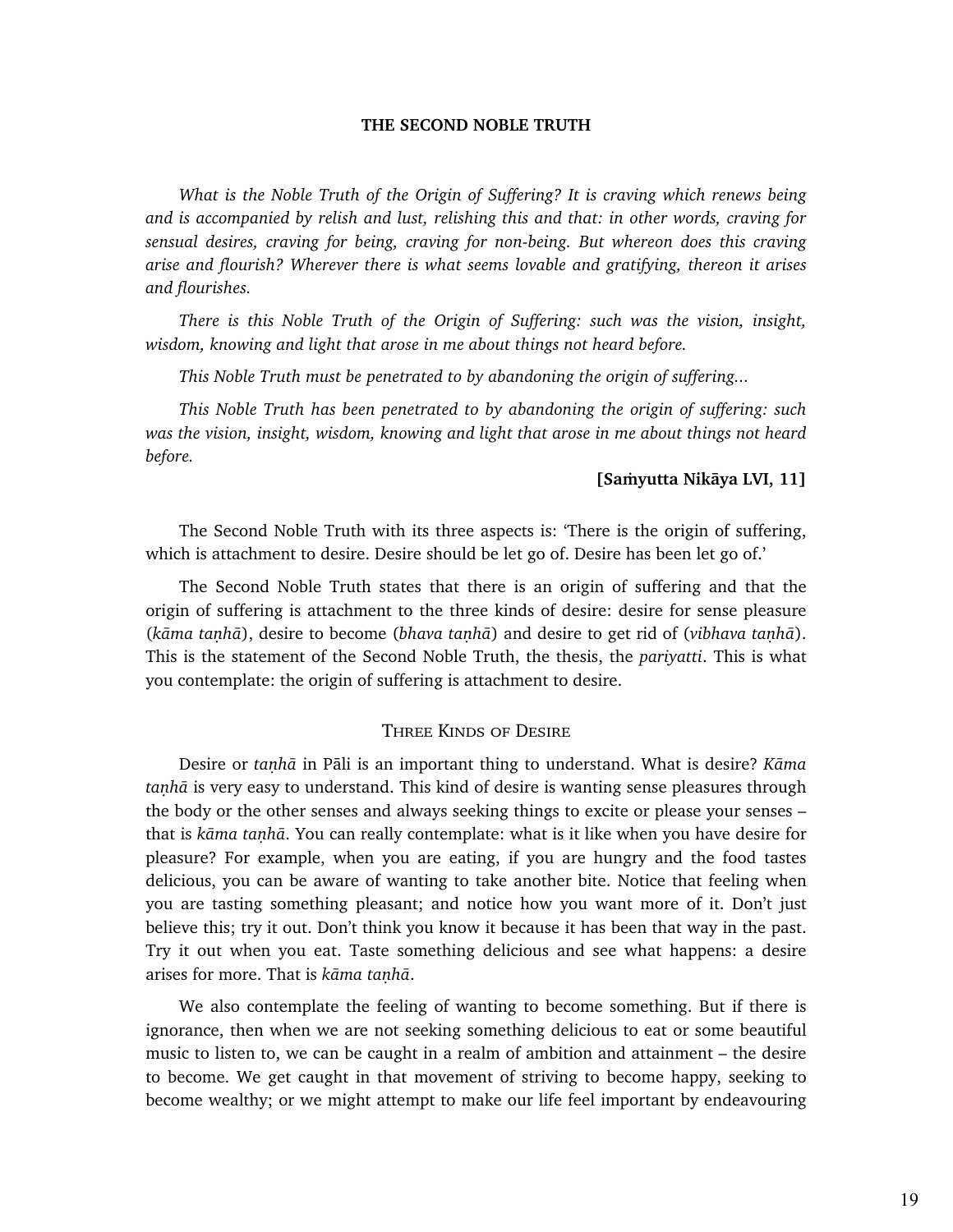to make the world right. So note this sense of wanting to become something other than what you are right now.

Listen to the *bhava tanhā* of your life: 'I want to practise meditation so I can become free from my pain. I want to become enlightened. I want to become a monk or a nun. I want to become enlightened as a lay person. I want to have a wife and children and a profession. I want to enjoy the sense world without having to give up anything and become an enlightened *arahant* too.'

When we get disillusioned with trying to become something, then there is the desire to get rid of things. So we contemplate *vibhava tanhā*, the desire to get rid of: 'I want to get rid of my suffering. I want to get rid of my anger. I've got this anger and I want to get rid of it. I want to get rid of jealousy, fear and anxiety.' Notice this as a reflection on *vibhava tanhā*. We are actually contemplating that within ourselves which wants to get rid of things; we are not trying to get rid of *vibhava tanhā*. We are not taking a stand against the desire to get rid of things nor are we encouraging that desire. Instead, we are reflecting, 'It's like this; it feels like this to want to get rid of something; I've got to conquer my anger; I have to kill the Devil and get rid of my greed – then I will become....' We can see from this train of thought that becoming and getting rid of are very much associated.

Bear in mind though that these three categories of *kāma taṇhā*, *bhava taṇhā* and *vibhava taõhà* are merely convenient ways of contemplating desire. They are not totally separate forms of desire but different aspects of it.

The second insight into the Second Noble Truth is: 'Desire should be let go of.' This is how letting go comes into our practice. You have an insight that desire should be let go of, but that insight is not a desire to let go of anything. If you are not very wise and are not really reflecting in your mind, you tend to follow the 'I want to get rid of, I want to let go of all my desires' – but this is just another desire. However, you can reflect upon it; you can see the desire to get rid of, the desire to become or the desire for sense pleasure. By understanding these three kinds of desire, you can let them go.

The Second Noble Truth does not ask you to think, 'I have a lot of sensual desires', or, 'I'm really ambitious. I'm really *bhava tanhā* plus, plus, plus!' or, 'I'm a real nihilist. I just want out. I'm a real *vibhava tanhā fanatic*. That's me.' The Second Noble Truth is not that. It is not about identifying with desires in any way; it's about recognising desire.

I used to spend a lot of time watching how much of my practice was desire to become something. For example, how much of the good intentions of my meditation practice as a monk was to become liked how much of my relations with other monks or nuns or with lay people had to do with wanting to be liked and approved of. That is *bhava tanhā* – desire for praise and success.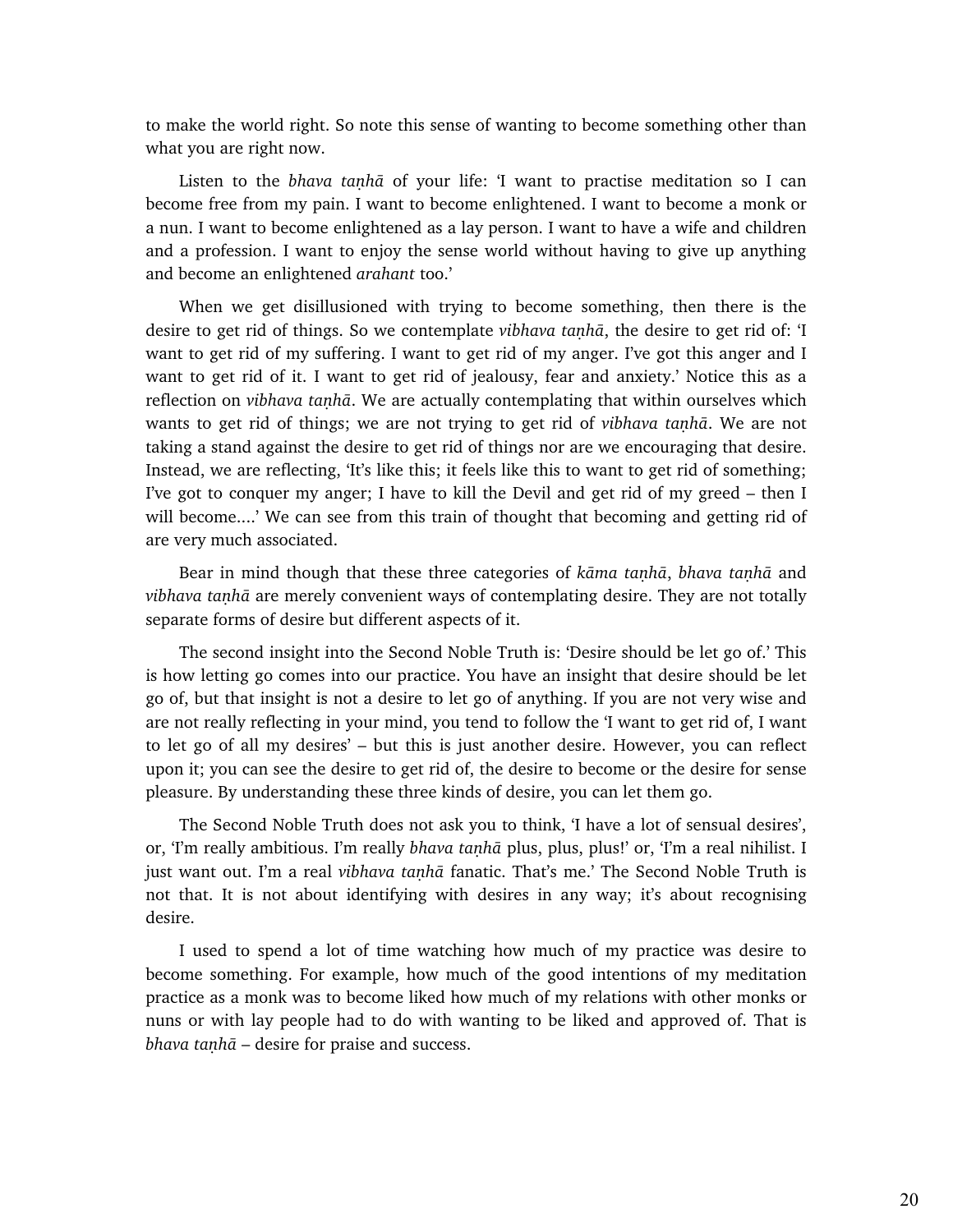As a monk, you have this *bhava tanhā*: wanting people to understand everything and to appreciate the Dhamma. Even these subtle, almost noble, desires are *bhava*  tanhā.

Then there is *vibhava tanhā* in spiritual life, which can be very self-righteous: 'I want to get rid of, annihilate and exterminate these defilements.' I really listened to myself thinking, 'I want to get rid of desire. I want to get rid of anger. I don't want to be frightened or jealous any more. I want to be brave. I want to have joy and gladness in my heart.'

This practice of Dhamma is not one of hating oneself for having such thoughts, but really seeing that these are conditioned into the mind. They are impermanent. Desire is not what we are but it is the way we tend to react out of ignorance when we have not understood these Four Noble Truths in their three aspects. We tend to react like this to everything. These are normal reactions due to ignorance.

But we need not continue to suffer. We are not just hopeless victims of desire. We can allow desire to be the way it is and so begin to let go of it. Desire has power over us and deludes us only as long as we grasp it, believe in it and react to it.

#### Grasping is Suffering

Usually we equate suffering with feeling, but feeling is not suffering. It is the grasping of desire that is suffering. Desire does not cause suffering; the cause of suffering is the grasping of desire. This statement is for reflection and contemplation in terms of your individual experience.

You really have to investigate desire and know it for what it is. You have to know what is natural and necessary for survival and what is not necessary for survival. We can be very idealistic in thinking that even the need for food is some kind of desire we should not have. One can be quite ridiculous about it. But the Buddha was not an idealist and he was not a moralist. He was not trying to condemn anything. He was trying to awaken us to truth so that we could see things clearly.

Once there is that clarity and seeing in the right way, then there is no suffering. You can still feel hunger. You can still need food without it becoming a desire. Food is a natural need of the body. The body is not self; it needs food otherwise it will get very weak and die. That is the nature of the body – there is nothing wrong with that. If we get very moralistic and high-minded and believe that we are our bodies, that hunger is our own problem, and that we should not even eat – that is not wisdom; it is foolishness.

When you really see the origin of suffering, you realise that the problem is the grasping of desire not the desire itself. Grasping means being deluded by it, thinking it's really 'me' and 'mine': 'These desires are me and there is something wrong with me for having them'; or, 'I don't like the way I am now. I have to become something else'; or, 'I have to get rid of something before I can become what I want to be.' All this is desire.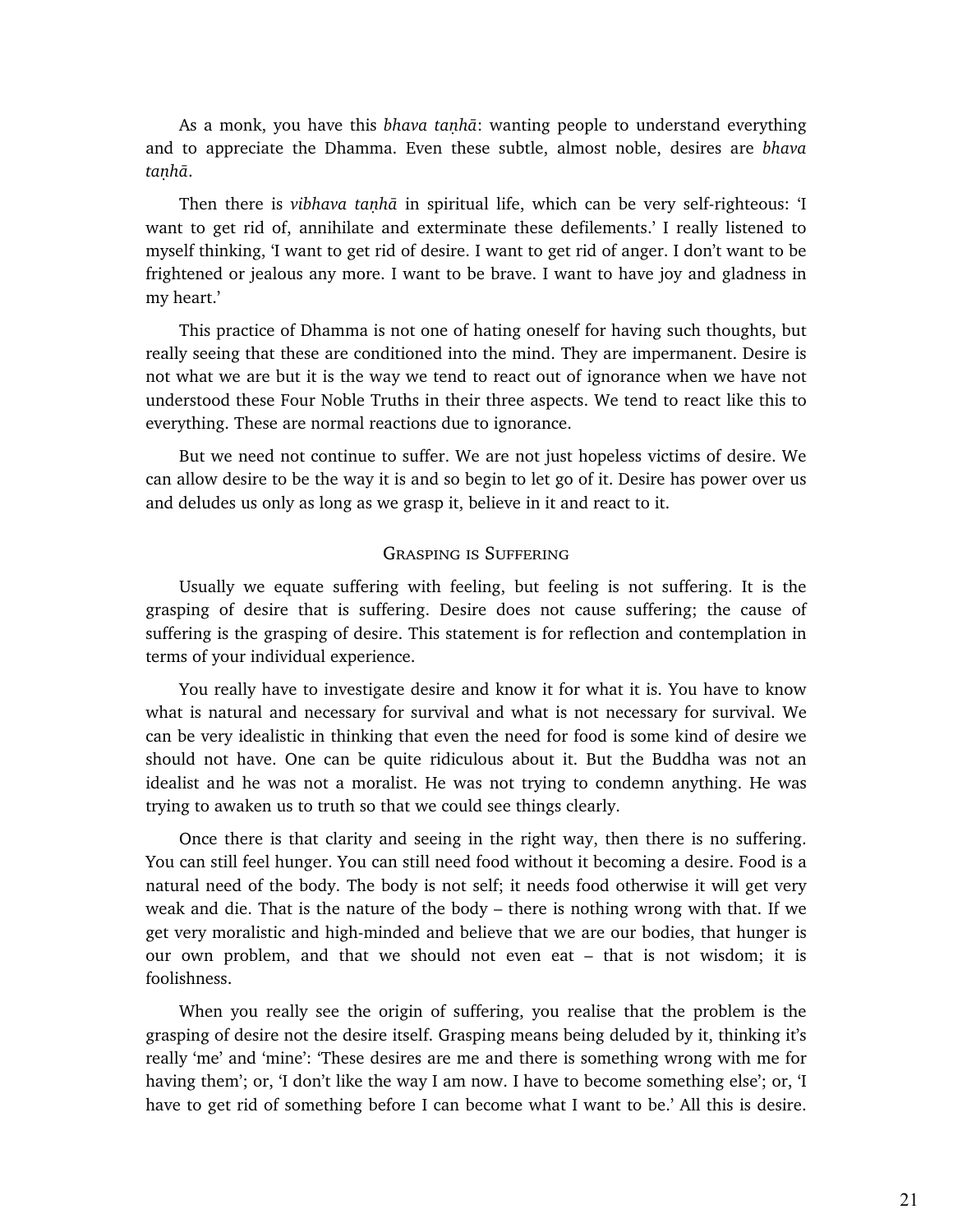So you listen to it with bare attention, not saying it's good or bad, but merely recognising it for what it is.

# LETTING GO

If we contemplate desires and listen to them, we are actually no longer attaching to them; we are just allowing them to be the way they are. Then we come to the realisation that the origin of suffering, desire, can be laid aside and let go of.

How do you let go of things? This means you leave them as they are; it does not mean you annihilate them or throw them away. It is more like setting down and letting them be. Through the practice of letting go we realise that there is the origin of suffering, which is the attachment to desire, and we realise that we should let go of these three kinds of desire. Then we realise that we have let go of these desires; there is no longer any attachment to them.

When you find yourself attached, remember that 'letting go' is not 'getting rid of' or 'throwing away'. If I'm holding onto this clock and you say, 'Let go of it!', that doesn't mean 'throw it out'. I might think that I have to throw it away because I'm attached to it, but that would just be the desire to get rid of it. We tend to think that getting rid of the object is a way of getting rid of attachment. But if I can contemplate attachment, this grasping of the clock, I realise that there is no point in getting rid of it  $-$  it's a good clock; it keeps good time and is not heavy to carry around. The clock is not the problem. The problem is grasping the clock. So what do I do? Let it go, lay it aside – put it down gently without any kind of aversion. Then I can pick it up again, see what time it is and lay it aside when necessary.

You can apply this insight into 'letting go' to the desire for sense pleasures. Maybe you want to have a lot of fun. How would you lay aside that desire without any aversion? Simply recognise the desire without judging it. You can contemplate wanting to get rid of it – because you feel guilty about having such a foolish desire – but just lay it aside. Then, when you see it as it is, recognising that it's just desire, you are no longer attached to it.

So the way is always working with the moments of daily life. When you are feeling depressed and negative, just the moment that you refuse to indulge in that feeling is an enlightenment experience. When you see that, you need not sink into the sea of depression and despair and wallow in it. You can actually stop by learning not to give things a second thought.

You have to find this out through practice so that you will know for yourself how to let go of the origin of suffering. Can you let go of desire by wanting to let go of it? What is it that is really letting go in a given moment? You have to contemplate the experience of letting go and really examine and investigate until the insight comes. Keep with it until that insight comes: 'Ah, letting go, yes, now I understand. Desire is being let go of.' This does not mean that you are going to let go of desire forever but, at that one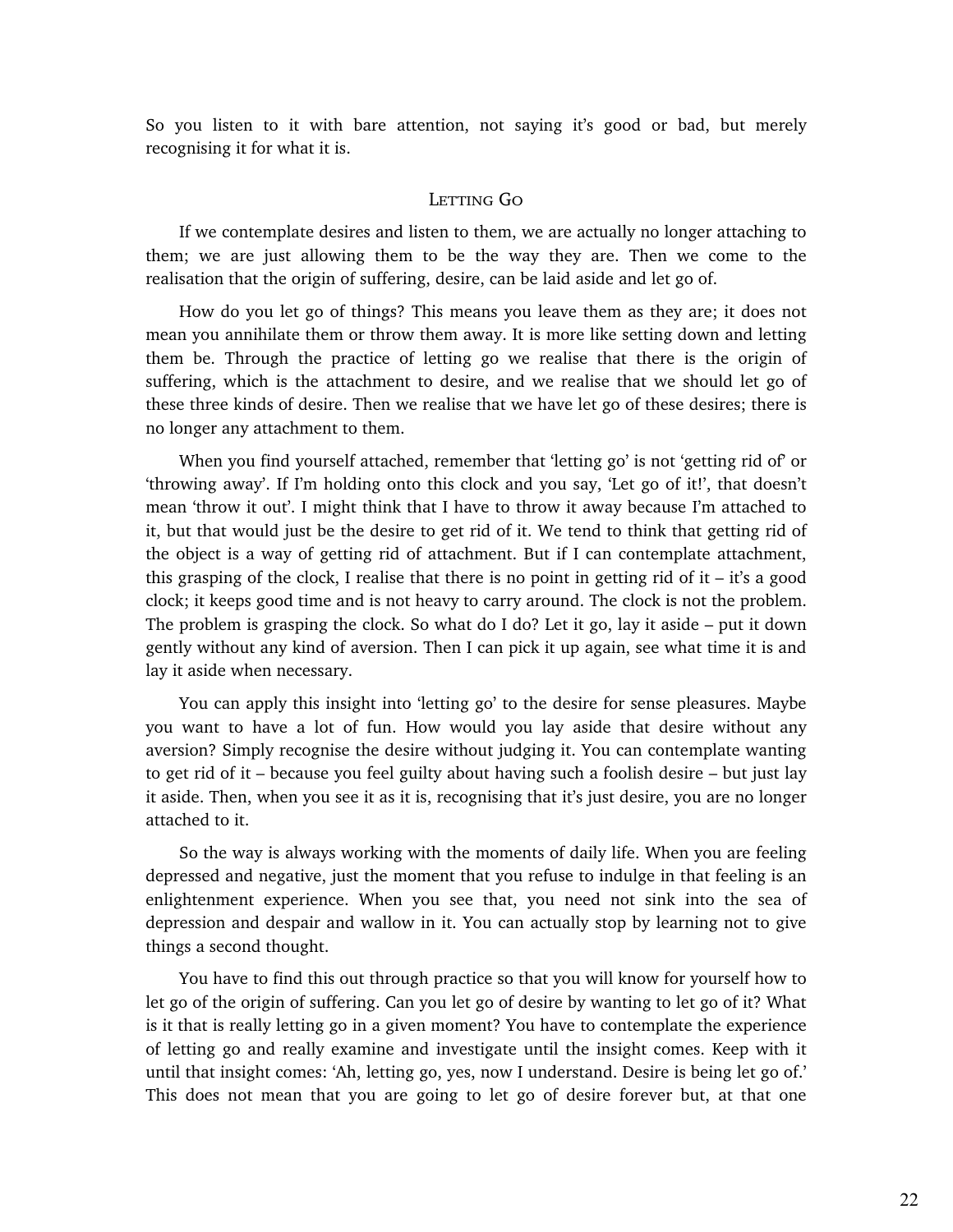moment, you actually have let go and you have done it in full conscious awareness. There is an insight then. This is what we call insight knowledge. In Pàli, we call it *¤àõadassana* or profound understanding.

I had my first insight into letting go in my first year of meditation. I figured out intellectually that you had to let go of everything and then I thought: 'How do you let go?' It seemed impossible to let go of anything. I kept on contemplating: 'How do you let go?' Then I would say, 'You let go by letting go.' 'Well then, let go!' Then I would say: 'But have I let go yet?' and, 'How do you let go?' 'Well just let go!' I went on like that, getting more frustrated. But eventually it became obvious what was happening. If you try to analyse letting go in detail, you get caught up in making it very complicated. It was not something that you could figure out in words any more, but something you actually did. So I just let go for a moment, just like that.

Now with personal problems and obsessions, to let go of them is just that much. It is not a matter of analysing and endlessly making more of a problem about them, but of practising that state of leaving things alone, letting go of them. At first, you let go but then you pick them up again because the habit of grasping is so strong. But at least you have the idea.

Even when I had that insight into letting go, I let go for a moment but then I started grasping by thinking: 'I can't do it, I have so many bad habits!' But don't trust that kind of nagging, disparaging thing in yourself. It is totally untrustworthy. It is just a matter of practising letting go. The more you begin to see how to do it, then the more you are able to sustain the state of non-attachment.

#### Accomplishment

It is important to know when you have let go of desire: when you no longer judge or try to get rid of it; when you recognise that it's just the way it is. When you are really calm and peaceful, then you will find that there is no attachment to anything. You are not caught up, trying to get something or trying to get rid of something. Well-being is just knowing things as they are without feeling the necessity to pass judgement upon them.

We say all the time, 'This shouldn't be like this!', 'I shouldn't be this way!' and, 'You shouldn't be like this and you shouldn't do that!' and so on. I'm sure I could tell you what you should be – and you could tell me what I should be. We should be kind, loving, generous, good-hearted, hard-working, diligent, courageous, brave and compassionate. I don't have to know you at all to tell you that! But to really know you, I would have to open up to you rather than start from an ideal about what a woman or man should be, what a Buddhist should be or what a Christian should be. It's not that we don't know what we should be.

Our suffering comes from the attachment that we have to ideals, and the complexities we create about the way things are. We are never what we should be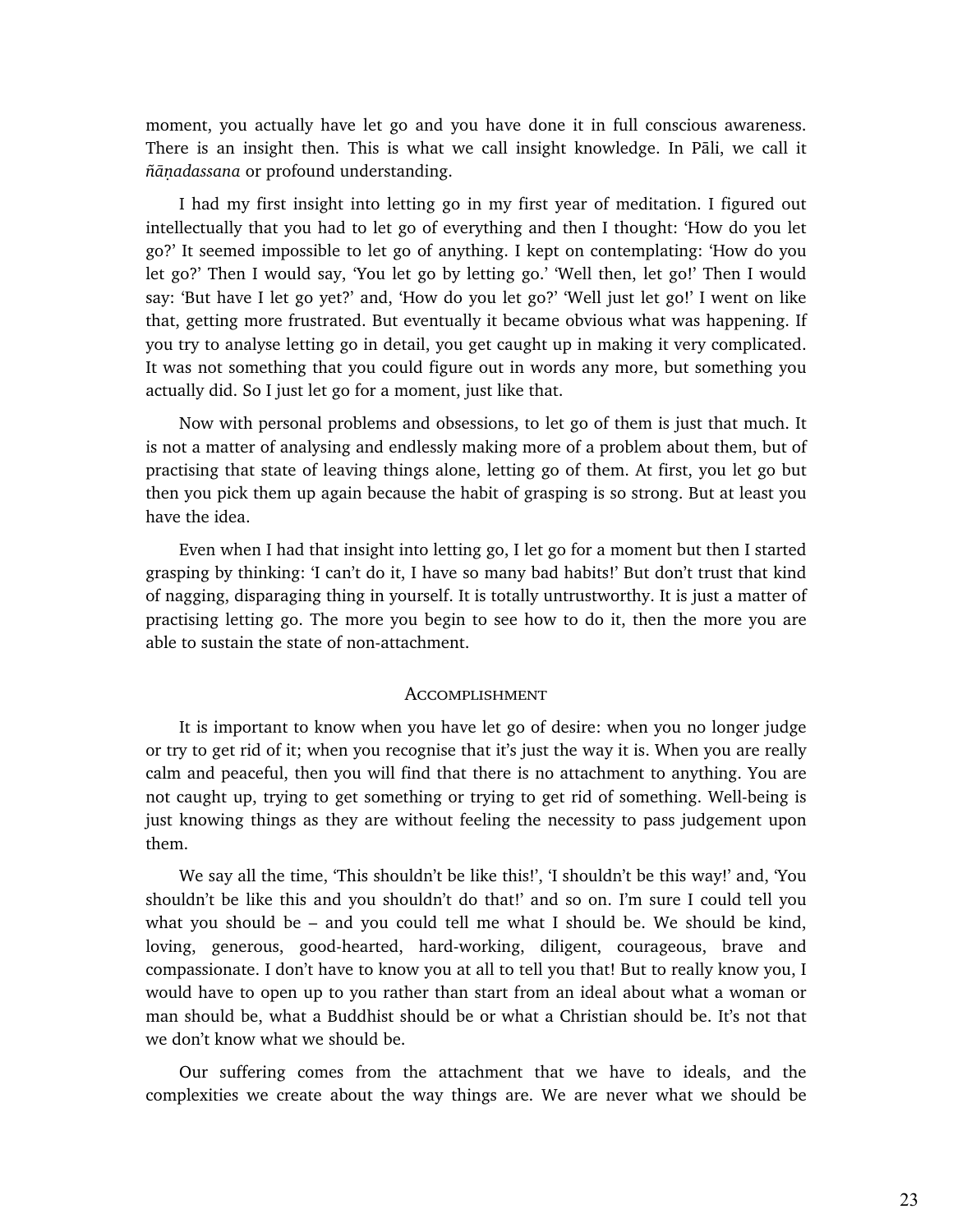according to our highest ideals. Life, others, the country we are in, the world we live in – things never seem to be what they should be. We become very critical of everything and of ourselves: 'I know I should be more patient, but I just CAN'T be patient!'....Listen to all the 'shoulds' and the 'should nots' and the desires: wanting the pleasant, wanting to become or wanting to get rid of the ugly and the painful. It's like listening to somebody talking over the fence saying, 'I want this and I don't like that. It should be this way and it shouldn't be that way.' Really take time to listen to the complaining mind; bring it into consciousness.

I used to do a lot of this when I felt discontented or critical. I would close my eyes and start thinking, 'I don't like this and I don't want that', 'That person shouldn't be like this', and 'The world shouldn't be like that'. I would keep listening to this kind of critical demon that would go on and on, criticising me, you and the world. Then I would think, 'I want happiness and comfort; I want to feel safe; I want to be loved!' I would deliberately think these things out and listen to them in order to know them simply as conditions that arise in the mind. So bring them up in your mind – arouse all the hopes, desires and criticisms. Bring them into consciousness. Then you will know desire and be able to lay it aside.

The more we contemplate and investigate grasping, the more the insight arises: 'Desire should be let go of.' Then, through the actual practice and understanding of what letting go really is, we have the third insight into the Second Noble Truth, which is: 'Desire has been let go of.' We actually know letting go. It is not a theoretical letting go, but a direct insight. You know letting go has been accomplished. This is what practice is all about.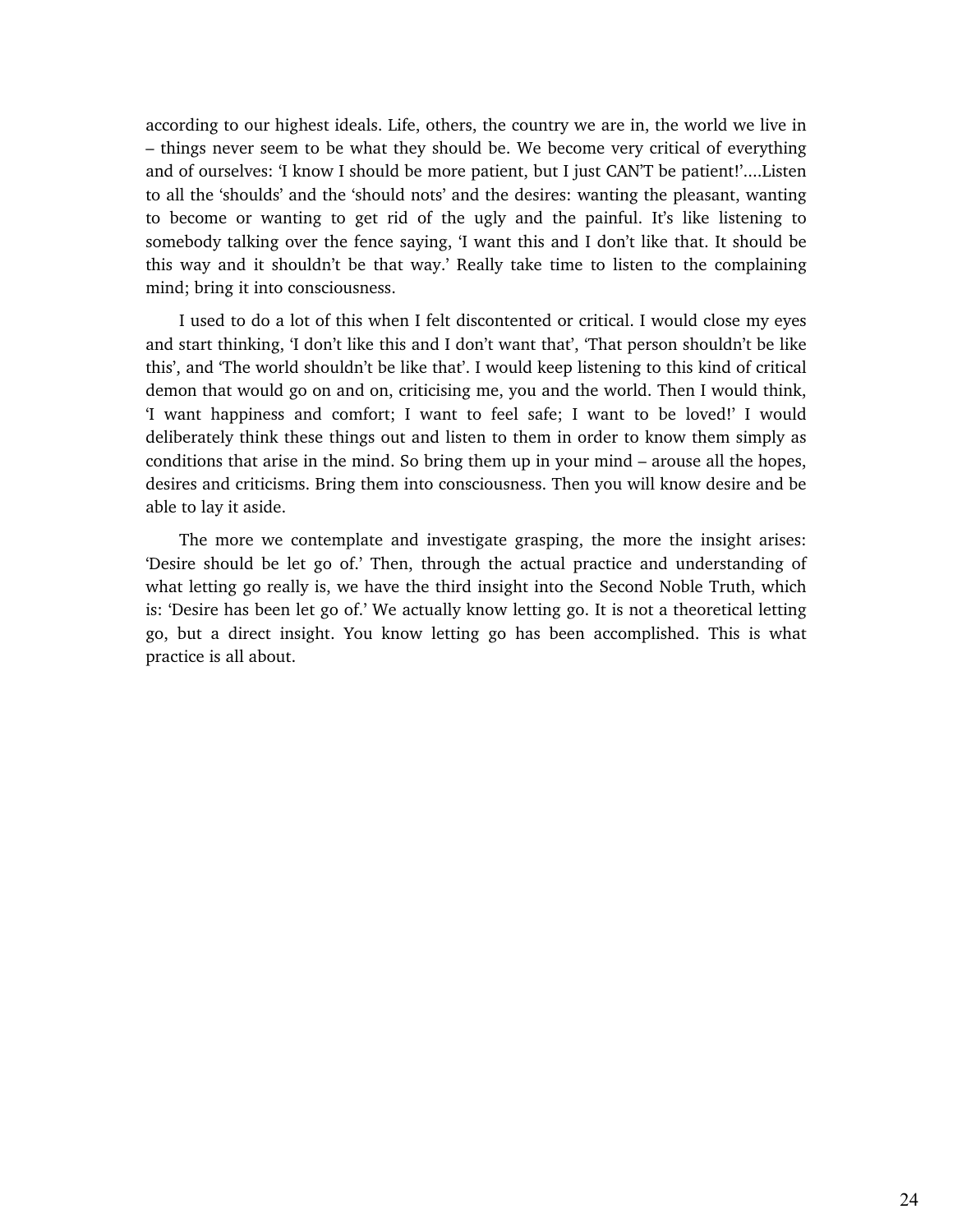#### **THE THIRD NOBLE TRUTH**

*What is the Noble Truth of the Cessation of Suffering? It is the remainderless fading and cessation of that same craving; the rejecting, relinquishing, leaving and renouncing of it. But whereon is this craving abandoned and made to cease? Wherever there is what seems lovable and gratifying, thereon it is abandoned and made to cease.* 

*There is this Noble Truth of the Cessation of Suffering: such was the vision, insight, wisdom, knowing and light that arose in me about things not heard before.* 

*This Noble Truth must be penetrated to by realising the Cessation of Suffering...* 

*This Noble Truth has been penetrated to by realising the Cessation of Suffering: such was the vision, insight, wisdom, knowing and light that arose in me about things not heard before.* 

#### **[Saÿyutta Nikàya LVI, 11]**

The Third Noble Truth with its three aspects is: 'There is the cessation of suffering, of *dukkha*. The cessation of *dukkha* should be realised. The cessation of *dukkha* has been realised.'

The whole aim of the Buddhist teaching is to develop the reflective mind in order to let go of delusions. The Four Noble Truths is a teaching about letting go by investigating or looking into – contemplating: 'Why is it like this? Why is it this way?' It is good to ponder over things like why monks shave their heads or why Buddha-råpas look the way they do. We contemplate...the mind is not forming an opinion about whether these are good, bad, useful or useless. The mind is actually opening and considering.

'What does this mean? What do the monks represent? Why do they carry alms bowls? Why can't they have money? Why can't they grow their own food? We contemplate how this way of living has sustained the tradition and allowed it to be handed down from its original founder, Gotama the Buddha, to the present time.

We reflect as we see suffering; as we see the nature of desire; as we recognise that attachment to desire is suffering. These insights can only come through reflection; they cannot come through belief. You cannot make yourself believe or realise an insight as a willful act; through really contemplating and pondering these truths, the insights come to you. They come only through the mind being open and receptive to the teachingblind belief is certainly not advised or expected of anyone. Instead, the mind should be willing to be receptive, pondering and considering.

This mental state is very important – it is the way out of suffering. It is not the mind which has fixed views and prejudices and thinks it knows it all or which just takes what other people say as being the truth. It is the mind that is open to these Four Noble Truths and can reflect upon something that we can see within our own mind.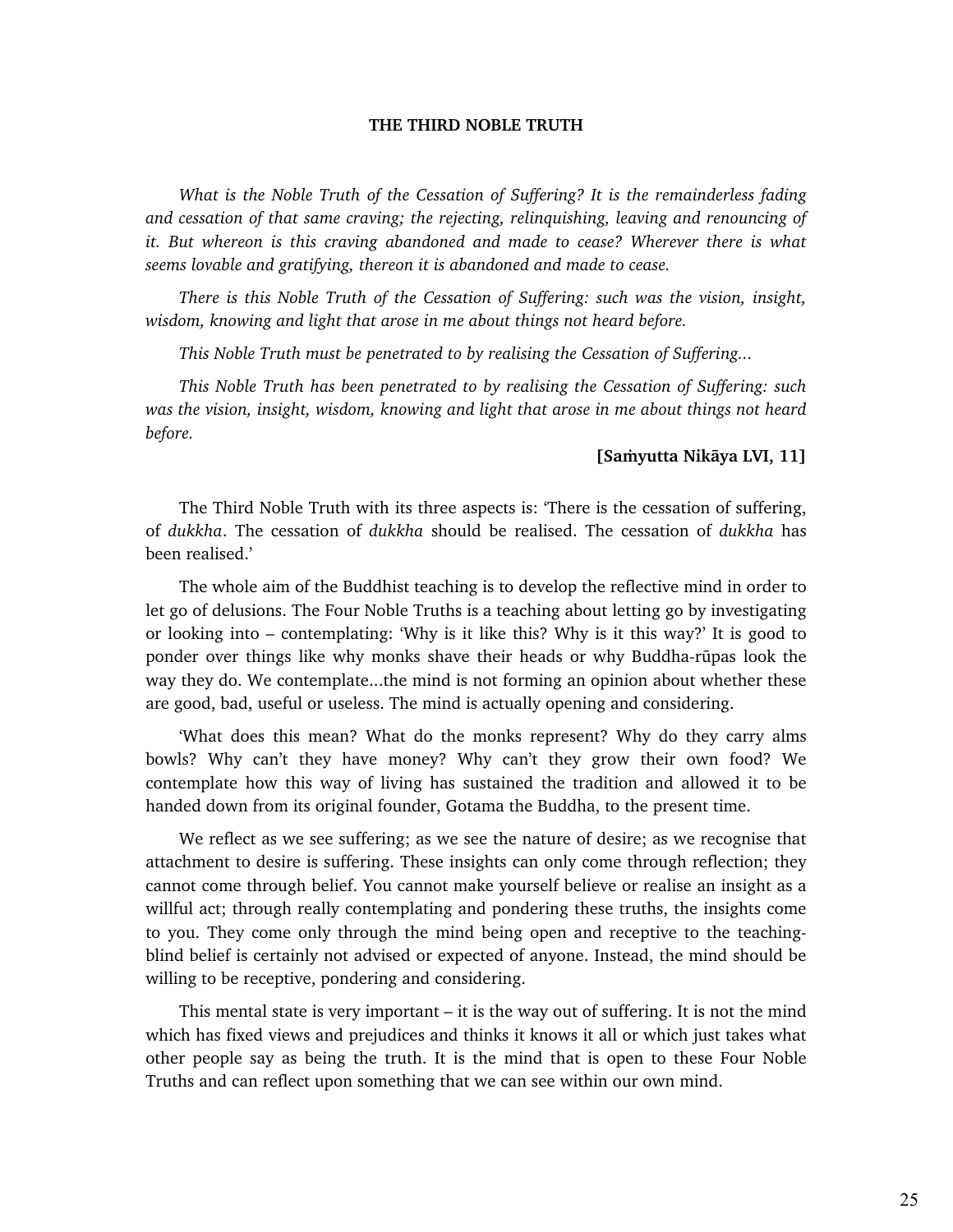People rarely realise non-suffering because it takes a special kind of willingness in order to ponder and investigate and get beyond the gross and the obvious. It takes a willingness to actually look at your own reactions, to be able to see the attachments and to contemplate: 'What does attachment feel like?'

For example, do you feel happy or liberated by being attached to desire? Is it uplifting or depressing? These questions are for you to investigate. If you find out that being attached to your desires is liberating, then do that. Attach to all your desires and see what the result is. In my practice, I have seen that attachment to my desires is suffering.

There is no doubt about that. I can see how much suffering in my life has been caused by attachments to material things, ideas, attitudes or fears. I can see all kinds of unnecessary misery that I have caused myself through attachment because I did not know any better. I was brought up in America – the land of freedom. It promises the right to be happy, but what it really offers is the right to be attached to everything. America encourages you to try to be as happy as you can by getting things. However, if you are working with the Four Noble Truths, attachment is to be understood and contemplated; then the insight into non-attachment arises. This is not an intellectual stand or a command from your brain saying that you should not be attached; it is just a natural insight into non-attachment or non-suffering.

# THE TRUTH OF IMPERMANENCE

Here at Amaravati, we chant the *Dhammacakkappavattana Sutta* in its traditional form. When the Buddha gave this sermon on the Four Noble Truths, only one of the five disciples who listened to it really understood it; only one had the profound insight. The other four rather liked it, thinking 'Very nice teaching indeed,' but only one of them, Kondañña, really had the perfect understanding of what the Buddha was saying.

The devas were also listening to the sermon. Devas are celestial, ethereal creatures, vastly superior to us. They do not have coarse bodies like ours; they have ethereal bodies and they are beautiful and lovely, intelligent. Now although they were delighted to hear the sermon, not one of them was enlightened by it. We are told that they became very happy about the Buddha's enlightenment and that they shouted up through the heavens when they heard his teaching.

First, one level of devatà heard it, then they shouted up to the next level and soon all the devas were rejoicing-right up to the highest, the Brahma realm. There was resounding joy that the Wheel of Dhamma was set rolling and these devas and brahmas were rejoicing in it. However, only Kondañña, one of the five disciples, was enlightened when he heard this sermon. At the very end of the sutta, the Buddha called him '*Aññā* Kondañña'. 'Anna' means profound knowing, so '*Aññā* Koṇḍañña' means 'Koṇḍañña-Who-Knows.'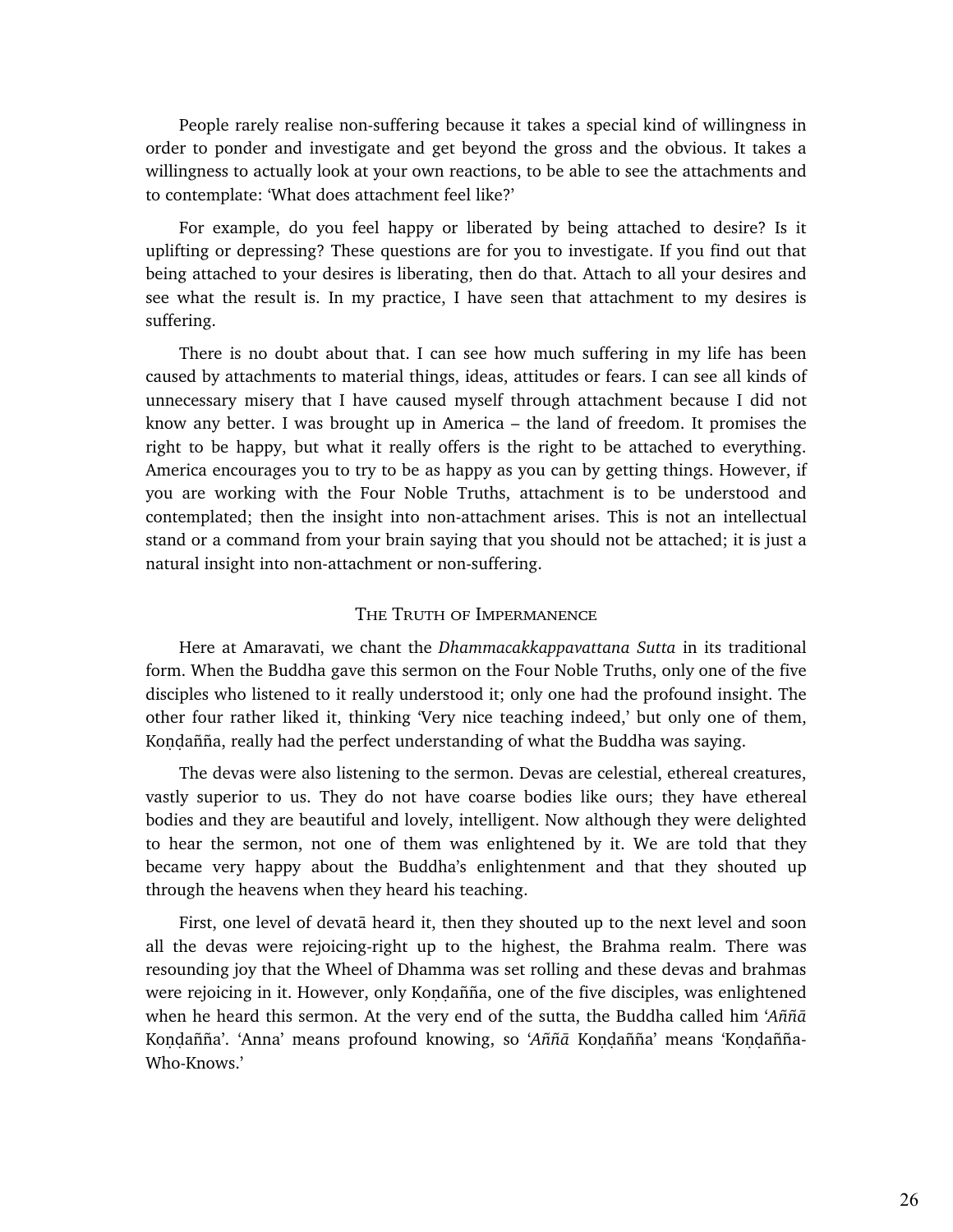What did Kondañña know? What was his insight that the Buddha praised at the very end of the sermon? It was: 'All that is subject to arising is subject to ceasing.' Now this may not sound like any great knowledge but what it really implies is a universal pattern: whatever is subject to arising is subject to ceasing; it is impermanent and not self... So don't attach, don't be deluded by what arises and ceases. Don't look for your refuges, that which you want to abide in and trust, in anything that arises – because those things will cease.

If you want to suffer and waste your life, go around seeking things that arise. They will all take you to the end, to cessation, and you will not be any the wiser for it. You will just go around repeating the same old dreary habits and when you die, you will not have learned anything important from your life.

Rather than just thinking about it, really contemplate: 'All that is subject to arising is subject to ceasing.' Apply it to life in general, to your own experience. Then you will understand. Just note: beginning... ending. Contemplate how things are. This sensory realm is all about arising and ceasing, beginning and ending; there can be perfect understanding, *sammā diṭṭhi*, in this lifetime. I don't know how long Koṇḍañña lived after the Buddha's sermon, but he was enlightened at that moment. Right then, he had perfect understanding.

I would like to emphasise how important it is to develop this way of reflecting. Rather than just developing a method of tranquilising your mind, which certainly is one part of the practice, really see that proper meditation is a commitment to wise investigation. It involves a courageous effort to look deeply into things, not analysing yourself and making judgements about why you suffer on a personal level, but resolving to really follow the path until you have profound understanding. Such perfect understanding is based upon the pattern of arising and ceasing. Once this law is understood, everything is seen as fitting into that pattern.

This is not a metaphysical teaching: 'All that is subject to arising is subject to ceasing.' It is not about the ultimate reality – the deathless reality; but if you profoundly understand and know that all that is subject to arising is subject to ceasing, then you will realise the ultimate reality, the deathless, immortal truths. This is a skillful means to that ultimate realisation. Notice the difference: the statement is not a metaphysical one but one which takes us to the metaphysical realisation.

#### Mortality and Cessation

With the reflection upon the Noble Truths, we bring into consciousness this very problem of human existence. We look at this sense of alienation and blind attachment to sensory consciousness, the attachment to that which is separate and stands forth in consciousness. Out of ignorance, we attach to desires for sense pleasures. When we identify with what is mortal or death-bound, and with what is unsatisfactory, that very attachment is suffering.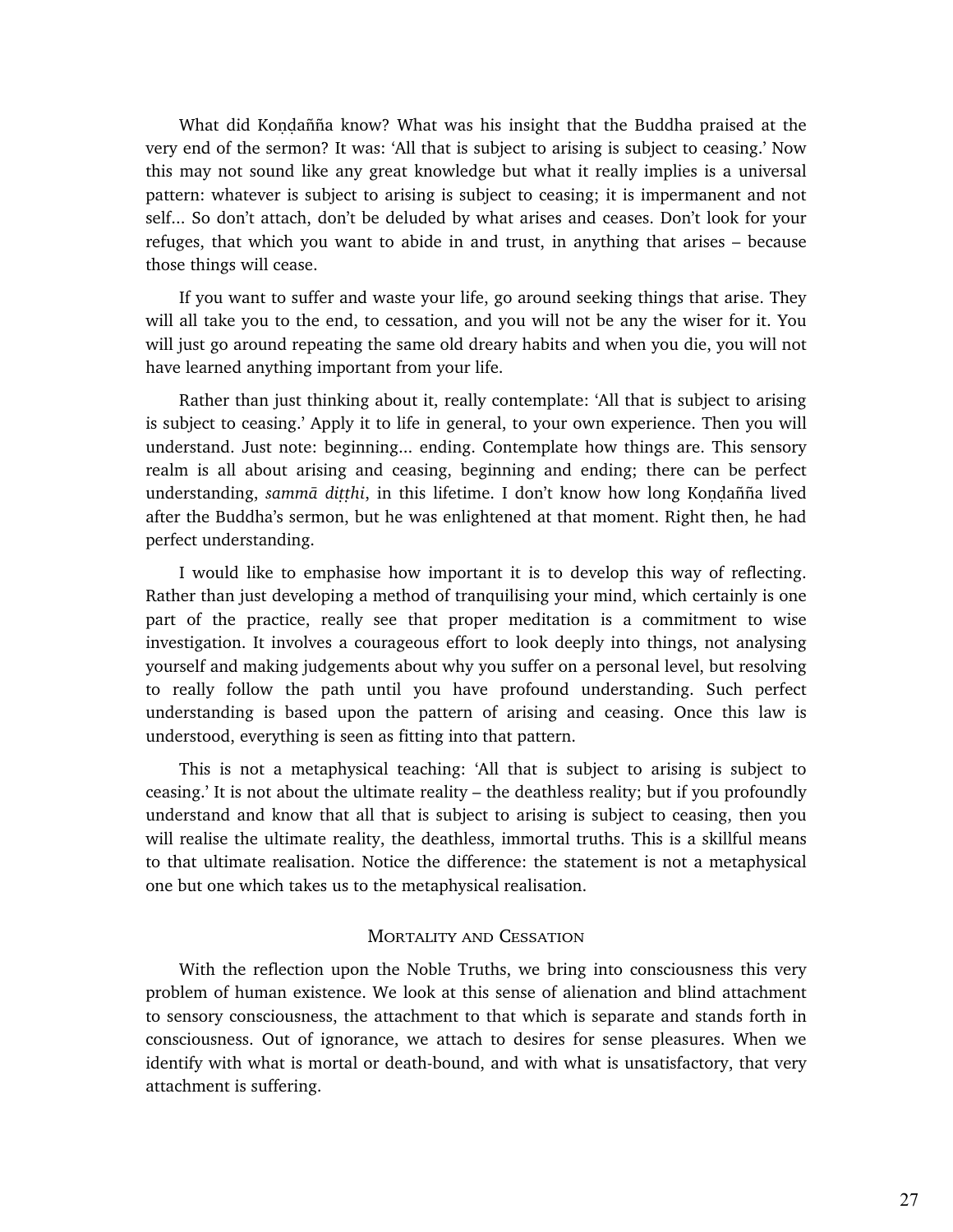Sense pleasures are all mortal pleasures. Whatever we see, hear, touch, taste, think or feel is mortal – death-bound. So when we attach to the mortal senses, we attach to death. If we have not contemplated or understood it, we just attach blindly to mortality hoping that we can stave it off for a while. We pretend that we're going to be really happy with the things we attach to – only to feel eventually disillusioned, despairing and disappointed. We might succeed in becoming what we want, but that too is mortal. We're attaching to another death-bound condition. Then, with the desire to die, we might attach to suicide or to annihilation – but death itself is yet another death-bound condition. Whatever we attach to in these three kinds of desires, we're attaching to death – which means that we're going to experience disappointment or despair.

Death of the mind is despair; depression is a kind of death experience of the mind. Just as the body dies a physical death, the mind dies. Mental states and mental conditions die; we call it despair, boredom, depression and anguish. Whenever we attach, if we're experiencing boredom, despair, anguish and sorrow, we tend to seek some other mortal condition that's arising. As an example, you feel despair and you think, 'I want a piece of chocolate cake.' Off you go! For a moment you can absorb into the sweet, delicious, chocolate flavour of that piece of cake. At that moment, there's becoming – you've actually become the sweet, delicious, chocolate flavour! But you can't hold on to that very long. You swallow and what's left! Then you have to go on to do something else. This is 'becoming'.

We are blinded, caught in this becoming process on the sensual plane. But through knowing desire without judging the beauty or ugliness of the sensual plane, we come to see desire as it is. There's knowing. Then, by laying aside these desires rather than grasping at them, we experience *nirodha*, the cessation of suffering. This is the Third Noble Truth which we must realise for ourselves. We contemplate cessation. We say, 'There is cessation', and we know when something has ceased.

# Allowing Things to Arise

Before you can let things go, you have to admit them into full consciousness. In meditation, our aim is to skillfully allow the subconscious to arise into consciousness. All the despair, fears, anguish, suppression and anger is allowed to become conscious. There is a tendency in people to hold to very high-minded ideals. We can become very disappointed in ourselves because sometimes we feel we are not as good as we should be or we should not feel angry – all the shoulds and shouldn'ts.

Then we create desire to get rid of the bad things-and this desire has a righteous quality. It seems right to get rid of bad thoughts, anger and jealousy because a good person 'should not be like that'. Thus, we create guilt.

In reflecting on this, we bring into consciousness the desire to become this ideal and the desire to get rid of these bad things. And by doing that, we can let go – so that rather than becoming the perfect person, you let go of that desire. What is left is the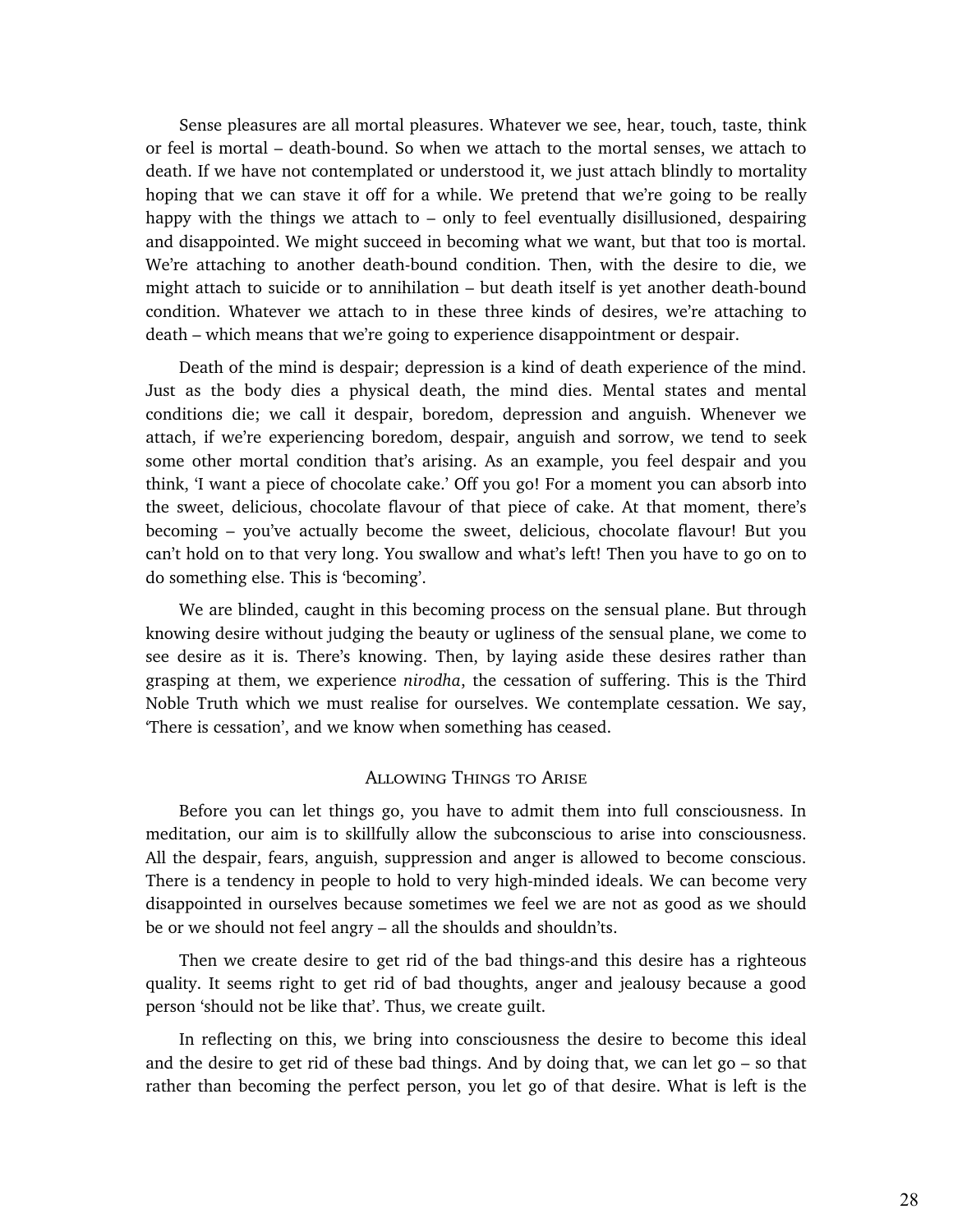pure mind. There is no need to become the perfect person because the pure mind is where perfect people arise and cease.

Cessation is easy to understand on an intellectual level, but to realise it may be quite difficult because this entails abiding with what we think we cannot bear. For example, when I first started meditating, I had the idea that meditation would make me kinder and happier and I was expecting to experience blissful mind states. But during the first two months, I never felt so much hatred and anger in my life. I thought, 'This is terrible; meditation has made me worse.' But then I contemplated why there was so much hatred and aversion coming up, and I realised that much of my life had been an attempt to run away from all that. I used to be a compulsive reader. I would have to take books with me wherever I went. Anytime fear or aversion started creeping in, I would whip out my book and read; or I would smoke or munch on snacks. I had an image of myself as being a kind person that did not hate people, so any hint of aversion or hatred was repressed.

This is why during the first few months as a monk, I was so desperate for things to do. I was trying to seek something to distract myself with because I had started to remember in meditation all the things I deliberately tried to forget. Memories from childhood and adolescence kept coming up in my mind; then this anger and hatred became so conscious it just seemed to overwhelm me. But something in me began to recognise that I had to bear with this, so I did stick it out. All the hatred and anger that had been suppressed in thirty years of living rose to its peak at this time, and it burned itself out and ceased through meditation. It was a process of purification.

To allow this process of cessation to work, we must be willing to suffer. This is why I stress the importance of patience. We have to open our minds to suffering because it is in embracing suffering that suffering ceases.

When we find that we are suffering, physically or mentally, then we go to the actual suffering that is present. We open completely to it, welcome it, concentrate on it, allowing it to be what it is. That means we must be patient and bear with the unpleasantness of a particular condition. We have to endure boredom, despair, doubt and fear in order to understand that they cease rather than running away from them.

As long as we do not allow things to cease, we just create new *kamma* that just reinforces our habits. When something arises, we grasp it and proliferate around it; and this complicates everything. Then these things will be repeated and repeated throughout our lives – we cannot go around following our desires and fears and expect to realise peace. We contemplate fear and desire so that these do not delude us anymore; we have to know what is deluding us before we can let it go. Desire and fear are to be known as impermanent, unsatisfactory and not-self. They are seen and penetrated so that suffering can burn itself away.

It is very important here to differentiate between cessation and annihilation – the desire that comes into the mind to get rid of something.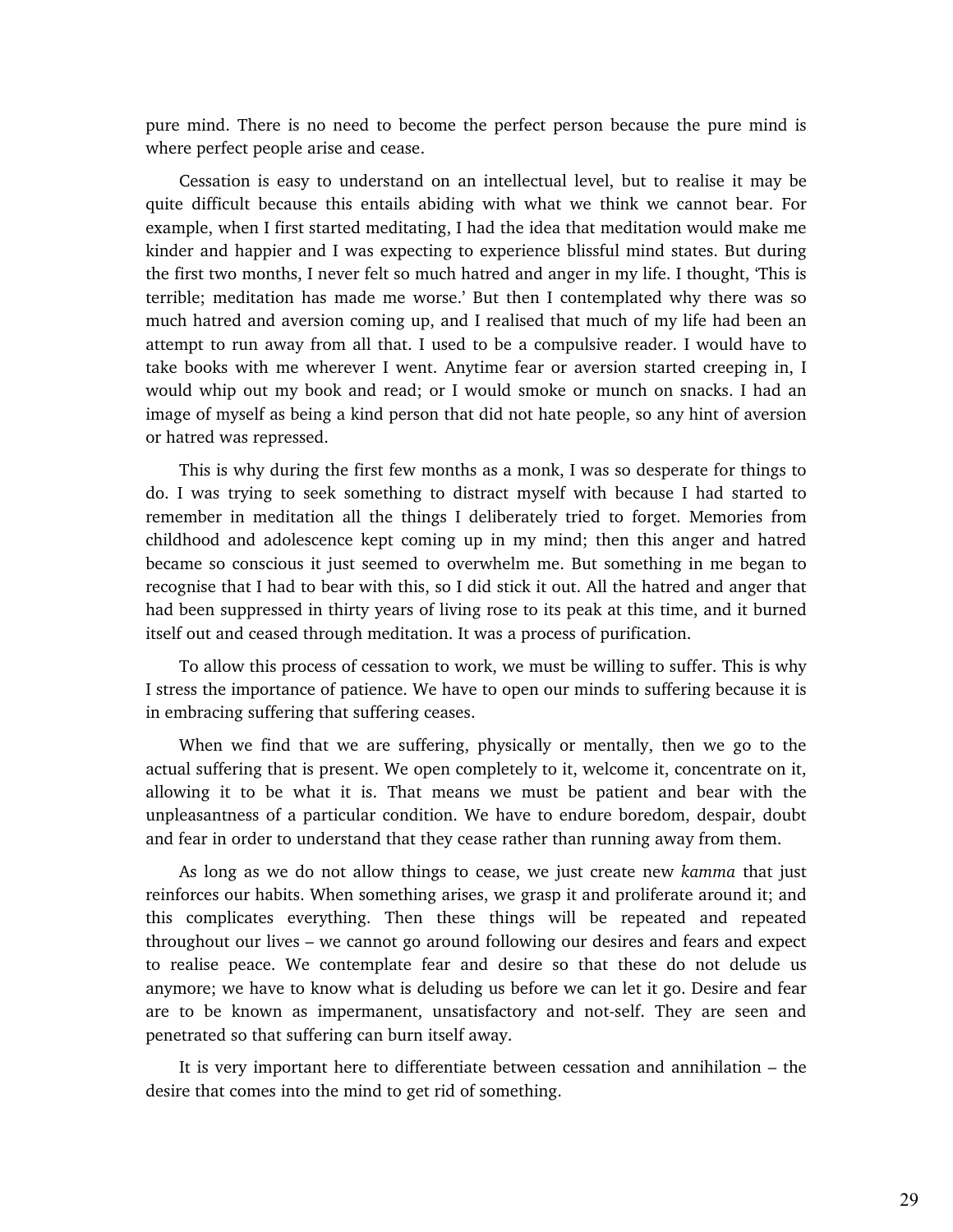Cessation is the natural ending of any condition that has arisen. So it is not desire! It is not something that we create in the mind but it is the end of that which began, the death of that which is born. Therefore, cessation is not a self – it does not come about from a sense of 'I have to get rid of things,' but when we allow that which has arisen to cease. To do that, one has to abandon craving – let it go. It does not mean rejecting or throwing away but abandoning means letting go of it.

Then, when it has ceased, you experience *nirodha* – cessation, emptiness, nonattachment. *Nirodha* is another word for *Nibbàna*. When you have let something go and allowed it to cease, then what is left is peace.

You can experience that peace through your own meditation. When you've let desire end in your own mind, that which is left over is very peaceful. That is true peacefulness, the Deathless. When you really know that as it is, you realise *nirodha sacca*, the Truth of Cessation, in which there's no self but there's still alertness and clarity. The real meaning of bliss is that peaceful, transcendent consciousness.

If we do not allow cessation, then we tend to operate from assumptions we make about ourselves without even knowing what we are doing. Sometimes, it is not until we start meditating that we begin to realise how in our lives so much fear and lack of confidence come from childhood experiences. I remember when I was a little boy, I had a very good friend who turned on me and rejected me. I was distraught for months after that. It left an indelible impression on my mind. Then I realised through meditation just how much a little incident like that had affected my future relationships with others – I always had a tremendous fear of rejection. I never even thought of it until that particular memory kept rising up into my consciousness during meditation. The rational mind knows that it is ridiculous to go around thinking about the tragedies of childhood. But if they keep coming up into consciousness when you are middle-aged, maybe they are trying to tell you something about assumptions that were formed when you were a child.

When you begin to feel memories or obsessive fears coming up in meditation, rather than becoming frustrated or upset by them, see them as something to be accepted into consciousness so that you can let them go. You can arrange your daily life so that you never have to look at these things; then the conditions for them to actually arise are minimal. You can dedicate yourself to a lot of important causes and keep busy; then these anxieties and nameless fears never become conscious – but what happens when you let go? The desire or obsession moves-and it moves to cessation. It ends. And then you have the insight that there is the cessation of desire. So the third aspect of the Third Noble Truth is: cessation has been realised.

# **REALISATION**

This is to be realised. The Buddha said emphatically: 'This is a Truth to be realised here and now.' We do not have to wait until we die to find out if it's all true – this teaching is for living human beings like ourselves.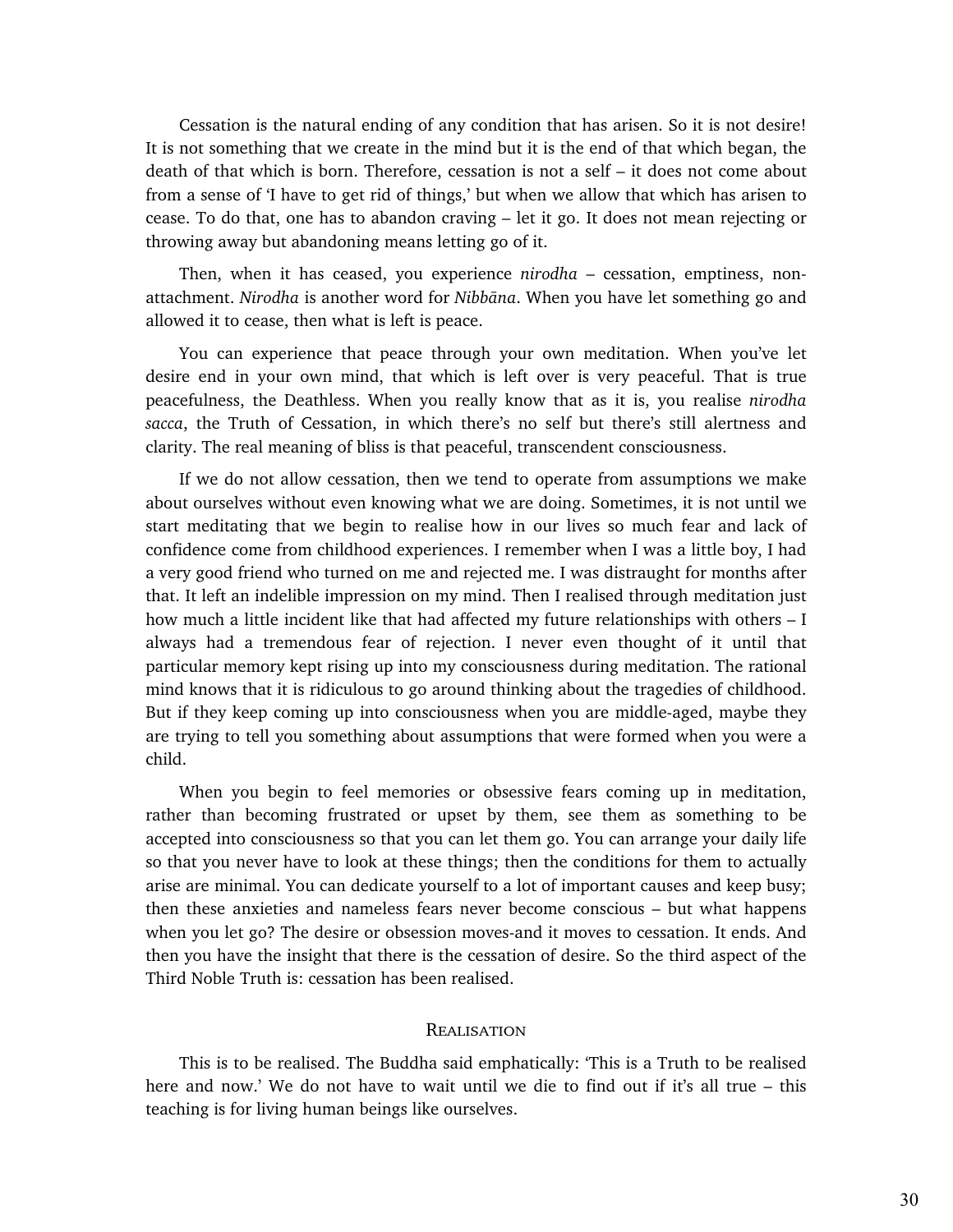Each one of us has to realise it. I may tell you about it and encourage you to do it but I can't make you realise it! Don't think of it as something remote or beyond your ability. When we talk about Dhamma or Truth, we say that is here and now, and something we can see for ourselves. We can turn to it; we can incline towards the Truth. We can pay attention to the way it is, here and now, at this time and this place. That's mindfulness – being alert and bringing attention to the way it is. Through mindfulness, we investigate the sense of self, this sense of me and mine: my body, my feelings, my memories, my thoughts, my views, my opinions, my house, my car and so on.

My tendency was self-disparagement so, for example, with the thought: 'I am Sumedho,' I'd think of myself in negative terms: 'I'm no good.' But listen, from where does that arise and where does it cease?... Or, 'I'm really better than you, I'm more highly attained. I've been living the Holy Life for a long time so I must be better than any of you?' Where does THAT arise and cease?

When there is arrogance, conceit or self-disparagement – whatever it is – examine it; listen inwardly; 'I am...' Be aware and attentive to the space before you think it; then think it and notice the space that follows.

Sustain your attention on that emptiness at the end and see how long you can hold your attention on it. See if you can hear a kind of ringing sound in the mind, the sound of silence, the primordial sound. When you concentrate your attention on that, you can reflect: 'Is there any sense of self?' You see that when you're really empty – when there's just clarity, alertness and attention – there's no self. There's no sense of me and mine.

So, I go to that empty state and I contemplate Dhamma: I think, 'This is just as it is. This body here is just this way.' I can give it a name or not but right now, it's just this way. It's not *Sumedho*! There's no Buddhist monk in the emptiness. 'Buddhist monk' is merely a convention, appropriate to time and place. When people praise you and say, 'How wonderful', you can know it as someone giving praise without taking it personally. You know there's no Buddhist monk there; it's just Suchness.

It's just this way. If I want Amaravati to be a successful place and it is a great success, I'm happy. But if it all fails, if no one is interested, we can't pay the electricity bill and everything falls apart – failure! But really, there's *no* Amaravati. The idea of a person who is a Buddhist monk or a place called Amaravati – these are only conventions, not ultimate realities. Right now it's just this way, just the way it's supposed to be.

One doesn't carry the burden of such a place on one's shoulders because one sees it as it really is and there's no person to be involved in it. Whether it succeeds or fails is no longer important in the same way.

In emptiness, things are just what they are. When we are aware in this way, it doesn't mean that we are indifferent to success or failure and that we don't bother to do anything. We can apply ourselves. We know what we can do; we know what has to be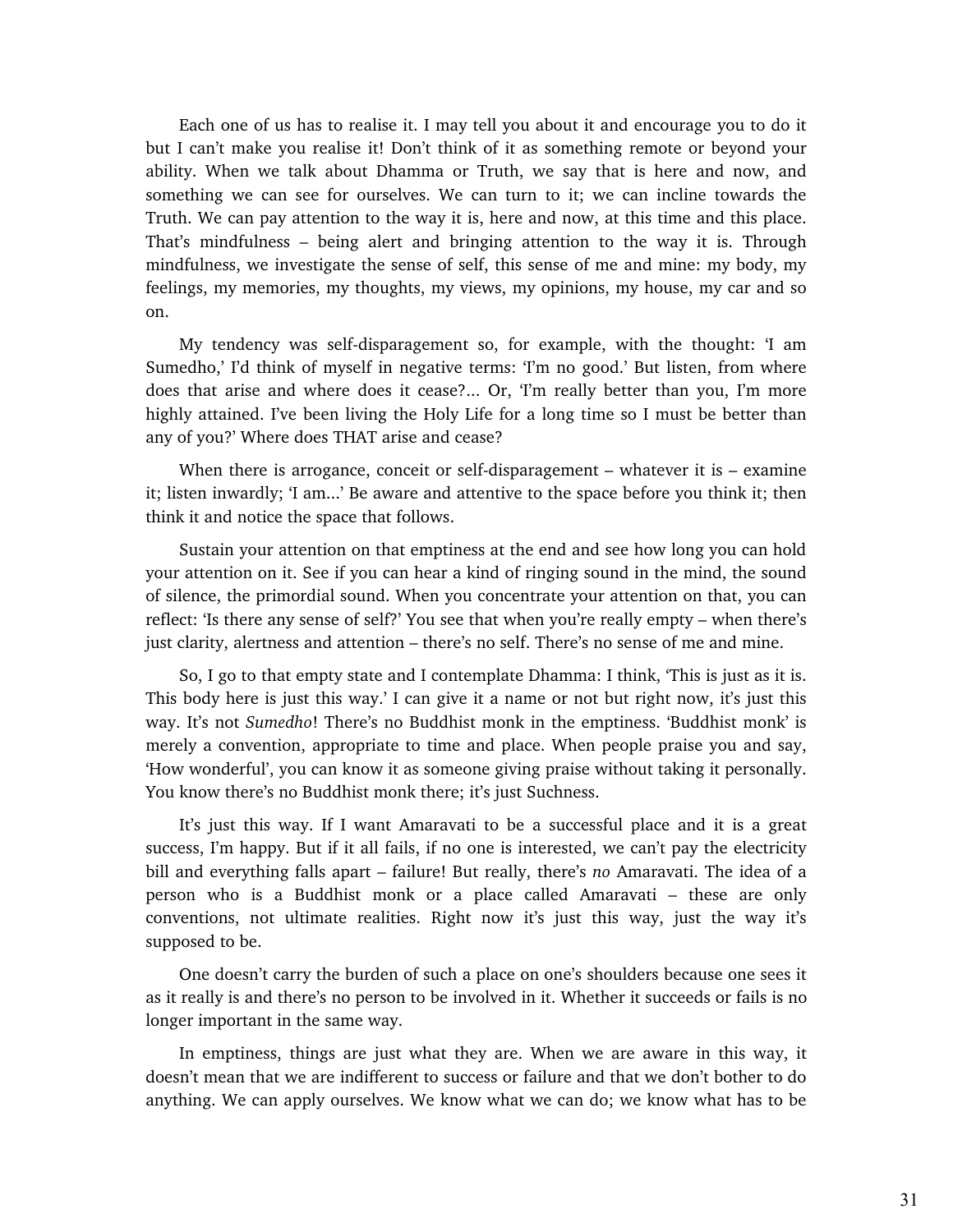done and we can do it in the right way. Then everything becomes Dhamma, the way it is. We do things because that is the right thing to be doing at this time and in this place rather than out of a sense of personal ambition or fear of failure.

The path to the cessation of suffering is the path of perfection. Perfection can be a rather daunting word because we feel very imperfect. As personalities, we wonder how we can dare to even entertain the possibility of being perfect. Human perfection is something no one ever talks about; it doesn't seem at all possible to think of perfection in regard to being human. But an *arahant* is simply a human being who has perfected life, someone who has learned everything there is to learn through the basic law: 'All that is subject to arising is subject to ceasing.' An *arahant* does not need to know everything about everything; it is only necessary to know and fully understand this law.

We use Buddha wisdom to contemplate Dhamma, the way things are. We take Refuge in Sangha, in that which is doing good and refraining from doing evil. Sangha is one thing, a community. It's not a group of individual personalities or different characters. The sense of being an individual person or a man or a woman is no longer important to us. This sense of Saṅgha is realised as a Refuge. There is that unity so that even though the manifestations are all individual, our realisation is the same. Through being awake, alert and no longer attached, we realise cessation and we abide in emptiness where we all merge. There's no person there. People may arise and cease in the emptiness, but there's no person. There's just clarity, awareness, peacefulness and purity.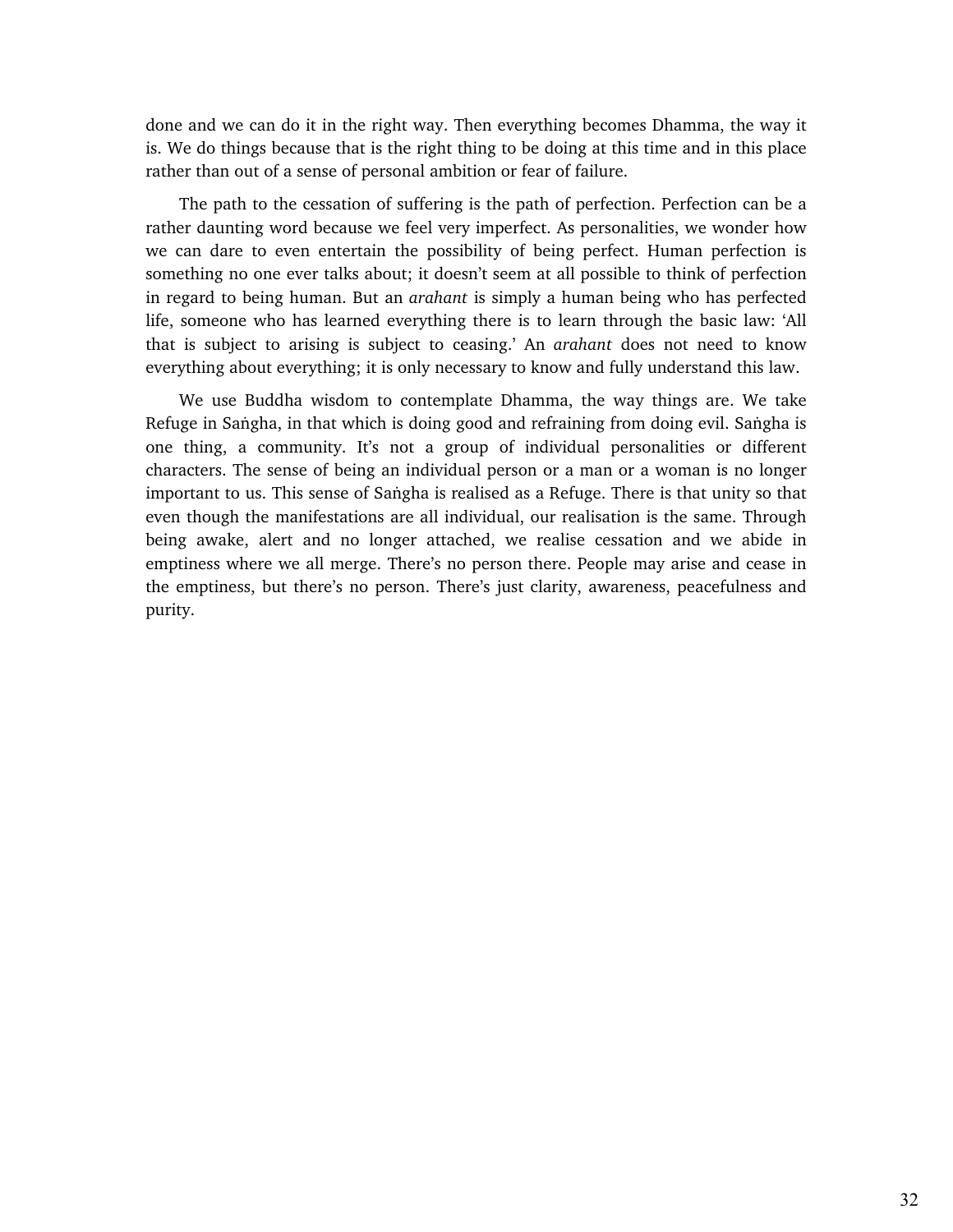#### **THE FOURTH NOBLE TRUTH**

*What is the Noble Truth of the Way Leading to the Cessation of Suffering? It is the Noble Eightfold Path, that is to say: Right View, Right Intention, Right Speech, Right Action, Right Livelihood, Right Effort, Right Mindfulness and Right Concentration.* 

*There is this Noble Truth of the Path leading to the Cessation of Suffering: such was the vision, insight, wisdom, knowing and light that arose in me about things not heard before....* 

*This Noble Truth must be penetrated to by cultivating the Path...* 

*This Noble Truth has been penetrated to by cultivating the Path: such was the vision, insight, wisdom, knowing and light that arose in me about things not heard before.* 

#### **[Saÿyutta Nikàya LVI, 11]**

The Fourth Noble Truth, like the first three, has three aspects. The first aspect is: 'There is the Eightfold Path, the *atthangika magga* – the way out of suffering.' It is also called the *ariya magga*, the Ariyan or Noble Path.

The second aspect is: 'This path should be developed.' The final insight into arahantship is: 'This path has been fully developed.' The Eightfold Path is presented in a sequence: beginning with Right (or perfect) Understanding, *sammā-ditthi*, it goes to Right (or perfect) Intention or Aspiration, *sammà-sankappa*; these first two elements of the path are grouped together as Wisdom (*pa¤¤à*). Moral commitment (*sãla*) flows from *pa¤¤à*; this covers Right Speech, Right Action and Right Livelihood – also referred to as perfect speech, perfect action and perfect livelihood, *sammà-vàcà*, *sammà-kammanta* and *sammà-àjiva*.

Then we have Right Effort, Right Mindfulness and Right Concentration, *sammàvàyàma*, *sammà-sati* and *sammà-samàdhi*, which flow naturally from *sãla*. These last three provide emotional balance. They are about the heart – the heart that is liberated from self-view and from selfishness. With Right Effort, Right Mindfulness and Right Concentration, the heart is pure, free from taints and defilements. When the heart is pure, the mind is peaceful.

Wisdom (paññā), or Right Understanding and Right Aspiration, comes from a pure heart. This takes us back to where we started.

These, then, are the elements of the Eightfold Path, grouped in three sections:

1. Wisdom (paññā): Right Understanding (sammā-ditthi), Right Aspiration (sammā*sankappa*)

**2.** Morality (*sãla*): Right Speech (*sammà-vàcà*), Right Action (*sammà-kammanta*), Right Livelihood (*sammà-àjiva*)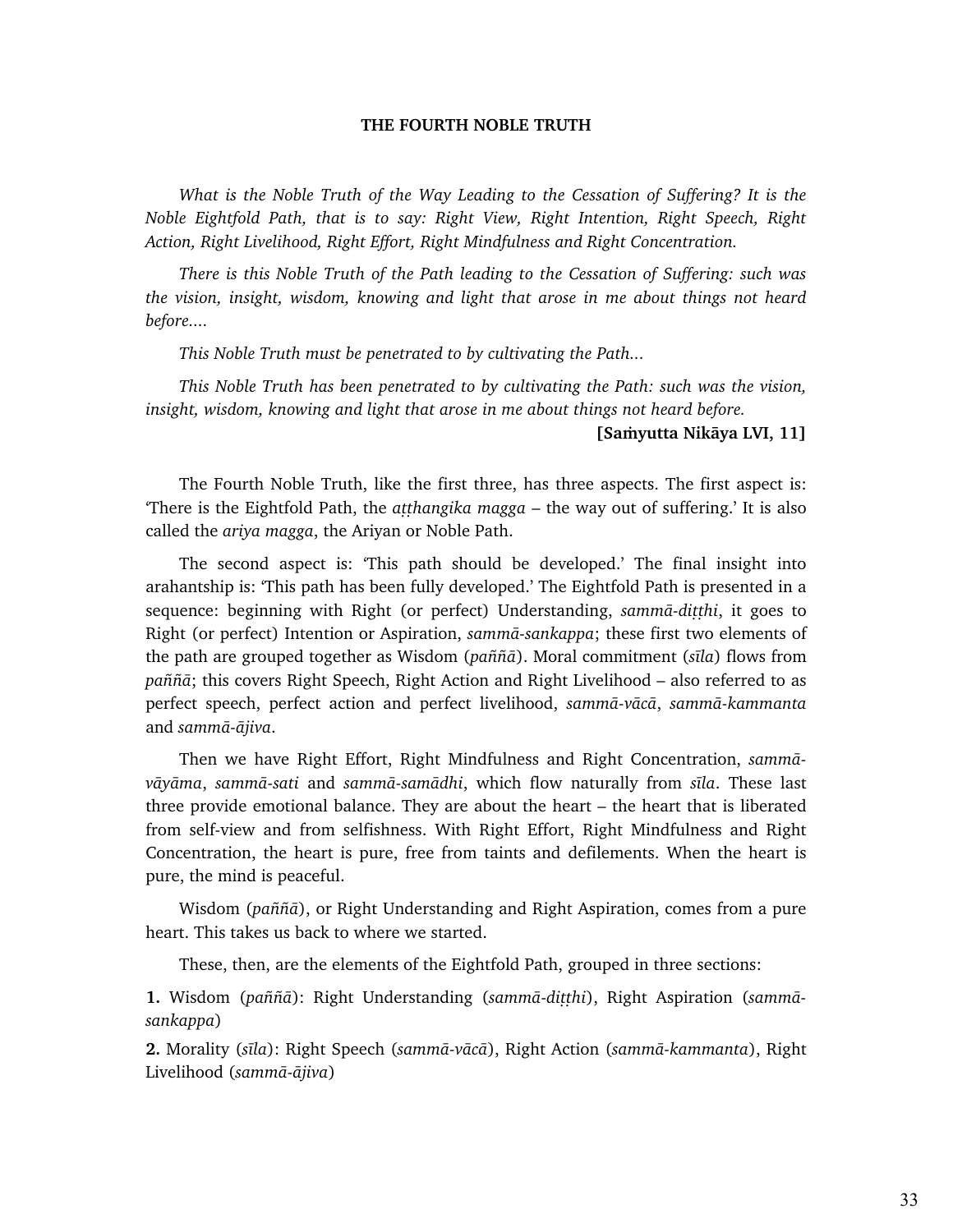**3.** Concentration (*samàdhi*): Right Effort (*sammà-vàyàma*), Right Mindfulness (*sammàsati*), Right Concentration (*sammà-samàdhi*).

The fact that we list them in order does not mean that they happen in a linear way, in sequence-they arise together. We may talk about the Eightfold Path and say 'First you have Right Understanding, then you have Right Aspiration, then...' But actually, presented in this way, it simply teaches us to reflect upon the importance of taking responsibility for what we say and do in our lives.

# Right Understanding

The first element of the Eightfold Path is Right Understanding which arises through insights into the first three Noble Truths. If you have these insights, then there is perfect understanding of Dhamma – the understanding that: 'All that is subject to arising is subject to ceasing.' It's as simple as that. You do not have to spend much time reading 'All that is subject to arising is subject to ceasing' to understand the words, but it takes quite a while for most of us to really know what the words mean in a profound way rather than just through cerebral understanding.

To use modern colloquial English, insight is really gut knowledge – it's not just from ideas. It's no longer, 'I think I know', or 'Oh yes, that seems a reasonable, sensible thing. I agree with that. I like that thought.' That kind of understanding is still from the brain whereas insight knowledge is profound. It is really known and doubt is no longer a problem.

This deep understanding comes from the previous nine insights. So there is a sequence leading to Right Understanding of things as they are, namely that: All that is subject to arising is subject to ceasing and is not-self.

With Right Understanding, you have given up the illusion of a self that is connected to mortal conditions. There is still the body, there are still feelings and thoughts, but they simply are what they are – there is no longer the belief that you are your body or your feelings or your thoughts. The emphasis is on 'Things are what they are.' We are not trying to say that things are not anything at all or that they are not what they are. They are exactly what they are and nothing more. But when we are ignorant, when we have not understood these truths, we tend to think things are more than what they are. We believe all kinds of things and we create all kinds of problems around the conditions that we experience.

So much of human anguish and despair comes from the added extra that is born of ignorance in the moment. It is sad to realise how the misery and anguish and despair of humanity is based upon delusion; the despair is empty and meaningless. When you see this, you begin to feel infinite compassion for all beings. How can you hate anyone or bear grudges or condemn anyone who is caught in this bond of ignorance? Everyone is influenced to do the things they do by their wrong views of things.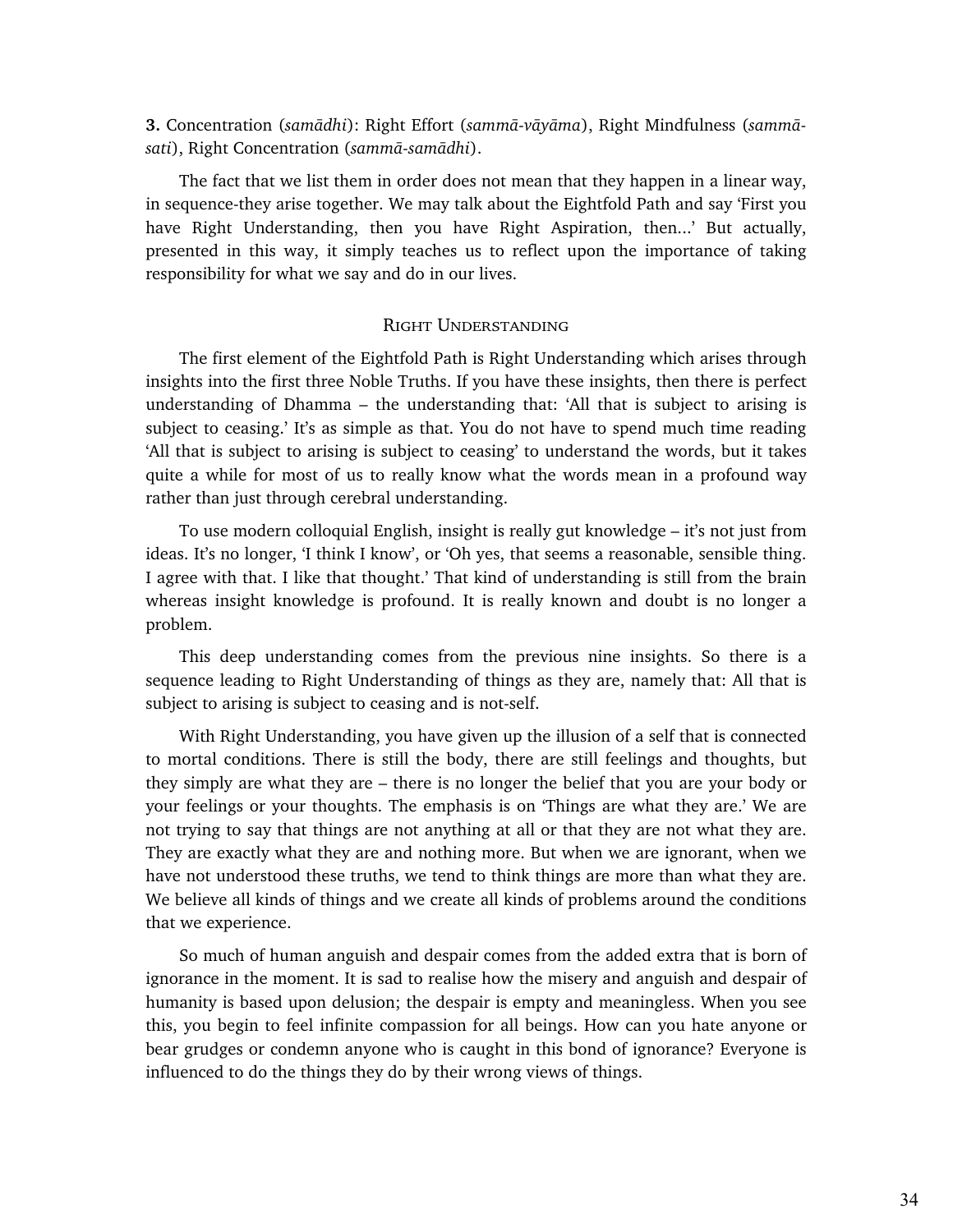As we meditate, we experience some tranquility, a measure of calm in which the mind has slowed down. When we look at something like a flower with a calm mind, we are looking at it as it is. When there is no grasping-nothing to gain or get rid of – then if what we see, hear or experience through the senses is beautiful, it is truly beautiful. We are not criticising it, comparing it, trying to possess or own it; we find delight and joy in the beauty around us because there is no need to make anything out of it. It is exactly what it is.

Beauty reminds us of purity, truth and ultimate beauty. We should not see it as a lure to delude us: 'These flowers are here just to attract me so I'll get deluded by them' – that's the attitude of the old meditating grump! When we look at a member of the opposite sex with a pure heart, we appreciate the beauty without the desire for some kind of contact or possession. We can delight in the beauty of other people, both men and women, when there is no selfish interest or desire. There is honesty; things are as they are. This is what we mean by liberation, or *vimutti* in Pàli. We are liberated from those bonds that distort and corrupt the beauty around us, such as the bodies we have. However, our minds can get so corrupt and negative and depressed and obsessed with things, that we no longer see them as they are. If we don't have Right Understanding, we see everything through increasingly thick filters and veils.

Right Understanding is to be developed through reflection, using the Buddha's teaching. The *Dhammacakkappavattana Sutta* is a very interesting teaching to contemplate and use as a reference for reflection. We can also use other suttas from the *tipitaka*, such as those dealing with *paticcasamuppada* (dependent origination). This is a fascinating teaching to reflect upon. If you can contemplate such teachings, you can see very clearly the difference between the way things are as Dhamma and the point where we tend to create delusion out of the way things are. That is why we need to establish full conscious awareness of things as they are. If there is knowledge of the Four Noble Truths, then there is Dhamma.

With Right Understanding, everything is seen as Dhamma; for example: we are sitting here... This is Dhamma. We don't think of this body and mind as a personality with all its views and opinions and all the conditioned thoughts and reactions that we have acquired through ignorance. We reflect upon this moment now as: 'This is the way it is. This is Dhamma.' We bring into the mind the understanding that this physical formation is simply Dhamma. It is not self; it is not personal.

Also, we see the sensitivity of this physical formation as Dhamma rather than taking it personally: 'I'm sensitive,' or 'I'm not sensitive;' 'You're not sensitive to me. Who's the most sensitive?'... 'Why do we feel pain? Why did God create pain; why didn't he just create pleasure? Why is there so much misery and suffering in the world? It's unfair. People die and we have to separate from the people we love; the anguish is terrible.' There is no Dhamma in that, is there? It's all self-view: 'Poor me. I don't like this, I don't want it to be this way. I want security, happiness, pleasure and all the best of everything. It's not fair that my parents were not arahants when I came into the world.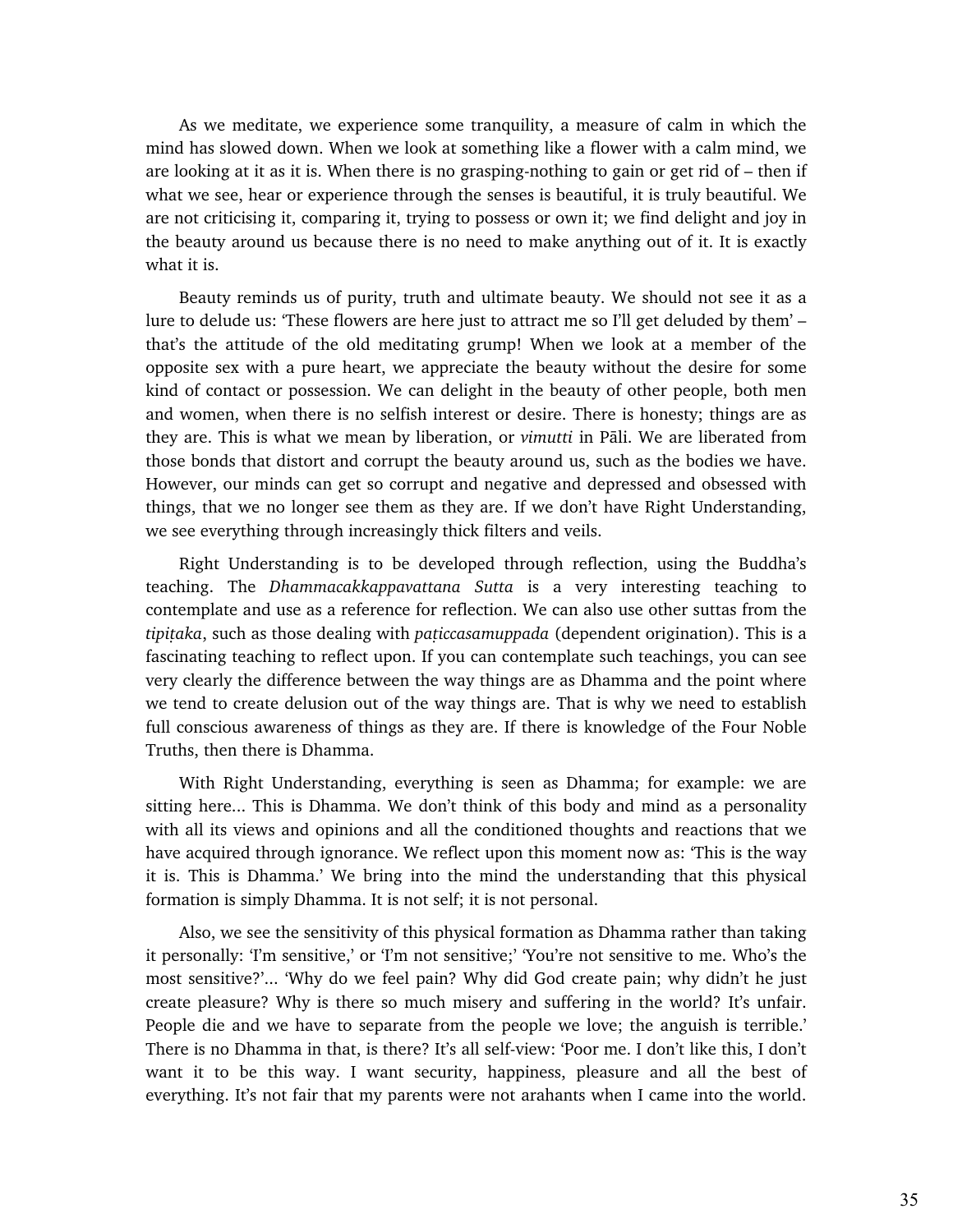It's not fair that they never elect arahants to be Prime Minister of Britain. If everything were fair, they would elect arahants to be Prime Minister!'

I am trying to take this sense of 'It's not right, it's not fair' to an absurdity in order to point out how we expect God to create everything for us and to make us happy and secure. That is often what people think even if they don't say so. But when we reflect, we see 'This is the way it is. Pain is like this and this is what pleasure is like. Consciousness is this way.' We feel. We breathe. We can aspire.

When we reflect, we contemplate our own humanity as it is. We don't take it on a personal level any more or blame anyone because things are not exactly as we like or want. It is the way it is and we are the way we are. You might ask why we can't all be exactly the same – with the same anger, the same greed and the same ignorance; without all the variations and permutations. However, even though you can trace human experience to basic things, each one of us has our own *kamma* to deal with – our own obsessions and tendencies, which are always different in quality and quantity to those of someone else.

Why can't we all be exactly equal, have exactly the same of everything and all look alike – one androgynous being? In a world like that, nothing would be unfair, no differences would be allowed, everything would be absolutely perfect and there would be no possibility of inequality. But as we recognise Dhamma, we see that, within the realm of conditions, no two things are identical. They are all quite different, infinitely variable and changing, and the more we try to make conditions conform to our ideas, the more frustrated we get. We try to create each other and a society to fit the ideas we have of how things should be, but we always end up feeling frustrated. With reflection, we realise: 'This is the way it is,' this is the way things have to be  $-$  they can only be this way.

Now that is not a fatalistic or negative reflection. It is not an attitude of: 'That's the way it is and there's nothing you can do about it.' It is a very positive response of accepting the flow of life for what it is. Even if it is not what we want, we can accept it and learn from it.

We are conscious, intelligent beings with retentive memory. We have language. Over the past several thousand years, we have developed reason, logic and discriminative intelligence. What we must do is figure out how to use these capacities as tools for realisation of Dhamma rather than as personal acquisitions or personal problems. People who develop their discriminative intelligence often end up turning it upon themselves; they become very self-critical and even begin to hate themselves. This is because our discriminative faculties tend to focus upon what is wrong with everything. That is what discrimination is about: seeing how this is different from that. What you do that to yourself, what do you end up with? Just a whole list of flaws and faults that make you sound absolutely hopeless.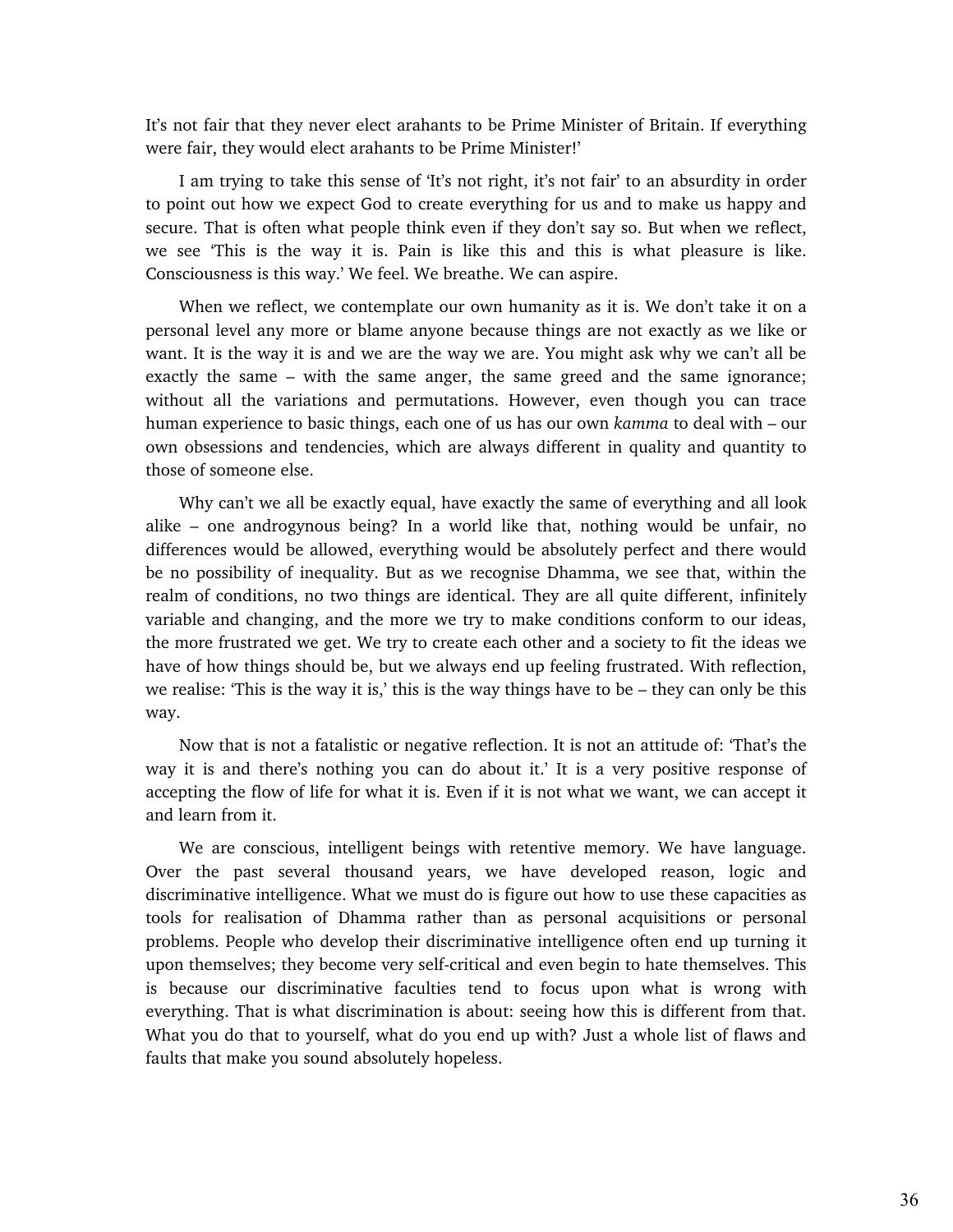When we are developing Right Understanding, we use our intelligence for reflection and contemplation of things. We also use our mindfulness and wisdom together. So now we are using our ability to discriminate with wisdom (*vijjà*) rather than with ignorance (*avijjà*). This teaching of the Four Noble Truths is to help you to use you intelligence-your ability to contemplate, reflect and think – in a wise way rather than in a self-destructive, greedy or hateful way.

# Right Aspiration

The second element of the Eightfold path is *sammà-sankappa*. Sometimes this is translated as 'Right Thought', thinking in the right way. However, it actually has more of a dynamic quality – like 'intention', 'attitude' or 'aspiration'. I like to use 'aspiration' which is somehow very meaningful in this Eightfold Path – because we do aspire.

It is important to see that aspiration is not desire. The Pāli word 'tanha' means desire that comes out of ignorance, whereas '*sankappa*' means aspiration not coming from ignorance. Aspiration might seem like a kind of desire to us because in English we use the word 'desire' for everything of that nature – either aspiring or wanting. You might think that aspiration is a kind of *tanhā*, wanting to become enlightened (*bhava tanhā*) – but *sammā-sankappa* comes from Right Understanding, seeing clearly. It is not wanting to become anything; it is not the desire to become an enlightened person.

With Right Understanding, that whole illusion and way of thinking no longer makes sense.

Aspiration is a feeling, an intention, attitude or movement within us. Our spirit rises, it does not sink downwards – it is not desperation! When there is Right Understanding, we aspire to truth, beauty and goodness. *Sammā-ditthi* and *samm*ā*sankappa*, Right Understanding and Right Aspiration, are called *paññā* or wisdom and they make up the first of the three sections in the Eightfold Path.

We can contemplate: Why is it that we still feel discontented, even when we have the best of everything? We are not completely happy even if we have a beautiful house, a car, the perfect marriage, lovely bright children and all the rest of it – and we are certainly not contented when we do not have all these things!... If we don't have them, we can think, 'Well, if I had the best, then I'd be content.' But we wouldn't be. The earth is not the place for our contentment; it's not supposed to be. When we realise that, we no longer expect contentment from planet earth; we do not make that demand.

Until we realise that this planet cannot satisfy all our wants, we keep on asking, 'Why can't you make me content, Mother Earth?' We are like little children who suckle their mother, constantly trying to get the most out of her and wanting her always to nurture and feed them and make them feel content.

If we were content, we would not wonder about things. Yet we do recognise that there is something more than just the ground under our feet; there is something above us that we cannot quite understand. We have the ability to wonder and ponder about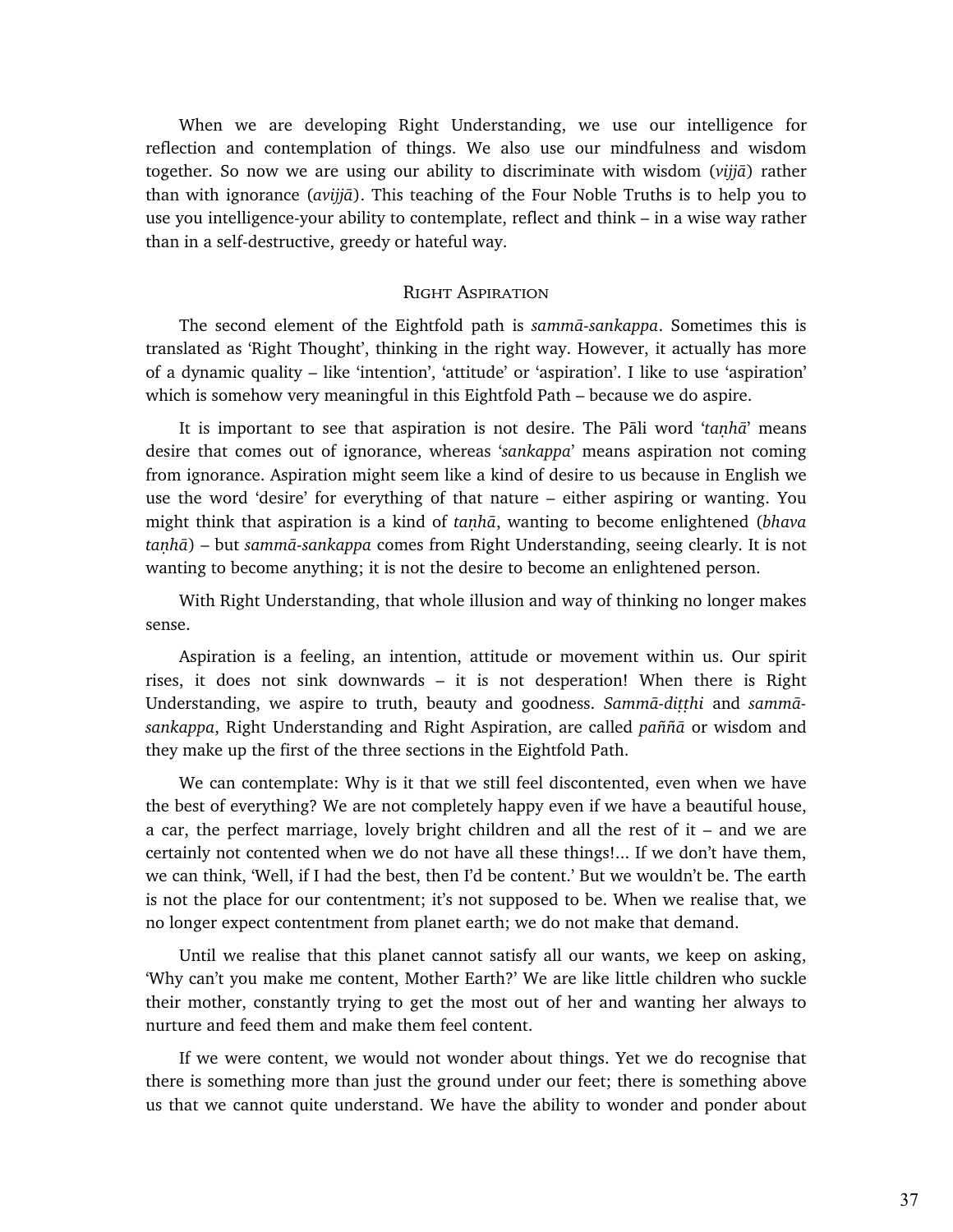life, to contemplate its meaning. If you want to know the meaning of your life, you cannot be content with material wealth, comfort and security alone.

So we aspire to know the truth. You might think that that is a kind of presumptuous desire or aspiration, 'Who do I think I am? Little old me trying to know the truth about everything.' But there is that aspiration.

Why do we have it if it is not possible? Consider the concept of ultimate reality. An absolute or ultimate truth is a very refined concept; the idea of God, the Deathless of the immortal, is actually a very refined thought.

We aspire to know that ultimate reality. The animal side of us does not aspire; it does not know anything about such aspirations. But there is in each of us an intuitive intelligence that wants to know; it is always with us but we tend to not notice it; we do not understand it. We tend to discard or mistrust it – especially modern materialists. They just think it is fantasy and not real.

As for myself, I was really happy when I realised that the planet is not my real home. I had always suspected it. I can remember even as a small child thinking, 'I don't really belong here.' I have never particularly felt that planet Earth is where I really belong – even before I was a monk, I never felt that I fitted into the society. For some people, that could be just a neurotic problem, but perhaps it could also be a kind of intuition children often have. When you are innocent, your mind is very intuitive. The mind of a child is more intuitively in touch with the mysterious forces than most adult minds are. As we grow up we become conditioned to think in very set ways and to have fixed ideas about what is real and what is not. As we develop our egos, society dictates what is real and what is not, what is right and what is wrong, and we begin to interpret the world through these fixed perceptions. One thing we find charming in children is that they don't do that yet; they still see the world with the intuitive mind that is not yet conditioned.

Meditation is a way of deconditioning the mind which helps us to let go of all the hard-line views and fixed ideas we have. Ordinarily, what is real is dismissed while what is not real is given all our attention. This is what ignorance (*avijjà*) is.

The contemplation of our human aspiration connects us to something higher than just the animal kingdom or the planet earth. To me that connection seems more true than the idea that this is all there is; that once we die our bodies rot and there is nothing more than that. When we ponder and wonder about this universe we are living in, we see that it is very vast, mysterious and incomprehensible to us. However, when we trust more in our intuitive mind, we can be receptive to things that we may have forgotten or have never been open to before – we open when we let go of fixed, conditioned reactions.

We can have the fixed idea of being a personality, of being a man or a woman, being an English person or an American. These things can be very real to us, and we can get very upset and angry about them. We are even willing to kill each other over these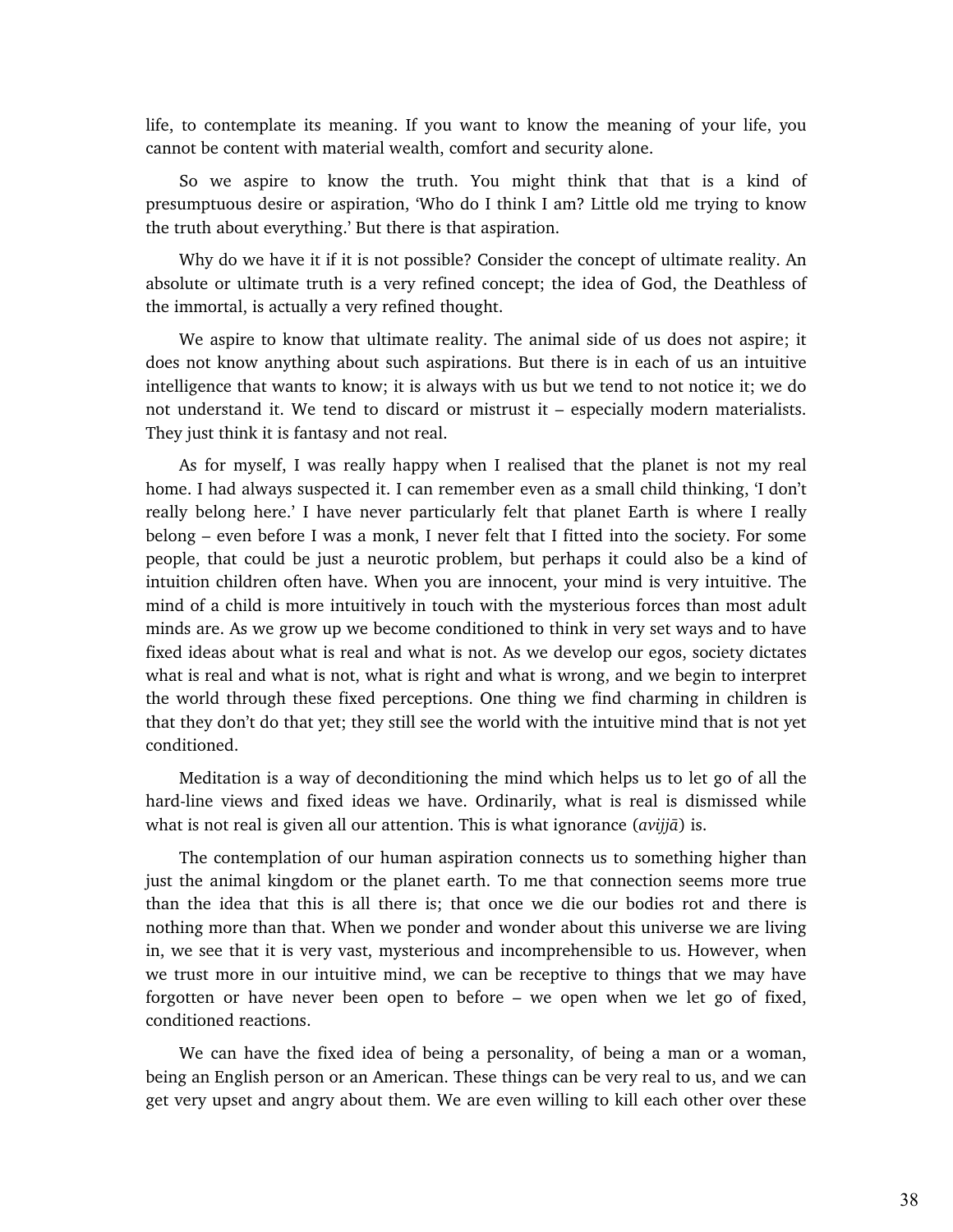conditioned views that we hold and believe in and never question. Without Right Aspiration and Right Understanding, without *pa¤¤à*, we never see the true nature of these views.

# Right Speech, Right Action, Right Livelihood

*Sãla*, the moral aspect of the Eightfold Path, consists of Right Speech, Right Action and Right Livelihood; that means taking responsibility for our speech and being careful about what we do with our bodies. When I'm mindful and aware, I speak in a way that is appropriate to time and place; likewise, I act or work according to time and place.

We begin to realise that we have to be careful about what we do and say; otherwise we constantly hurt ourselves. If you do or say things that are unkind or cruel there is always an immediate result. In the past, you might have been able to get away with lying by distracting yourself, going on to something else so that you didn't have to think about it. You could forget all about things for a while until eventually they'd come back upon you, but if we practise *sãla*, things seem to come back right away. Even when I exaggerate, something in me says, 'You shouldn't exaggerate, you should be more careful.' I used to have the habit of exaggerating things – it's part of our culture; it seems perfectly normal. But when you are aware, the effect of even the slightest lie or gossip is immediate because you are completely open, vulnerable and sensitive. So then you are careful about what you do; you realise that it's important to be responsible for what you do and say.

The impulse to help someone is a skillful dhamma. If you see someone fall over on the floor in a faint, a skillful dhamma goes through your mind: 'Help this person,' and you go to help them recover from their fainting spell. If you do it with an empty mind not out of any personal desire for gain, but just out of compassion and because it's the right thing to do – then it's simply a skillful dhamma. It's not personal *kamma*; it's not yours. But if you do it out of a desire to gain merit and to impress other people or because the person is rich and you expect some reward for your action, then – even though the action is skillful – you're making a personal connection with it, and this reinforces the sense of self. When we do good works out of mindfulness and wisdom rather than out of ignorance, they are skillful dhammas without personal *kamma*.

The monastic order was established by the Buddha so that men and women could live an impeccable life which is completely blameless. As a bhikkhu, you live within a whole system of training precepts called the *Pàñimokkha* discipline. When you live under this discipline, even if your actions or speech are heedless, at least they don't leave strong impressions. You can't have money so you're not able to just go anywhere until you're invited. You are celibate. Since you live on alms-food, you're not killing any animals. You don't even pick flowers or leaves or do any kind of action that would disturb the natural flow in any way; you're completely harmless.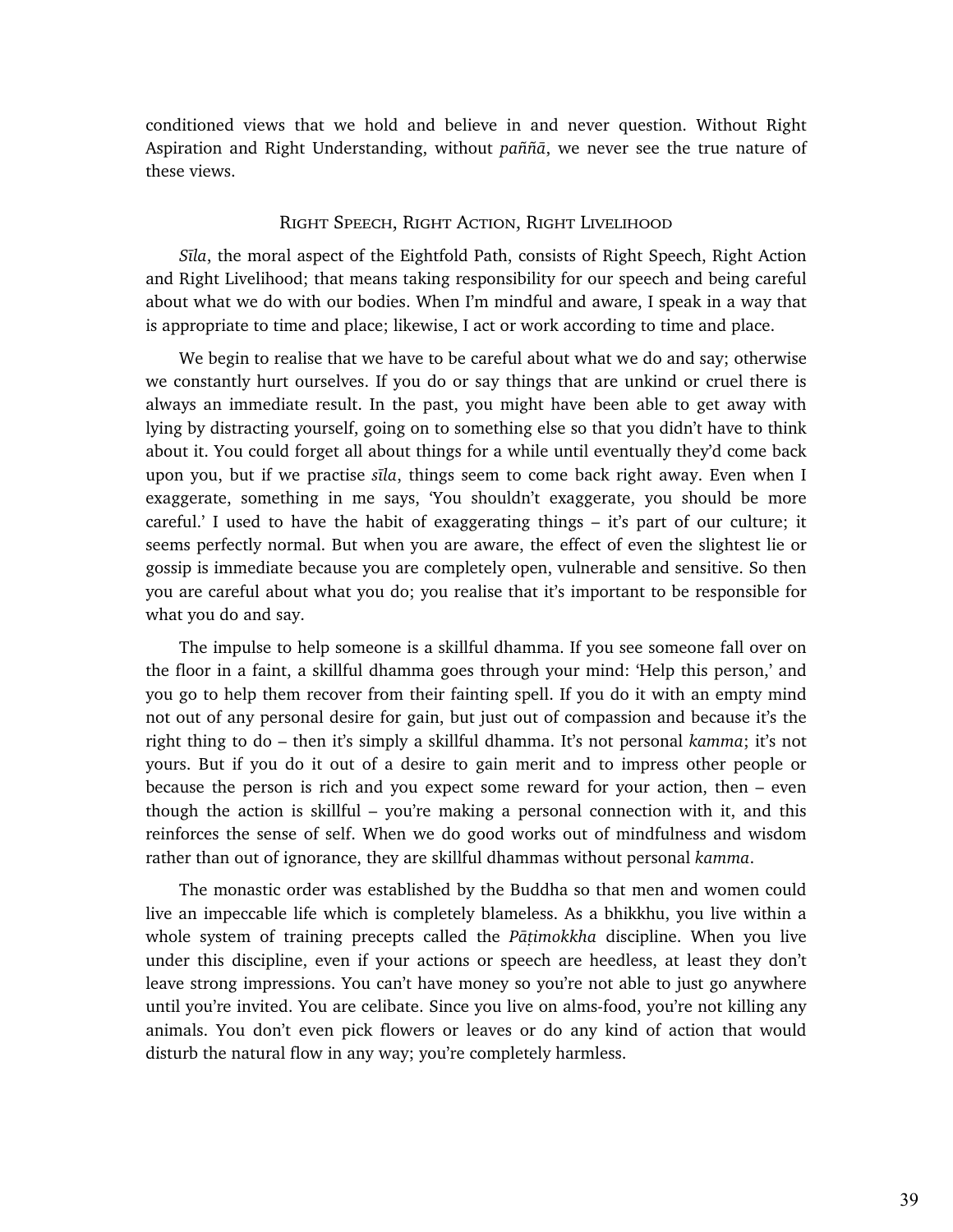In fact, in Thailand we had to carry water strainers with us to filter out any kind of living things in the water such as mosquito larvae. It's totally forbidden to intentionally kill things.

I have been living under this Rule for twenty-five years now so I haven't really done any heavy kammic actions. Under this discipline, one lives in a very harmless, very responsible way. Perhaps the most difficult part is with speech; speech habits are the most difficult to break and let go of – but they can also improve. By reflection and contemplation, one begins to see the unpleasantness of saying foolish things or just babbling or chatting away for no good reason.

For lay people, Right Livelihood is something that is developed as you come to know your intentions for what you do. You can try to avoid deliberately harming other creatures or earning a living in a harmful, unkind way. You can also try to avoid livelihood which may cause other people to become addicted to drugs or drink or which might endanger the ecological balance of the planet.

So these three – Right Action, Right Speech and Right Livelihood – follow from Right Understanding or perfect knowing. We begin to feel that we want to live in a way that is a blessing to the planet or, at least, that does not harm it.

Right Understanding and Right Aspiration have a definite influence on what we do and say. So paññā, or wisdom, leads to sīla: Right Speech, Right Action and Right Livelihood. *Sãla* refers to our speech and actions; with *sãla* we contain the sexual drive or the violent use of the body-we do not use it for killing or stealing. In this way, *pañña* and *sãla* work together in a perfect harmony.

# Right Effort, Right Mindfulness, Right Concentration

Right Effort, Right Mindfulness and Right Concentration refer to your spirit, your heart. When we think of the spirit, we point to the centre of the chest, to the heart. So we have *pa¤¤à* (the head), *sãla* (the body) and *samàdhi* (the heart). You can use your own body as a kind of chart, a symbol of the Eightfold Path. These three are integrated, working together for realisation and supporting each other like a tripod. One is not dominating the other and exploiting or rejecting anything.

They work together: the wisdom from Right Understanding and Right Intention; then morality, which is Right Effort, Right Mindfulness and Right Concentration – the balanced equanimous mind, emotional serenity.

Serenity is where the emotions are balanced, supporting each other. They're not going up and down. There's a sense of bliss, of serenity; there is perfect harmony between the intellect, the instincts and the emotions.

They're mutually supportive, helping each other. They're no longer conflicting or taking us to extremes and, because of that, we begin to feel a tremendous peacefulness in our minds. There is a sense of ease and fearlessness coming from the Eightfold Path –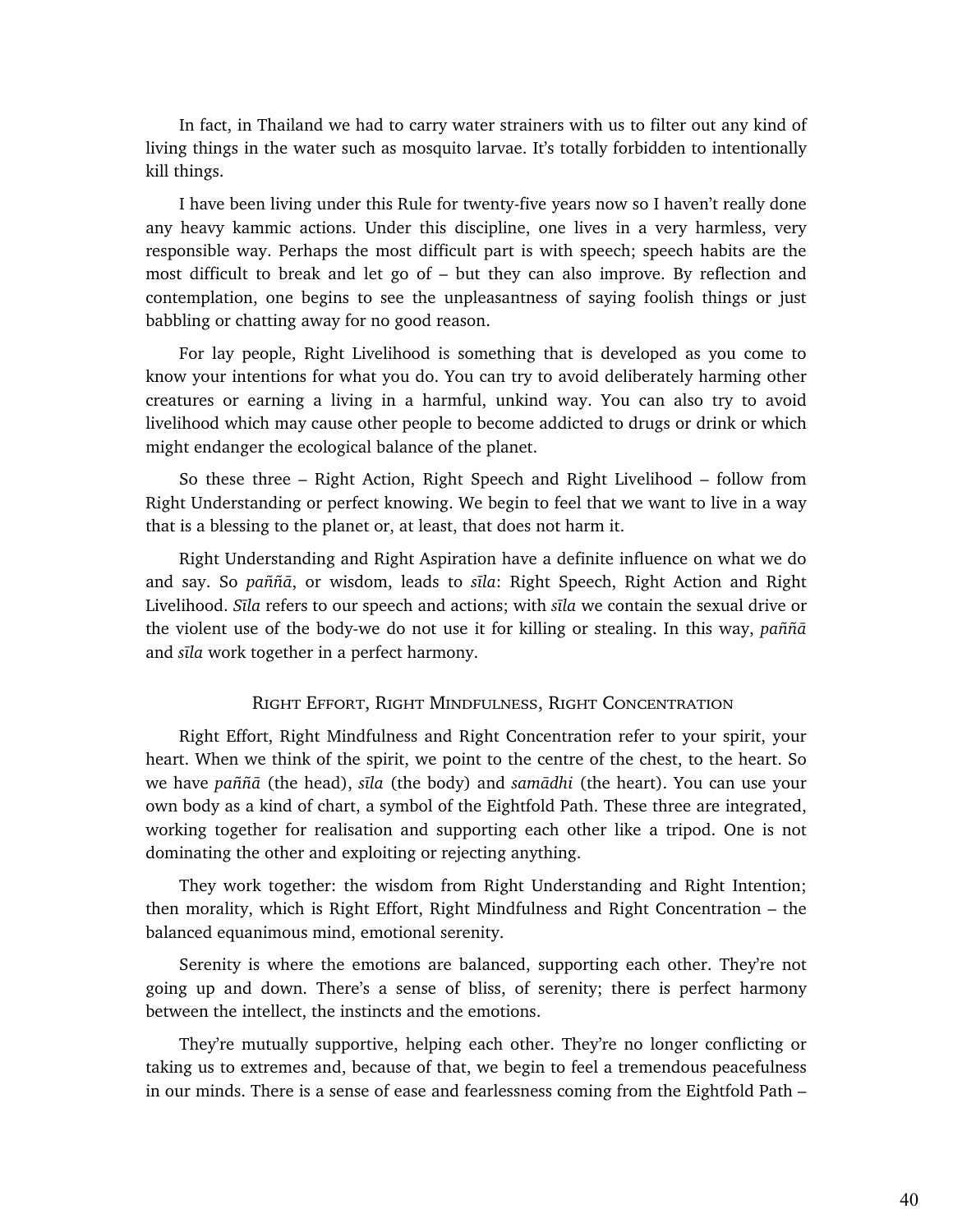a sense of equanimity and emotional balance. We feel at ease rather than that sense of anxiety, that tension and emotional conflict. There is clarity; there is peacefulness, stillness, knowing. This insight of the Eightfold Path should be developed; this is *bhàvanà*. We use the word *bhàvanà* to signify development.

#### Aspects of Meditation

This reflectiveness of mind or emotional balance is developed as a result of practising concentration and mindfulness meditation. For instance, you can experiment during a retreat and spend one hour doing *samatha* meditation where you are just concentrating your mind on one object, say the sensation of breathing. Keep bringing it into consciousness and sustain it so that it actually has a continuity of presence in the mind.

In this way, you are moving towards what is going on in your own body rather than being pulled out into objects of the senses. If you do not have any refuge within, then you are constantly going out, being absorbed into books, food and all sorts of distractions. But this endless movement of the mind is very exhausting. So instead, the practice becomes one of observing the breath – which means that you have to withdraw or not follow the tendency to find something outside of yourself. You have to bring your attention to the breathing of your own body and concentrate the mind on that sensation.

As you let go of gross form, you actually become that feeling, that very sign itself. Whatever you absorb into, you become that for a period of time. When you really concentrate, you have become that very tranquilised condition. You have become tranquil. This is what we call becoming. *Samatha* meditation is a becoming process.

But that tranquility, if you investigate it, is not satisfactory tranquility. There is something missing in it because it is dependent on a technique, on being attached and holding on, on something that still begins and ends. What you become, you can only become temporarily because becoming is a changing thing. It is not a permanent condition. So whatever you become, you will un-become. It is not ultimate reality. No matter how high you might go in concentration, it will always be an unsatisfactory condition. *Samatha* meditation takes you to some very high and radiant experiences in your mind – but they all end.

Then, if you practise *vipassanà* meditation for another hour by just being mindful and letting go of everything and accepting the uncertainty, the silence and the cessation of conditions, the result is that you will feel peaceful rather than tranquil. And that peacefulness is a perfect peacefulness. It is complete. It is not the tranquility from *samatha*, which has something imperfect or unsatisfactory about it even at its best.

The realisation of cessation, as you develop that and understand that more and more, brings you to true peacefulness, non-attachment, *Nibbàna*.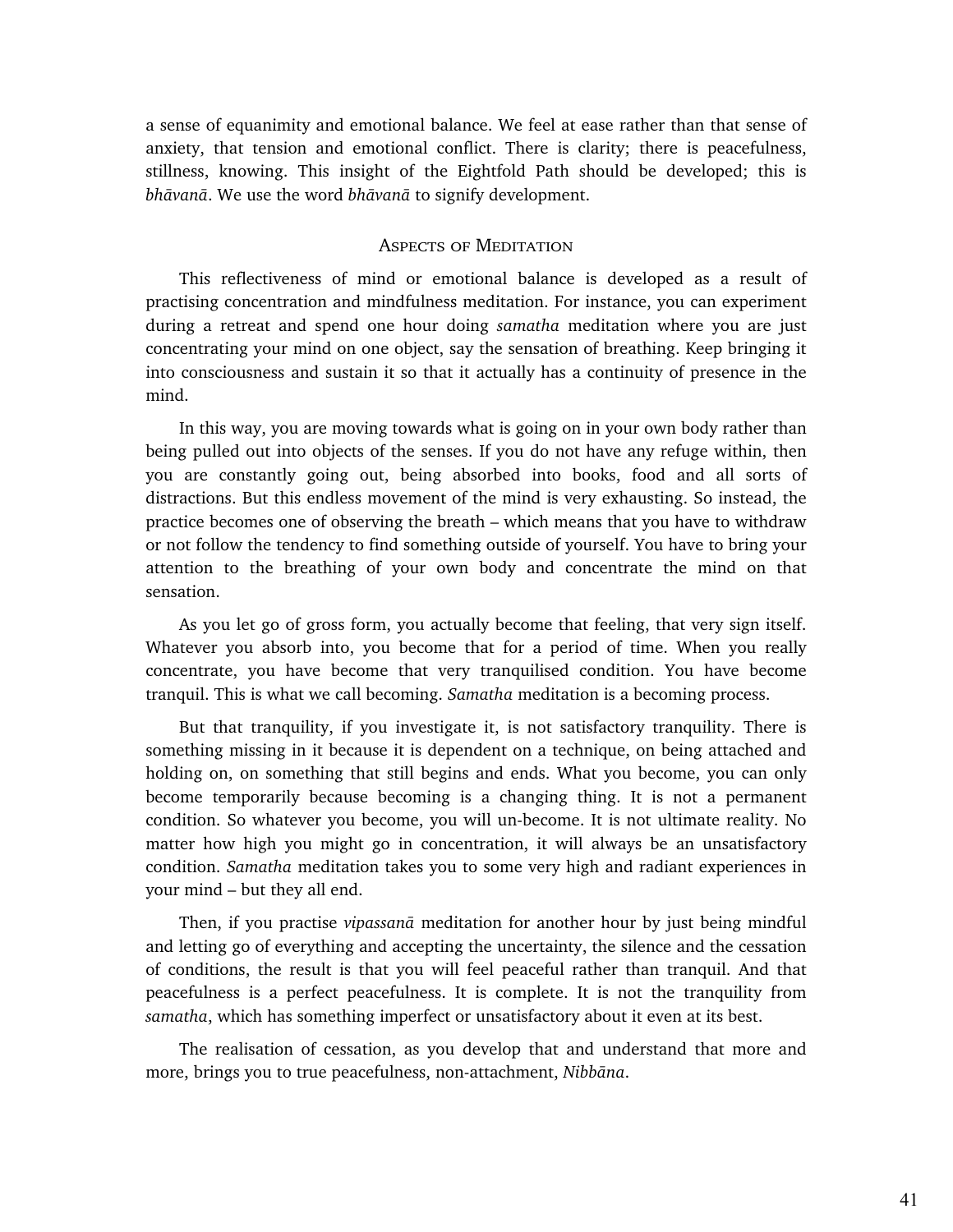Thus *samatha* and *vipassanà* are the two divisions in meditation. One is developing concentrated states of mind on refined objects in which your consciousness becomes refined through that concentration. But being terribly refined, having a great intellect and a taste for great beauty, makes anything coarse unbearable because of the attachment to what is refined. People who have devoted their lives to refinement only find life terribly frustrating and frightening when they can no longer maintain such high standards.

#### Rationality and Emotion

If you love rational thought and are attached to ideas and perceptions, then you tend to despise the emotions. You can notice this tendency if, when you start to feel emotions, you say, 'I'm going to shut this out. I don't want to feel those things.' You don't like to be feeling anything because you can get into a kind of high from the purity of intelligence and the pleasure of rational thinking. The mind relishes the way it is logical and controllable, the way it makes sense. It is just so clean and neat and precise like mathematics – but the emotions are all over the place aren't they? They are not precise, they are not neat and they can easily get out of control.

So the emotional nature is often despised. We are frightened of it. For example, men often feel very frightened of emotions because we are brought up to believe that men do not cry. As a little boy, at least in my generation, we were taught that boys do not cry so we'd try to live up to the standards of what boys are supposed to be. They would say, 'You are a boy', and so we'd try to be what our parents said we should be. The ideas of the society affect our minds, and because of that, we find emotions embarrassing. Here in England, people generally find emotions very embarrassing; if you get a little too emotional, they assume that you must be Italian or some other nationality.

If you are very rational and you have figured everything out, then you don't know what to do when people get emotional. If somebody starts crying, you think, 'What am I supposed to do?' Maybe you say, 'Cheer up; it's all right, dear. It'll be all right, there's nothing to cry about.' If you are very attached to rational thoughts, then you just tend to dismiss it with logic, but emotions do not respond to logic. Often they react to logic, but they do not respond. Emotion is a very sensitive thing and it works in a way that we sometimes do not comprehend. If we have never really studied or tried to understand what it is to feel life, and really opened and allowed ourselves to be sensitive, then emotional things are very frightening and embarrassing to us. We don't know what they are all about because we have rejected that side of ourselves.

On my thirtieth birthday, I realised that I was an emotionally undeveloped man. It was an important birthday for me. I realised that I was a full grown, mature man-I no longer considered myself a youth, but emotionally, I think I was about six years old some of the time. I really had not developed on that level very much. Even though I could maintain the kind of poise and presence of a mature man in society, I did not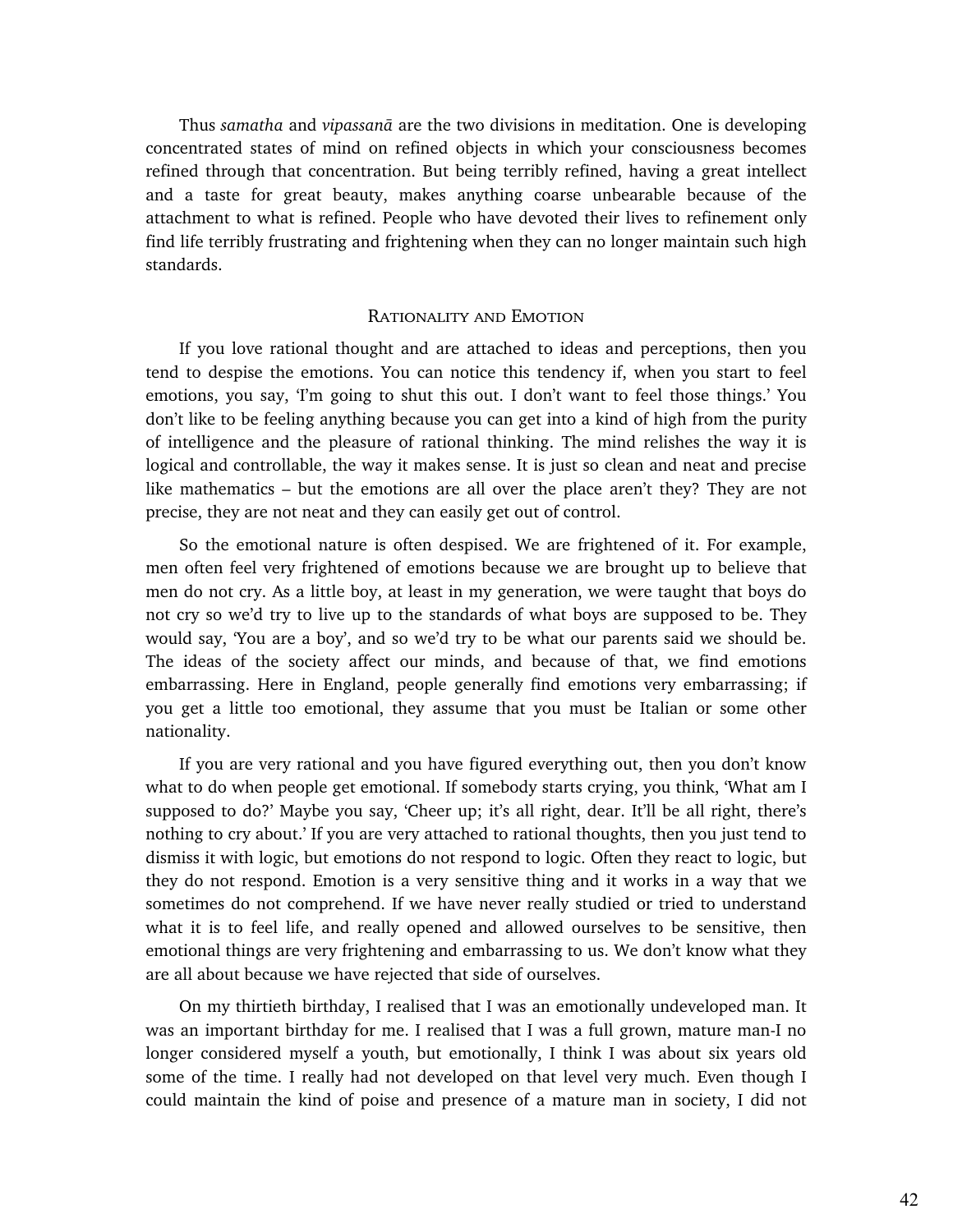always feel that way. I still had very strong unresolved feelings and fears in my mind. It became apparent that I had to do something about that, as the thought that I might have to spend the rest of my life at the emotional age of six was quite a dreary prospect.

This is where many of us in our society get stuck. For example, American society does not allow you to develop emotionally, to mature. It does not understand that need at all, so it does not provide any rites of passage for men. The society does not provide that kind of introduction into a mature world; you are expected to be immature your whole life. You are supposed to act mature, but you are not expected to be mature. Therefore, very few people are. Emotions are not really understood or resolved-their childish tendencies are merely suppressed rather than developed into maturity.

What meditation does is to offer a chance to mature on the emotional plane.

Perfect emotional maturity would be *sammà-vàyàma*, *sammà-sati* and *sammàsamàdhi*. This is a reflection; you will not find this in any book-it is for you to contemplate. Perfect emotional maturity comprises Right Effort, Right Mindfulness and Right Concentration. It is present when one is not caught in fluctuations and vicissitudes, where one has balance and clarity and is able to be receptive and sensitive.

# Things As They Are

With Right Effort, there can be a cool kind of acceptance of a situation rather than the panic that comes from thinking that it's up to me to set everybody straight, make everything right and solve everybody's problems.

We do the best we can, but we also realise that it's not up to us to do everything and make everything right.

At one time when I was at Wat Pah Pong with Ajahn Chah, I could see a lot of things going wrong with the monastery. So I went up to him and I said, 'Ajahn Chah, these things are going wrong; you've got to do something about it.' He looked at me and said, 'Oh, you suffer a lot, Sumedho. You suffer a lot. It'll change.' I thought, 'He doesn't care! This is the monastery that he's devoted his life to and he's just letting it go down the drain!' But he was right. After a while it began to change and, through just bearing with it, people began to see what they were doing. Sometimes we have to let things go down the drain in order for people to see and to experience that. Then we can learn how not to go down the drain.

Do you see what I mean? Sometimes situations in our life are just this way. There's nothing one can do so we allow them to be that way; even if they get worse, we allow them to get worse. But it's not fatalistic or negative thing we're doing; it's a kind of patience – being willing to bear with something; allowing it to change naturally rather than egotistically trying to prop everything up and cleaning it all up out of our aversion and distaste for a mess.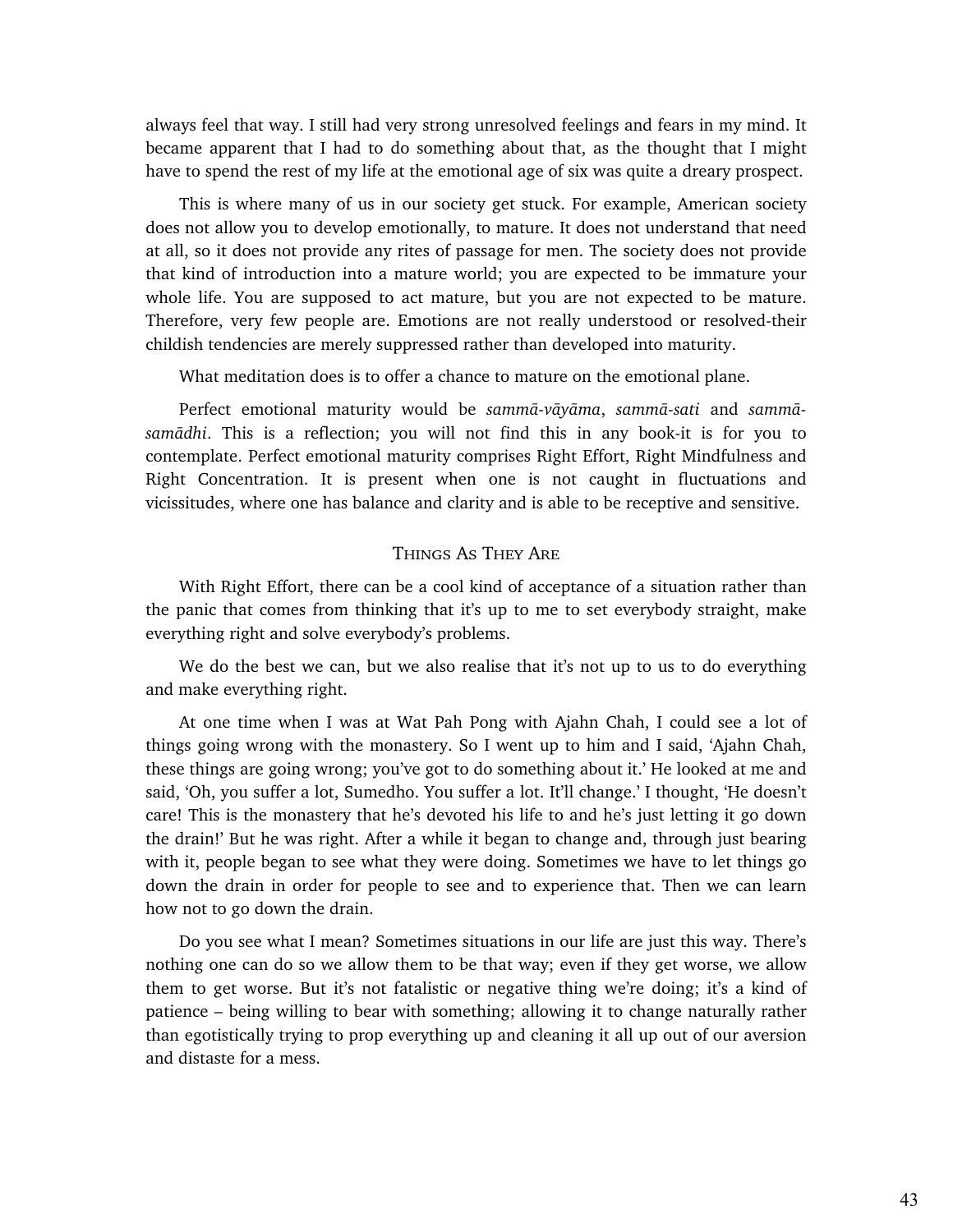Then, when people push our buttons, we're not always offended, hurt or upset by the things that happen, or shattered and destroyed by the things that people say or do. One person I know tends to exaggerate everything. If something goes wrong today, she will say, 'I'm utterly and absolutely shattered!' – when all that has happened is that some little problem occurred. However, her mind exaggerates it to such an extent that a very small thing can absolutely destroy her for the day. When we see this, we should realise that there is a great imbalance because little things should not totally shatter anyone.

I realised that I could be easily offended so I took a vow not to be offended. I had noticed how easy it was for me to be offended by little things, whether intentional or unintentional. We can see how easy it is to feel hurt, wounded, offended, upset or worried – how something in us is always trying to be nice, but always feels a little offended by this or a little hurt by that.

With reflection, you can see that the world is like this; it's a sensitive place. It is not always going to soothe you and make you feel happy, secure and positive. Life is full of things that can offend, hurt, wound or shatter. This is life. It is this way. If somebody speaks in a cross tone of voice, you are going to feel it. But then the mind can go on and be offended: 'Oh, it really hurt when she said that to me; you know, that was not a very nice tone of voice. I felt quite wounded. I've never done anything to hurt her.' The proliferating mind goes on like that, doesn't it – you have been shattered, wounded or offended! But then if you contemplate, you realise it's just sensitivity. When you contemplate this way, it is not that you are trying not to feel.

When somebody talks to you in an unkind tone of voice, it's not that you don't feel it at all. We are not trying to be insensitive. Rather, we are trying not to give it the wrong interpretation, not to take it on a personal level. Having balanced emotions means that people can say things that are offensive and you can take it. You have the balance and emotional strength not to be offended, wounded or shattered by what happens in life.

If you are someone who is always being wounded or offended by life, you always have to run off and hide or you have to find a group of obsequious sycophants to live with, people who say: 'You're *wonderful*, Ajahn Sumedho.' 'Am I really wonderful?' 'Yes, you are.' 'You're just saying that, aren't you?' 'No, no, I mean it from the bottom of my heart.' 'Well, that person over there doesn't think I'm wonderful.' 'Well, he's stupid!' 'That's what I thought.' It's like the story of the emperor's new clothes, isn't it? You have to seek special environments so that everything is affirmed for you – safe and not threatening in any way.

# **HARMONY**

When there is Right Effort, Right Mindfulness and Right Concentration, then one is fearless. There is fearlessness because there is nothing to be frightened of. One has the guts to look at things and not take them in the wrong way; one has the wisdom to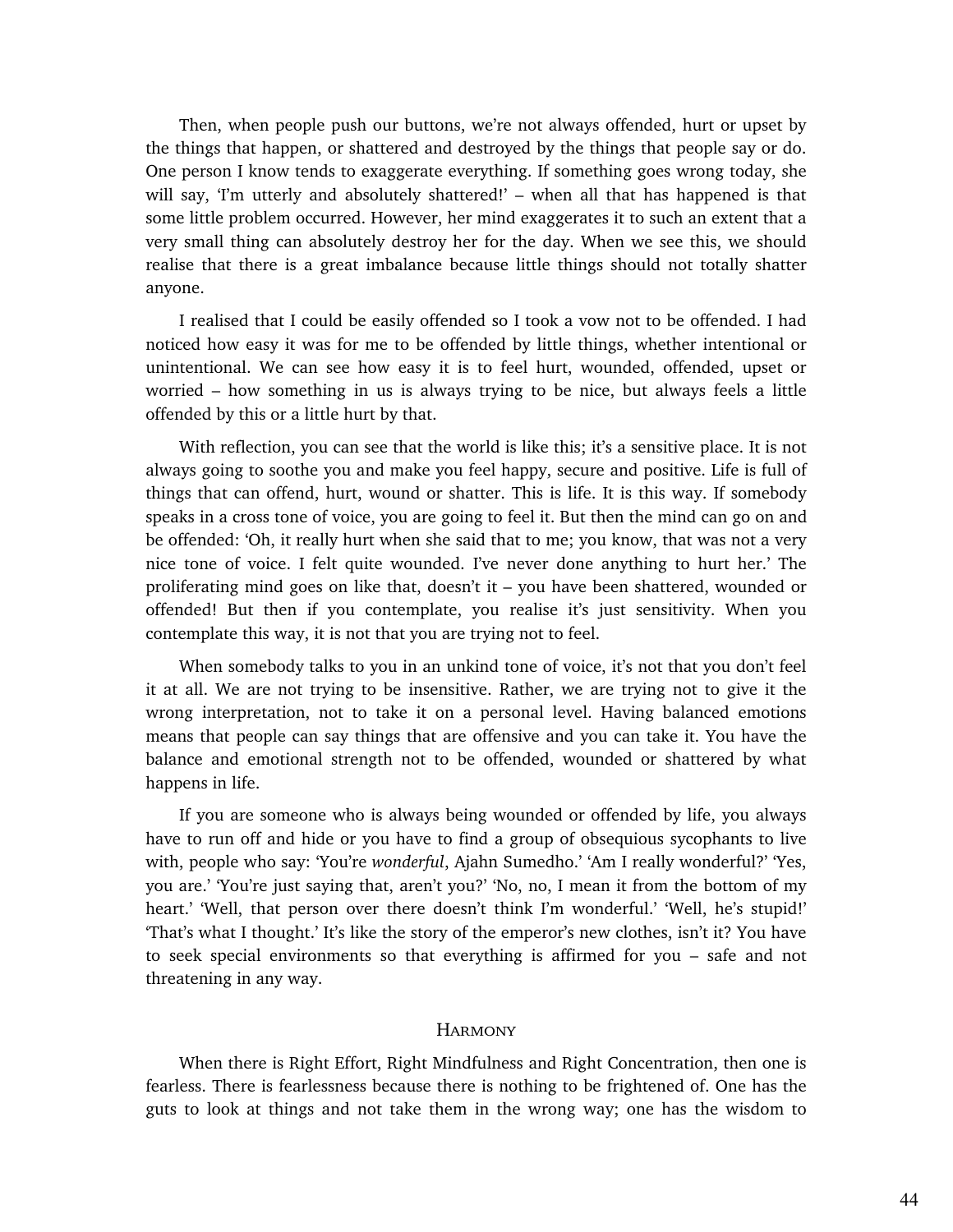contemplate and reflect upon life; one has the security and confidence of *sãla*, the strength of one's moral commitment and the determination to do good and refrain from doing evil with body and speech. In this way, the whole thing holds together as a path for development. It is a perfect path because everything is helping and supporting; the body, the emotional nature (the sensitivity of feeling), and the intelligence. They are all in perfect harmony, supporting each other.

Without that harmony, our instinctual nature can go all over the place. If we have no moral commitment, then our instincts can take control. For example, if we just follow sexual desire without any reference to morality, then we become caught up in all kinds of things that cause self-aversion.

There is adultery, promiscuity and disease, and all the disruption and confusion that come from not reining in our instinctual nature through the limitations of morality.

We can use our intelligence to cheat and lie, can't we, but when we have a moral foundation, we are guided by wisdom and by *samàdhi*; these lead to emotional balance and emotional strength. But we don't use wisdom to suppress sensitivity. We don't dominate our emotions by thinking and by suppressing our emotional nature. This is what we have tended to do in the West; we've used our rational thoughts and ideals to dominate and suppress our emotions, and thus become insensitive to things, to life and to ourselves.

However, in the practice of mindfulness through *vipassanà* meditation, the mind is totally receptive and open so that it has this fullness and an all-embracing quality. And because it is open, the mind is also reflective.

When you concentrate on a point, your mind is no longer reflective – it is absorbed into the quality of that object. The reflective ability of the mind comes through mindfulness, whole-mindedness. You are not filtering out or selecting. You are just noting whatever arises ceases. You contemplate that if you are attached to anything that arises, it ceases. You have the experience that even though it might be attractive while it is arising, it changes towards cessation. Then its attractiveness diminishes and we have to find something else to absorb into.

The thing about being human is that we have to touch the earth, we have to accept the limitations of this human form and planetary life. And just by doing that, then the way out of suffering isn't through getting out of our human experience by living in refined conscious states, but by embracing the totality of all the human and Brahmà realms through mindfulness. In this way, the Buddha pointed to a total realisation rather than a temporary escape through refinement and beauty. This is what the Buddha means when he is pointing the way to *Nibbàna*.

# The Eightfold Path as a Reflective Teaching

In this Eightfold Path, the eight elements work like eight legs supporting you. It is not like: 1, 2, 3, 4, 5, 6, 7, 8 on a linear scale; it is more of a working together. It is not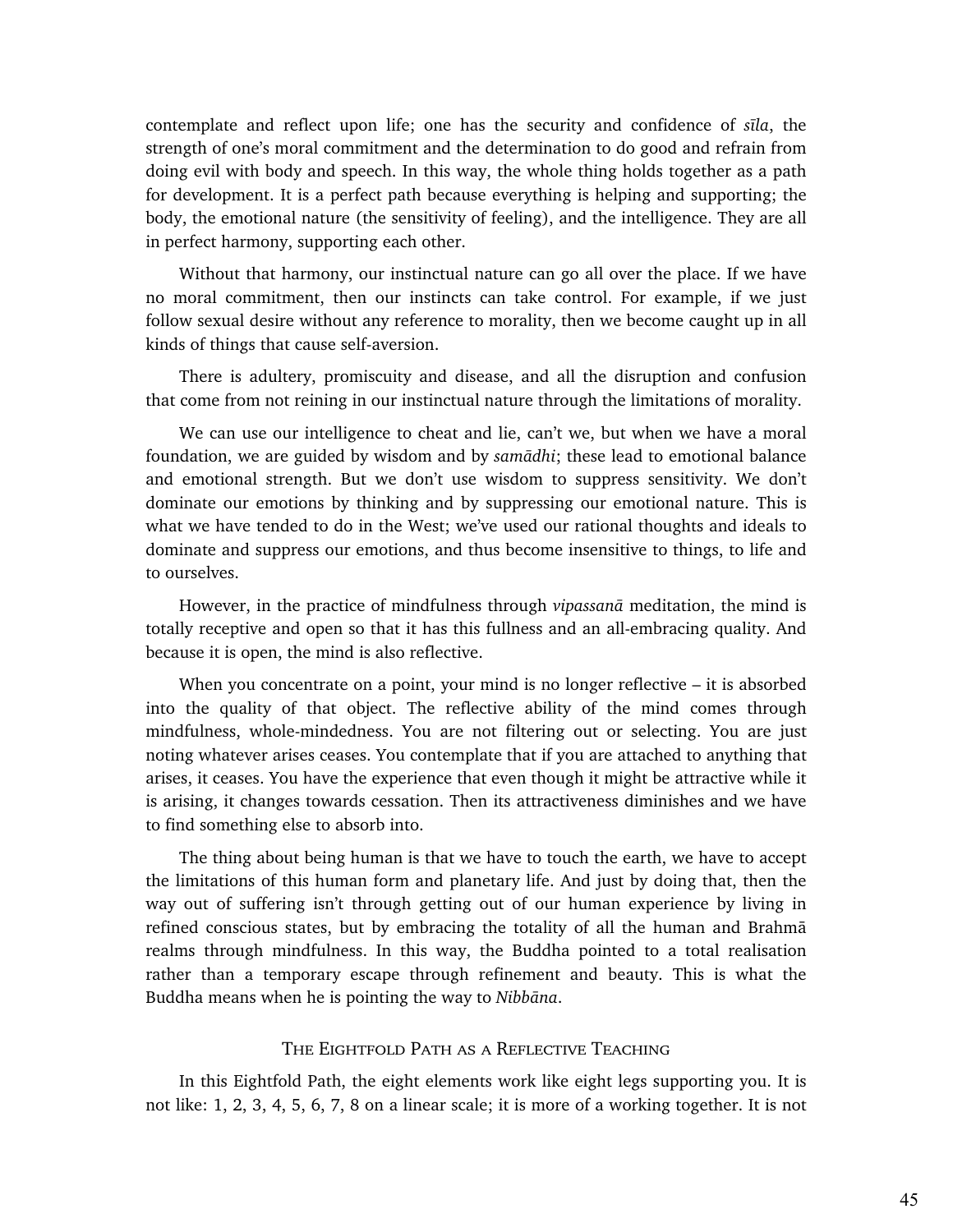that you develop *paññā* first and then when you have *paññā*, you can develop your *sīla*; and once your *sãla* is developed, then you will have *samàdhi*. That is how we think, isn't it: 'You have to have one, then two and then three.' As an actual realisation, developing the Eightfold Path is an experience in a moment, it is all one. All the parts are working as one strong development; it is not a linear process – we might think that way because we can only have one thought at a time.

Everything I have said about the Eightfold Path and the Four Noble Truths is only a reflection. What is really important is for you to realise what I am actually doing as I reflect rather than to grasp the things that I am saying. It is a process of bringing the Eightfold Path into your mind, using it as a reflective teaching so that you can consider what it really means. Don't just think you know it because you can say, 'Sammā-diṭṭhi means Right Understanding. *Sammà-sankappa* means Right Thought.' This is intellectual understanding. Someone might say, 'No, I think *sammà-sankappa* means...' And you answer, 'No, in the book it says Right Thought. You've got it wrong.' This is not reflection.

We can translate *sammà-sankappa* as Right Thought or Attitude or Intention; we try things out. We can use these tools for contemplation rather than thinking that they are absolutely fixed, and that we have to accept them in an orthodox style; any kind of variation from the exact interpretation is heresy. Sometimes our minds do think in that rigid way, but we are trying to transcend that way of thinking by developing a mind that moves around, watches, investigates, considers, wonders and reflects.

I am trying to encourage each one of you to be brave enough to wisely consider the way things are rather than have someone tell you whether you are ready or not for enlightenment. But actually, the Buddhist teaching is one of being enlightened now rather than doing anything to become enlightened. The idea that you must do something to become enlightened can only come from wrong understanding. Then enlightenment is merely another condition dependent upon something else – so it is not really enlightenment.

It is only a perception of enlightenment. However, I am not talking about any kind of perception but about being alert to the way things are. The present moment is what we can actually observe: we can't observe tomorrow yet, and we can only remember yesterday. But Buddhist practice is very immediate to the here and now, looking at the way things are.

Now how do we do that? Well, first we have to look at our doubts and fearsbecause we get so attached to our views and opinions that these take us into doubt about what we are doing. Someone might develop a false confidence believing that they are enlightened. But believing that you are enlightened or believing that you are not enlightened are both delusions.

What I am pointing to is being enlightened rather than believing in it. And for this, we need to be open to the way things are.